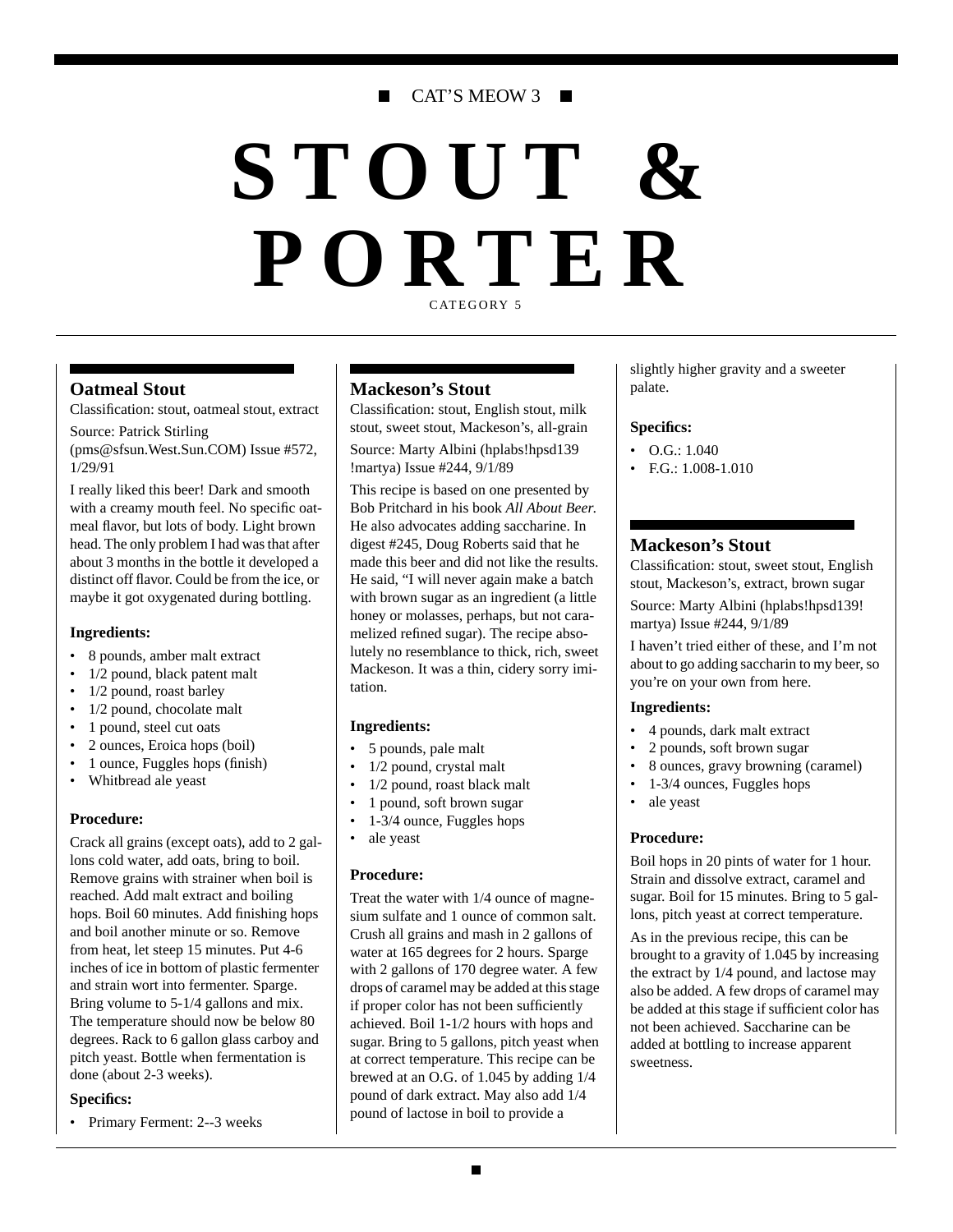#### **Specifics:**

- $\bullet$  O.G.: 1.040
- F.G.: 1.008-1.010

### **Basic Stout**

Classification: stout, dry stout, Irish stout, extract

Source: Marc San Soucie (mds@ wang.wang.com) Issue #219, 8/3/89

There are scads of other additives that can lobbed into a stout without damaging it. Almost anything works when making stout, but matching your own taste preference is a matter of experimentation. Be prepared though to give up drinking commercial bottled stouts, because frankly, nothing can match the taste of homemade.

#### **Ingredients:**

- 6-8 pounds dark malt extract
- 1/2-1 pound roasted barley
- 1/2-1 pound black patent malt
- 3-4 ounces bittering hops (e.g., Bullion)
- small amount aromatic hops (optional)
- ale yeast

#### **Procedure:**

To these skeleton ingredients I add other adjuncts, or remove things if the wind blows from the south. A nice beer is made by using only dark malt and black patent malt. A good strong bittering hops is key; Bullion is lovely, as are Nugget or Chinook.

There are no appreciable differences between making stouts and other ales, save the larger quantities of grain. Beware of 9 pound batches as these can blow the lids off fermenters.

### **Crying Over Spilt Stout**

Classification: stout, dry stout, Irish stout, all-grain

Source: Darryl Richman (darryl@ ism.isc.com) Issue #220, 8/4/89

I would not leave flaked barley out of a stout. This is what gives Guinness its creamy white head and rounds out the body. This beer will have a rich creamy body with a balanced bitterness. It is very dark, but not opaque. It makes a great substitute for your morning coffee. The name

#### STOUT & PORTER

refers to a huge tragedy. I was filling carboys and rocking them to knock down the head. I must have rolled one over a pebble because there came a distinct click noise and beer poured everywhere.

#### **Ingredients: (for 15 gallons)**

- 22 pounds, Klages 2-row malt
- 2 pounds, roasted barley
- 2 pounds, flaked barley
- $1/2$  pound, chocolate malt<br>•  $4-5$  ounces high alpha hon
- 4-5 ounces, high alpha hops (e.g., 4-1/4 ounce of 10% alpha Eroica)
- yeast

#### **Procedure:**

This recipe makes 15 gallons. Give the beer a lot of temporary hardness (e.g., lots of carbonate).

#### **Specifics:**

• O.G.: 1.048

### **David Smith's Porter**

Classification: porter, extract

Source: David Smith, posted by Russ Pencin (parcplace!pencin@ Sun.COM), Issue #223, 8/9/89

This recipe was modified from Papazian's "Sparrow Hawk Porter" and won first place at the Santa Clara County Fair

#### **Ingredients:**

- 3.3 pounds, John Bull dark extract
- 3.6 pounds, light Australian dry malt • 1 pound, black patent malt (coarsely crushed)
- 2 ounces, Cascade hops
- 1/2 ounce, Tettnanger hops
- 1 ounce, Tettnanger hops (finish)
- 1 pack, Edme ale yeast
- 3/4 cup, corn sugar (priming)

#### **Procedure:**

Add crushed black patent malt to 1-1/2 gallons cold water. Bring to boil. (This recipe was made by boiling malt for 10 minutes, however, conventional wisdom is to avoid boiling whole grains). Strain out malt. Add extract and dry malt and Cascade and 1/2 ounce Tettnanger hops. Boil 60 minutes. Add finishing hops and boil 1 minute. Remove from heat and steep 1-2 minutes. Sparge into 3-1/2 gallons cold water. Cool and pitch yeast.

#### **Specifics:**

- $\bullet$  O.G.: 1.056 at 60 degrees
- F.G.: 1.024

### **Mackeson Triple Stout Clone**

Classification: stout, sweet stout, English stout, extract

Source: Doug Roberts (dzzr@lanl.gov) Issue #229, 8/15/89

It took me three tries, but I finally got a batch that was closer to the original Mackeson sweet stout than I could have hoped for. It was wonderful! After aging about three months, it was as wonderfully smooth, dark, and sweet as the real Mackeson. Maybe better.

#### **Ingredients:**

- 7 pounds, Australian light syrup
- 1 pound, chocolate malt, cracked
- 1-1/2 pounds, black patent malt
- 12 ounces, crystal malt, cracked
- 12 ounces, lactose
- 2 ounces, Kent Goldings leaf hops
- 1 teaspoon, salt
- 1 teaspoon, citric acid
- 2-1/2 teaspoons, yeast nutrient
- ale yeast

#### **Procedure:**

Bring extract syrup and enough water to make 3 gallons to boil. Add crystal malt. Boil 10 minutes. Add hops. Boil 5 minutes. Turn off heat. Add chocolate and black patent malt in grain bag. Steep 10 minutes. Sparge grain bag with 2 gallons boiling water. Add lactose. Pitch yeast and ferment. When bottling, prime with malt extract.

#### **Specifics:**

- $\bullet$  O.G.: 1.057
- F.G.: 1.022
- Secondary Ferment: 5-6 weeks

#### **Oatmeal Stout**

Classification: stout, oatmeal stout, extract Source: Patrick Stirling (pms@Corp. Sun.COM) Issue #493, 9/11/90

This was one of my best beers yet. Black, smooth and creamy. The oatmeal doesn't add a very pronounced flavor; I think it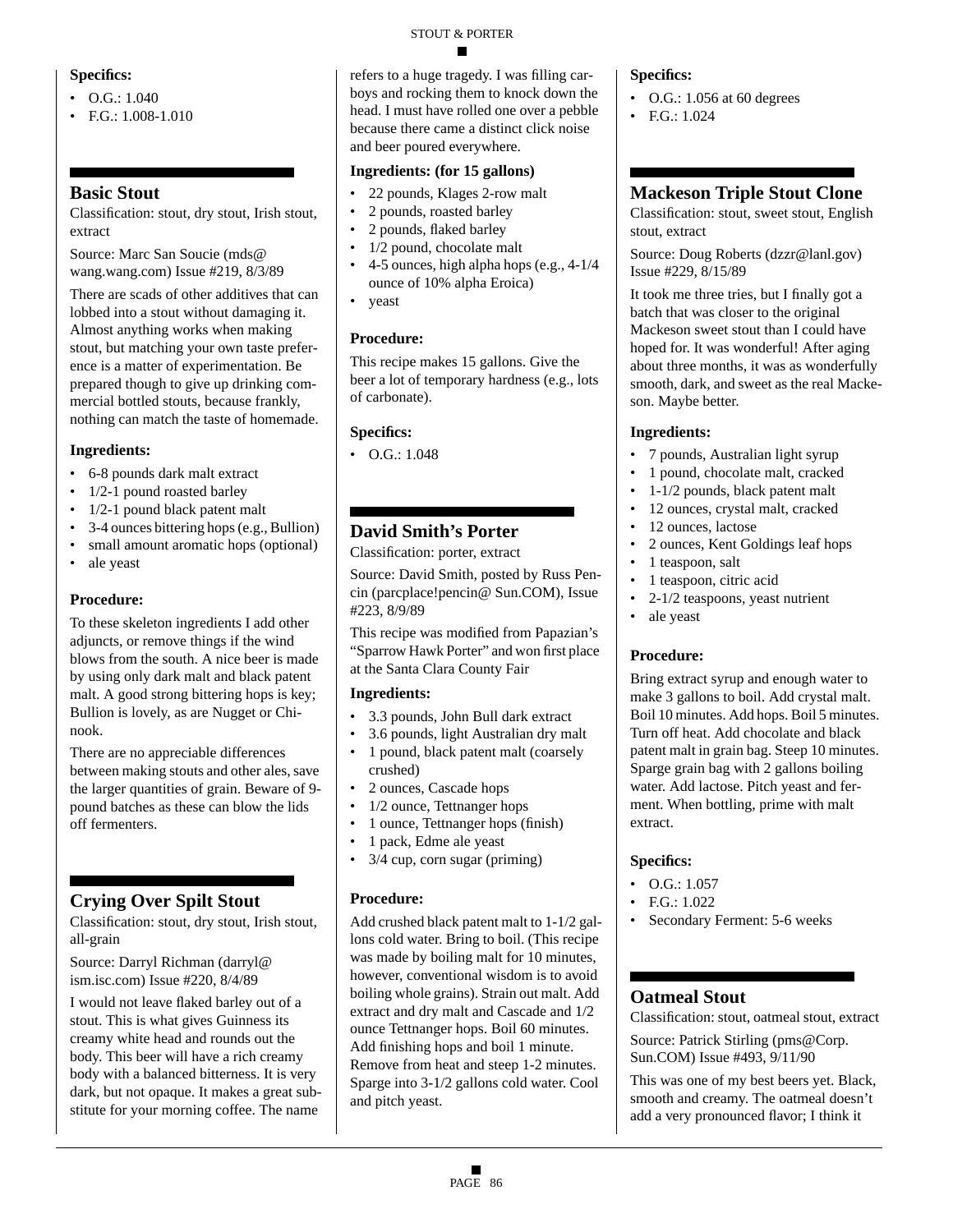rather contributes to the creaminess and smoothness, which is becoming more pronounced as the beer ages. It has a fairly dark brown head, presumably from roasted barley---creamy with small bubbles.

This recipe was derived from several posted by Jay H. in digest #459.

#### **Ingredients:**

- 8 pounds, British amber extract
- 1/2 pound, black patent malt
- 1/2 pound, roasted barley
- 1/2 pound, chocolate malt
- 1 pound, steel cut oats
- 2 ounces, Eroica hops (boil)
- 1 ounce, Fuggles hops (finish)
- Whitbread ale yeast
- 1/2 cup, corn sugar (priming)

#### **Procedure:**

Crack grains using a rolling pin. Add grain and oats to 2 gallons cold water. Bring to boil. Strain out grains. Add extract and Eroica hops. Boil about 1 hour. Add Fuggles and boil an additional 2 minutes. Steep 15 minutes. Sparge through sieve over ice. Mix. Rack to 7-gallon carboy and pitch yeast. Bottle when fermentation is complete (about 1 week).

#### **Specifics:**

- $\bullet$  O.G.: 1.062
- F.G.: 1.015
- Primary Ferment: 1 week

### **Halloween Stout**

Classification: stout, Irish stout, dry stout, partial-mash

Source: Alex Jenkins (atj@mirror. tmc.com) Issue #57, 1/24/89

#### **Ingredients:**

- 5 pounds, pale malt
- 1 pound, crystal malt
- 1 pound, chocolate malt
- 3.3 pounds, John Bull unhopped dark malt extract
- 1 ounce, Clusters hops pellets
- 1 ounce, Hallertauer leaf hops
- 1 tablespoon, Irish moss
- 1/2 ounce, Willamette hops pellets
- 2 packs, Red Star ale yeast

#### **Procedure:**

Mash malts in 2-1/2 gallons of 170 degree water; 154 degrees, ph 5.2, maintain at 140-150 degrees for 90 minutes. (Ending pH was 4.8.). Sparge and bring to boil. Add dark extract. Add Clusters and Hallertauer hops 20 minutes into boil. Add Irish moss after another 10 minutes. Add Willamette hops in last 15 minutes. Cool wort and add to carboy. Pitch yeast. Set carboy in cool basement with blow tube. On second day, replace blow tube with airlock. Bottled after 29 days.

#### **Specifics:**

- O.G.: 1.044
- F.G.: 1.014
- Primary Ferment: 29 days

### **Cream of Oats Stout**

Classification: stout, oatmeal stout, sweet stout, all-grain

Source: Glenn Colon-Bonet (gcb@ hpfigcb.hp.com) Issue #412, 5/4/90

Very smooth, silky mouth feel. Great flavor, nice sweetness with mild roasted malt flavors. Somewhat thin for style. Will use ale malt next time. Could also use more dextrin and pale malt and possibly mash at higher temperature. Overall, a very nice beer!

#### **Ingredients:**

- 6 pounds, Klages 2-row pale malt
- 1/2 pound, Dextrin malt
- 1-1/8 pounds, rolled oats
- 1/2 pound, crystal malt
- 1/2 pound, chocolate malt
- 1/4 pound, roasted barley
- 1 ounce, Clusters boiling hops  $(7.4)$ alpha)
- 1/2 ounce, Cascade hops
- 10 ounces, lactose
- 1/2 teaspoon, Irish moss
- Wyeast #1007: German ale

#### **Procedure:**

Mash in 3 quarts cold water. Raise temperature to 153 degrees and hold until iodine test indicates complete conversion. Transfer to lauter tun and sparge to yield 7 gallons. Boil 1 hour, adding boiling hops. Add finishing hops and Irish moss in last 10 minutes. Sparge, cool and pitch yeast.

#### **Specifics:**

- $O.G.: 1.040$
- F.G.: 1.015
- Primary Ferment: 7 days
- Secondary Ferment: 3 weeks

#### **Russian Empirical Stout**

Classification: stout, Russian imperial stout, all-grain

Source: Rob Bradley (bradley@ dehn.math.nwu.edu) Issue #417, 5/15/90

After two years this beer showed a little oxidation, but by and large it was till in excellent shape. Viscous and black with light carbonation and a fine-beaded medium-brown head, it still had good balance, although the hop bitterness had faded with time to give predominance to the dark malts. It was bittersweet and almost unbelievably long in the finish.

#### **Ingredients: (for 3-1/2 gallons)**

- 5-1/2 pounds, 2-row pale malt
- 1 pound, caramel malt
- 1/4 pound, chocolate malt
- 1/4 pound, black patent malt
- 4-1/2 pounds, diastatic malt extract
- 2-1/2 ounces, Fuggles hops
- 1/4 ounce, Chinook hops
- 1 teaspoon, Irish moss
- Leigh Williams Yeast
- Pasteur champagne yeast
- 1/4 cup, corn sugar (priming)

#### **Procedure:**

This will yield about 3-1/2 gallons at a density of 1106. Mash grains using infusion method for about 1 hour. Boil two hours with all hops added---that's right, no finishing hops. Cool and pitch Williams yeast. Ferment for 4 days then rack to glass jugs. Rack again on 24th day. Add champagne yeast. Let ferment another 4 months. Bottle.

- O.G.: 1.106
- F.G.: 1.032
- Primary Ferment: 4 days
- Secondary Ferment: 24 days + 4 months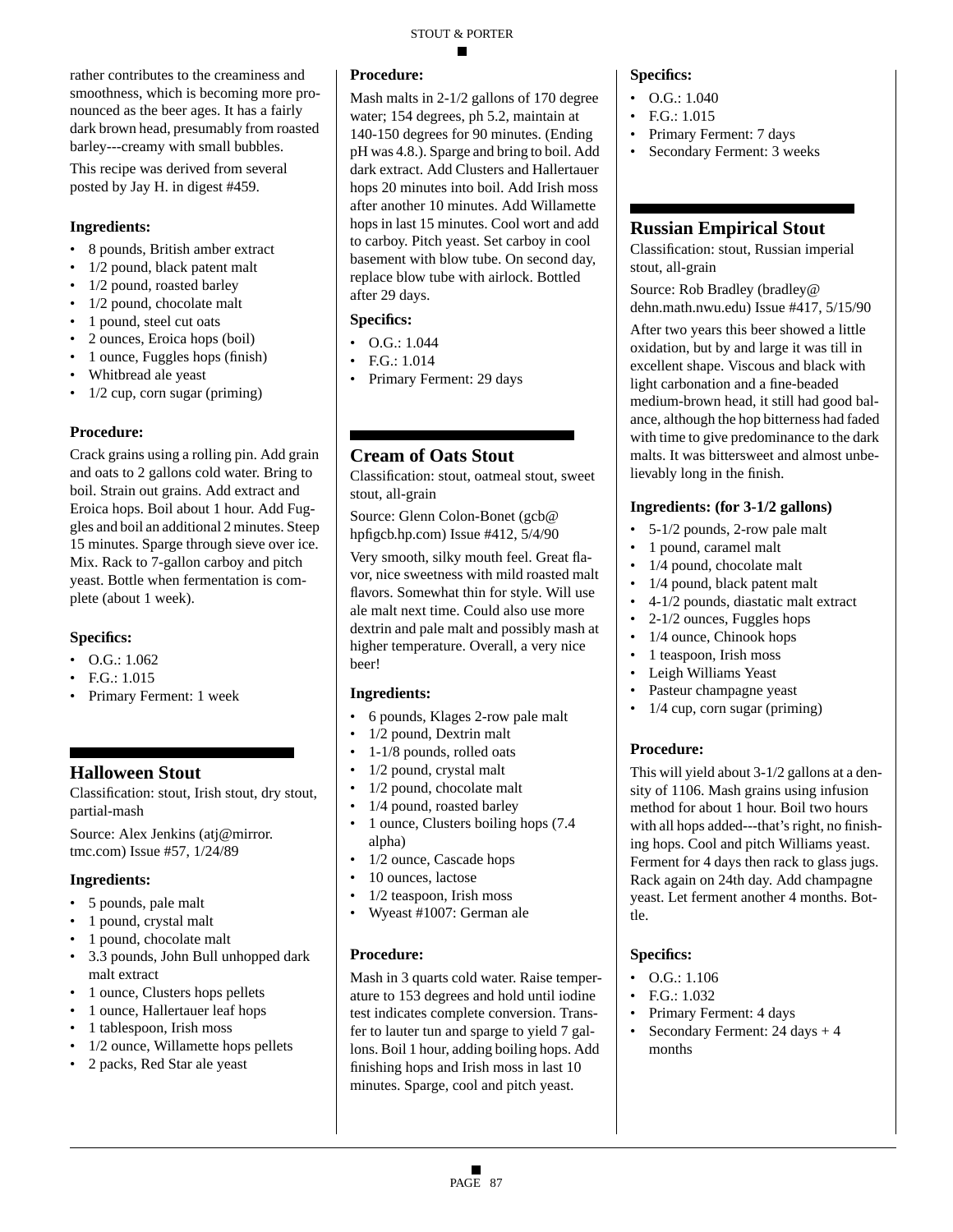### **Oatmeal Wheat Stout**

Classification: stout, oatmeal stout, wheat, extract

Source: Don Wegeng (Wegeng.Henr@ Xerox.COM) Issue #95, 3/10/89

This recipe was developed by Kenneth Kramer who published it in the June 1986 issue of *All About Beer* magazine. I won't comment on the choice of hops.

#### **Ingredients:**

- 3.3 pounds, Edme Irish stout extract
- 3.3 pounds, Edme light beer extract
- 3 pounds, pale, 2-row malt
- 2 pounds, crystal malt
- 1 pound, wheat malt
- 1 pound, old-fashion oatmeal
- 2-1/2 cups, roasted barley
- 4 cups, black patent malt
- 1 pack, Edme ale yeast
- 1 stick, brewers licorice
- 2 ounces, Hallertauer leaf hops
- 1 ounce, Tettnanger leaf hops
- 1/2 teaspoon, Irish moss
- 1 teaspoon, diastatic enzyme powder

#### **Procedure:**

Crush pale and crystal malt. Loosely crush black patent malt. Place oatmeal in cheesecloth. Mash all except 2 cups of the black patent malt for 1-1/2 hours. Add diastatic enzyme. Sparge and begin boil. Add extracts and licorice. After 15 minutes of boil, add 1 ounce Tettnanger and continue boil. After another 15 minutes, add 1/2 ounce Hallertauer. During last 15 minutes, add Irish moss and 2 cups black patent malt. During last 2 minutes of boil add 1 ounce Hallertauer. Cool rapidly and pitch yeast. Ferment in 5-gallon carboy with blow tube attached. Proceed with normal single-stage fermentation.

#### **Specifics:**

- $\bullet$  O.G.: 1.078
- F.G.: 1.032

### **Mega Stout**

Classification: stout, dry stout, Irish stout, extract

Source: rogerl@Think.COM, Issue #101 3/15/89

This recipe was developed by Doug Hinderks, president of the Northern Ale Stars Homebrewers Guild. The recipe was used as the basis for "Ursa Stout," which follows. Ursa differs in the addition of pale, crystal, and dextrin malts in place of some of the dry extract.

#### **Ingredients:**

- 2 cans, Munton & Fison stout kit
- 3 pounds Munton & Fison extra dark dry malt extract
- 2 cups chocolate malt
- 2 cups black patent malt
- 2 cups roasted barley
- 3 ounces Fuggles hops (boil)
- 1/2 ounce Cascade hops (finish)
- ale yeast
- 1/4 teaspoon Irish moss
- 3/4 cup corn sugar (priming)

#### **Procedure:**

Steep whole grains in 6 cups of water and bring to boil. Remove grains at boil. Add extract and boiling hops. Boil 1 hour. Add Irish moss in last 15 minutes. After boil, add Cascade hops and steep 15 minutes. Cool and pitch yeast.

#### **Specifics:**

- O.G.: 1.071
- F.G.: 1.020

### **Ursa Major Stout**

Classification: stout, dry stout, Irish stout, extract

Source: rogerl@Think.COM Issue #101, 3/15/89

This brew is so dark I think the Irish moss may be superfluous. This was the most active brew I've had in a while. Expect to use some sort of blow off method for primary and then rack to secondary with an airlock. Very black! Thick, but not as much as Guinness. Well rounded flavor and smooth with almost no bite. Very dark head. Maybe using less roast barley and a bit more black patent would lighten the head and keep the body from suffering. Everybody who tasted it really like it. I do believe I've found my house stout.

#### **Ingredients:**

- 2 cans, Munton & Fison stout kit
- 2 pounds, Munton & Fison light dry malt extract
- 1 pound, crushed pale malt
- 1 pound, crushed crystal malt
- 1/2 pound, dextrin malt
- 2 cups, chocolate malt
- 2 cups, black patent malt
- 2 cups, roast barley
- 2 ounces, Fuggles hops pellets (boil)
- 1-2 ounce, Willamette leaf hops (finish)
	- 2 packs, M&F stout yeast
	- 1/4 teaspoon, Irish moss
	- 3/4 cup, corn sugar (priming)

#### **Procedure:**

Mash grains in 1-2 gallons of water. Sparge with enough water to end with 2-3 gallons in pot. Bring to boil. Stir in extract and bring to boil. Add boiling hops. Boil 40 minutes. Add Irish moss in last 15 minutes. At end of boil, add aromatic hops and steep 15 minutes. Sparge into primary with enough water to make 6 gallons. Cool and pitch yeast. Rack to secondary when initial blow off subsides. Prime and bottle about a month later.

#### **Specifics:**

- O.G.: 1.058
- F.G.: 1.016

#### **Porter**

Classification: porter, extract

Source: Gary Benson (inc@tc.fluke.COM) Issue #124, 4/11/89

This makes what I consider to be an excellent porter. Fermentation seemed to take off and I bottled within 7 days of brewing. Fermentation took place at 74 degrees.

#### **Ingredients:**

- 1 can, Munton & Fison dark hopped extract
- 1/2 can, Edme bitters kit
- 1 stick, brewers licorice
- 1/2 pound, toasted barley
- 1 pound, flaked barley
- 2 ounces, Cascade hops pellets
- 1 ounce, Northern Brewer hops pellets
- Edme ale yeast

#### **Procedure:**

Make toasted barley into a tea. Bring flaked barley to boil. Sparge with kitchen strainer and boiling water. Boil extracts and Cascade hops. Add Northern Brewer. Cool and Pitch.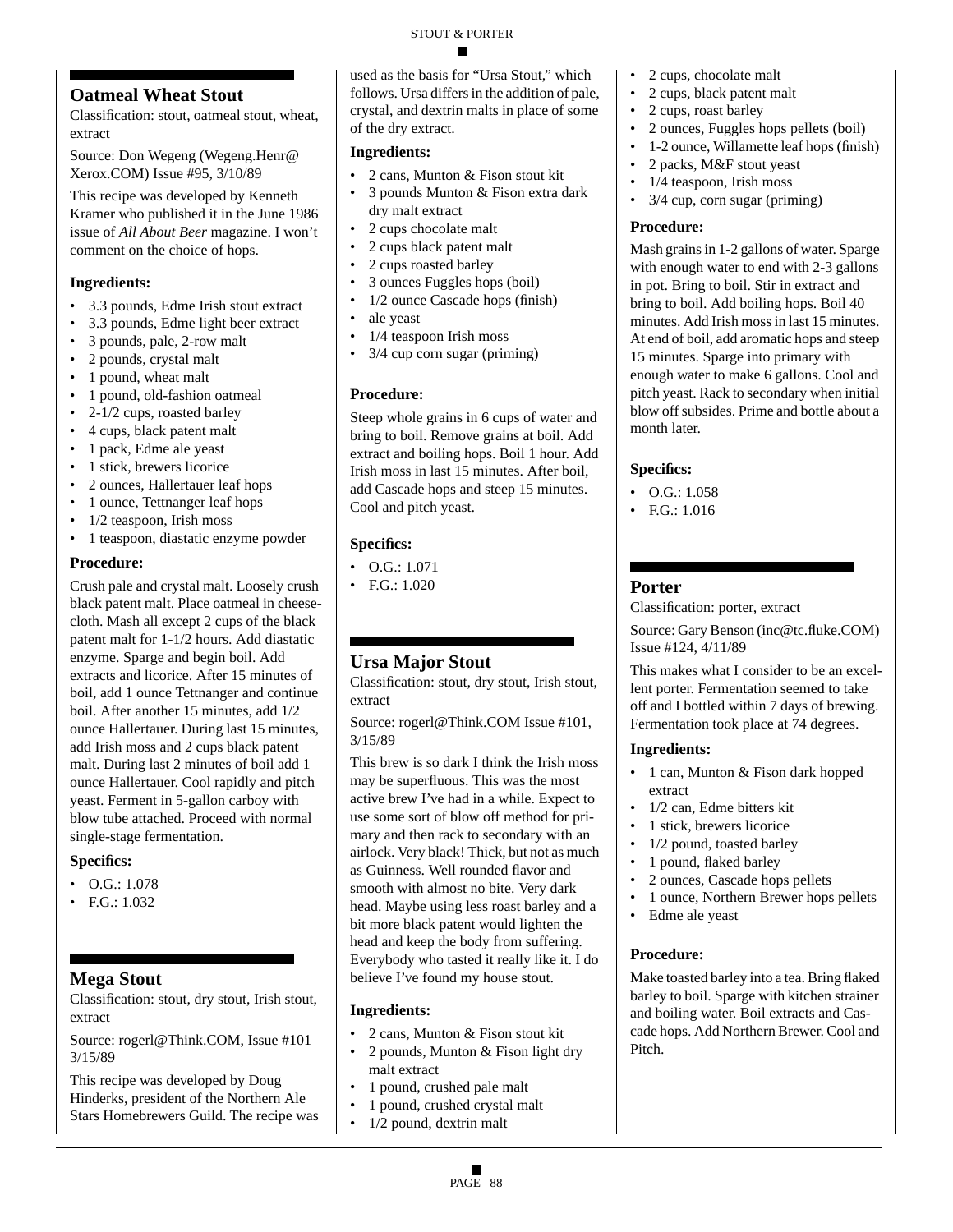#### **Specifics:**

#### •  $O.G.: 1.045$

- F.G.: 1.005
- Primary Ferment: 2 days
- Secondary Ferment: 5 days

### **Dextrinous Porter**

Classification: porter, all-grain

Source: Peter Klausler (pmk@bedlam. cray.com) Issue #177, 6/16/89

My mash temp was too high, as I misjudged the quantity of strike liquor and the mash spent a lot of time in the 160-170 degree range before I brought it down to 154 degrees. Conversion was good (1.048 for 5 gallons), but now after fermentation slowed to 1 bubble every 2 minutes, the gravity is 1.024. I suspect there's nothing I can do to turn this sweet porter into the dry porter I intended so my question is, "Is there some style I can claim to have intended in the first place?" I guess I need some level of plausible brewability.

#### **Ingredients:**

- 8 pounds, Munton & Fison 2-row pale malt
- 1-1/2 pounds, crystal malt
- 1/4 pound, chocolate malt
- 1/4 pound, black patent malt
- 1/2 pound, flaked barley
- 1 ounce, Willamette hops (boil)
- 1/2 ounce, Cascade hops (boil)
- 1/2 ounce, Cascade hops (finish)
- yeast

#### **Procedure:**

Mash grains. Add boiling hops and boil 90 minutes. Dry hop with 1/2 ounce Cascade.

#### **Specifics:**

- O.G.: 1.048
- F.G.: 1.024

#### **Crankcase Stout**

Classification: stout, Russian imperial stout, extract

Source: Marc San Soucie (hplabs!decvax !wang!mds) Issue #178, 6/16/89

An experiment in extravagance. Intimidating. Heavy, strong, thick. Not really drinkable after 4 months. Interesting, but not

#### STOUT & PORTER

completely enjoyable. Too much of too many good things.

#### **Ingredients:**

- 1 pound, crushed crystal malt
- 1 pound, crushed roasted barley
- 1-1/2 pounds, crushed black patent malt
- 9 pounds, Munton & Fison dark dry malt extract
- 1 can, John Bull dark hopped malt extract
- 2 inches, brewers licorice
- 2 ounces, Nugget leaf hops
- 2 ounces, Galena leaf hops
- 1 ounce, Cascade hops
- 2 packs, Doric ale yeast
- 1 ounce, amylase enzyme

#### **Procedure:**

Put grains into two gallons water and boil. When pot reaches boil, remove grains. Add dry extract and stir. Add hopped extract and licorice. Add Nugget and Galena hops. Boil 70 minutes. This was a big thick mess and needs a big pot---mine boiled over. Add Cascade for finishing. Cool and pitch yeast and amylase. Put in a big fermenter with a blow tube---my batch blew the cover creating a marvelous mess all over the wall. Eventually rack to secondary and ferment a long time (at least 3 weeks).

#### **Specifics:**

• Secondary Ferment: 3 weeks +

### **Tina Marie Porter**

Classification: porter, all-grain

Source: Doug Roberts (roberts% studguppy@lanl.gov) Issue #378, 3/15/90

This was a marvelous bitter-sweet velvet black porter.

#### **Ingredients:**

- 8 pounds, Klages 2-row malt
- 1 pound, Munich malt
- 1/2 pound, crystal malt (90L)
- 1/2 pound, chocolate malt
- 1/2 pound, black patent malt
- 1/2 pound, roasted barley
- 1/2 ounce, Northern Brewer hops (boil)
- 1/2 ounce, Cascade hops (boil)
- 1/2 ounce, Cascade hops (finish)
- 1 teaspoon, gypsum
- 1/2 teaspoon, Irish moss
- 14 grams, Whitbread ale yeast

#### **Procedure:**

The mash was done based on Papazian's temperature-controlled method. The boiling hops used were Northern Brewer and Cascade, but other hops can be used, this recipe uses 10.75 AAUs. The finishing hops are added after the boil and steep while cooling with an immersion chiller. The Irish moss is added in the last 20 minutes of the boil. The yeast is rehydrated in 1/2 cup of 100 degree water.

#### **Baer's Stout**

Classification: stout, dry stout, Irish stout, extract

Source: Michael Eldridge (dredge@ hitchcock.Stanford.EDU) Issue #380, 3/20/90

This is based on one of the excellent recipes from Dave Baer (from this digest). This one came out great! Apologies to Dave for what we may have done to the original.

#### **Ingredients:**

- 1/4 pound, flaked barley
- 1/4 pound, medium crystal malt
- 6 pounds, dark Australian malt extract
- 1/2 pound, dark Australian dry malt
- 1/4 pound, black patent malt
- 1/2 cup, molasses
- 2 ounces, Cascade hops (boil)
- 2/3 ounce, Northern Brewer hops (finish)
- Wyeast British ale yeast

#### **Procedure:**

Steep flaked barley and crystal malt for 50 minutes at 153 degrees. Strain and boil 90 minutes. Add 1/3 of boiling hops after 30 minutes. Add black patent and molasses at 45 minutes. After 60 minutes add 1/3 of boiling hops. At end of boil add remaining hops. Steep. Strain, cool, and ferment.

- O.G.: 1.051
- F.G.: 1.018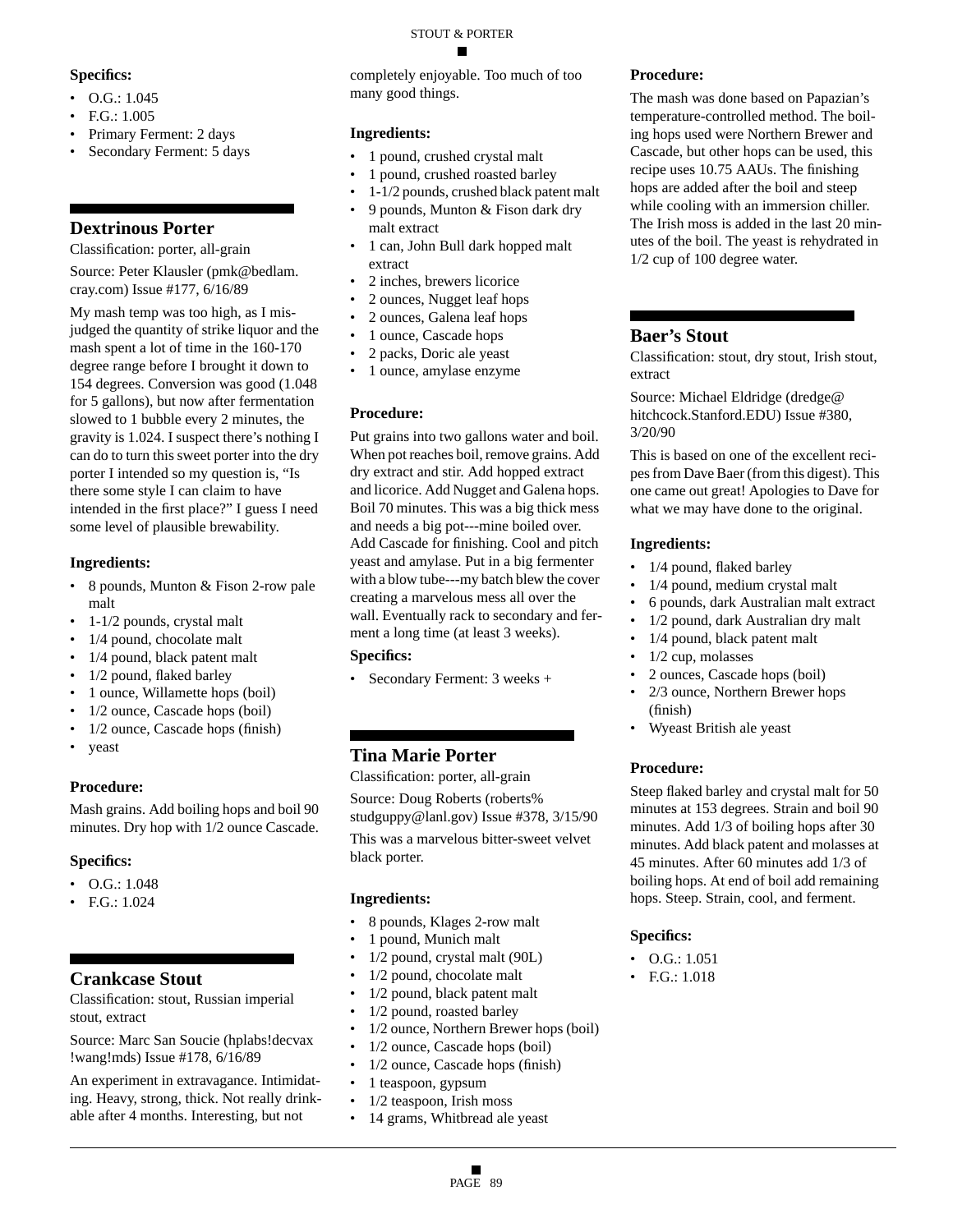### **Black Cat Stout #1**

Classification: stout, Irish stout, dry stout, coffee, extract

Source: Mark Stevens (stevens@stsci.edu) Issue #349, 2/1/90

This stout turned out pretty tasty and the coffee flavor seems to come through more in the aftertaste with the predominant flavor being the dark malts. I should probably have let it ferment in the secondary a bit longer or not used anything for priming because I got a few gushers after a couple months---but by then, most of the beer was gone anyway.

#### **Ingredients:**

- 6.6 pounds, Munton & Fison dark extract syrup
- 1 pound, Munton & Fison dark dry extract
- 1/2 pound, black patent malt
- 3/4 pound, crystal malt
- 1/2 pound, roasted barley
- 1/2 cup, dark molasses
- 3/4 ounce, Willamette hops (boil)
- 3/4 ounce, Cascade hops (boil)
- 1 teaspoon, vanilla
- 1/2 cup, French roast coffee
- 2 packs, Edme ale yeast

#### **Procedure:**

Brew a pot of coffee with 1/2 cup of French roast coffee. Steep specialty grains in water as it boils. Remove grains. Boil malts, hops, and vanilla 60 minutes. Strain wort into fermenter. Pour in pot of coffee. Add ice water to make 5 gallons. Pitch yeast. Rack to secondary after 3 days. Bottle 23 days later.

#### **Specifics:**

- $\bullet$  O.G.: 1.069
- F.G.: 1.028
- Primary Ferment: 3 days
- Secondary Ferment: 23 days

### **Colorado Crankcase Stout**

Classification: stout, sweet stout, English stout, Mackeson, extract, coffee

Source: Tom Hotchkiss (trh@hpestrh. hp.com) Issue #352, 2/6/90

Wyeast #1028 does not seem to have high attenuation, causing high final gravity.

After 1 month in bottles, the beer has low carbonation levels. I like it this way! The beer feels thick and sweet. If you want a good sweet stout, like Mackeson, this recipe with Wyeast #1028 is a good way to go. This stuff is black! When you pour a bottle, it sucks all the light out of the room...you have to drink it in the dark. Amazingly, there isn't much hops aroma and taste, but with so many other flavors and aromas, you don't miss it.

#### **Ingredients:**

- 3.3 pounds, Edme SFX dark malt extract
- 3.3 pounds, John Bull dark malt extract
- 2 pounds, amber dry malt extract
- 1 pound, crystal malt
- 1 pound, roasted barley
- 1 pound, chocolate malt
- 3/4 pound, black patent malt
- 1/2 stick, brewers licorice
- 2 ounces, Brewers Gold hops
- 2 ounces, Fuggles hops
- 1/2 pound, French roast coffee beans
- Wyeast #1028: British ale

#### **Procedure:**

Steep grains in water while heating. Remove grains just before boiling. During boil, add licorice and extract. Add 1 ounce of Brewer's Gold for 60 minutes, 1 ounce for 45 minutes, and 1 ounce of Fuggles for 30 minutes. Cool wort and pitch yeast. Add unground coffee beans and remaining ounce of Fuggles. The next day skim off all crud, including coffee beans and hops. One day later, rack to secondary. Ferment three weeks and bottle.

#### **Specifics:**

- O.G.: 1.065
- F.G.: 1.026
- Primary Ferment: 2 days
- Secondary Ferment: 3 weeks

### **Martin's Porter**

Classification: porter, partial-mash Source: Martin Lodahl (pbmoss!mal@ hplabs.HP.com) Issue #315, 12/4/89

If this beer doesn't have enough body, you might try substituting unmalted barley for the wheat malt and extend starch conversion rest to 2 hours. Bitterness can be

reduced by cutting back bittering hops to 8 AAUs or so.

#### **Ingredients:**

- 3 pounds, 2-row pale lager malt
- 10 ounces, black patent malt
- 8 ounces, wheat malt
- 4 pounds, Scottish light malt extract
- 12 AAUs, Northern Brewer hops (boil)
- 1 ounce, Fuggles hops (finish)
- 3 teaspoons, yeast nutrient
- Edme ale yeast
- 1 teaspoon, gelatin finings
- 1/2 cup, corn sugar (priming)

#### **Procedure:**

Mash-in 3 minutes in 6 quarts of water at 122 degree (strike heat 126 degree). Adjust pH to 5.0-5.5. Protein rest 30 minutes at 131 degrees. Starch conversion 60 minutes at 150-141 degrees (longer is better). Mash out 5 minutes at 168 degrees. sparge with 2 gallons of water at 168-160 degrees. Boil 60 minutes. Add extract, yeast nutrient and bittering hops at start of boil. Add finishing hops 10 minutes before boil ends. Force cool and bring volume to 5 gallons. Pitch yeast.

### **Double Stout**

Classification: stout, extract

Source: Chip Hitchcock (cjh@ileaf.com), Issue #520, 10/18/90

This recipe is based on the Double Stout recipe that appeared in Zymurgy magazine, but the quantities have been adjusted to make a half batch.

#### **Ingredients: (for 2-1/2 gallons)**

- 1/2 pound, crystal malt
- 1/4 pound, roasted barley
- 3.3 pounds, Mountmellick stout kit
- 1/2 pound, amber dry malt
- 1/2 teaspoon, gypsum
- $1/2$  teaspoon, Irish moss
- 1/4 ounce, Fuggles hops plug
- yeast

#### **Procedure:**

This is a 2-1/2 gallon recipe. Steep the grains 30 minutes in 1 quart of 150 degree water. Strain out grains and bring liquid up to 3 quarts. Add stout kit, amber malt, gypsum and boil 45 minutes. After 15 minutes of boiling, add Irish moss. After removing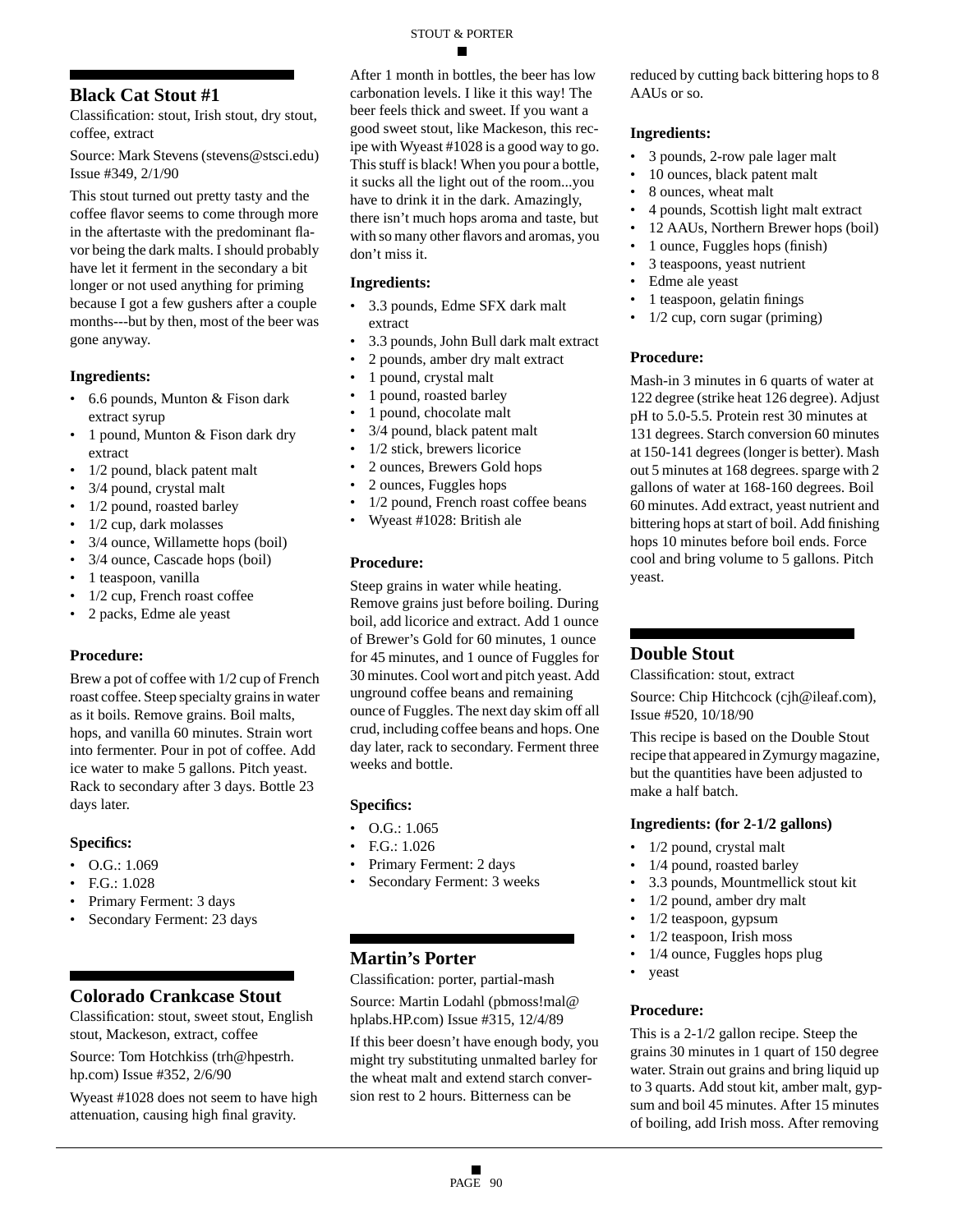from heat, steep Fuggles hops pellets for 4 minutes. Strain into ice water and pitch yeast.

### **Chocolate Point Porter**

Classification: porter, extract

Source: Doug Roberts (roberts% studguppy@lanl.gov) Issue #269, 10/2/89

#### **Ingredients:**

- 7 pounds, unhopped extract syrup
- 1 pound, chocolate malt, not cracked • 1/2 pound, black patent malt, not cracked
- 1/2 pound, crystal malt (90 degrees L.)
- 1/2 pound, Sumatra decaf coffee
- 1-1/2 ounces, Cascade hops (boil)
- 1/2 ounce, Cascade hops (finish)
- yeast

#### **Procedure:**

Place chocolate, patent, and crystal malts in about 2 gallons of water and bring to almost boil, Sparge into boiling pot. Add 2 more gallons of water. Bring to boil and add bittering hops. 30 minutes into the boil, add 1/2 teaspoon Irish moss. Boil one more hour. Add finishing hops in last 2 minutes of boil. Pour into fermenter and add coffee. Pitch yeast.

### **Partial Mash Porter**

Classification: porter, partial-mash

Source: Martin Lodahl (mal@pbmoss. pacbell.com) Issue #274, 10/10/89

The result is sweet, but very tasty. My next batch of porter will be somewhat drier, tending toward stout. Changes will include a less sweet extract (Scottish light), dropping the crystal malt altogether, bumping the bittering hops up a point, adding an ounce of Fuggles 10 minutes before the end of the boil for finish,and going to Edme yeast, which I believe to be more attenuative. I'm also toying with the idea of adding 8 ounces of wheat malt to improve the head, which is the only real defect this beer seems to have.

#### **Ingredients:**

- 3 pounds, 2-row pale lager malt
- 10 ounces, black patent malt
- 
- 6 ounces, crystal malt
- 4 pounds, Australian dark extract

STOUT & PORTER

- 11 AAUs, Northern Brewer hops
- Doric yeast
- $1/2$  cup, corn sugar (priming)

#### **Procedure:**

Mash-in (6 quarts water) at 131-122 degrees, stir 3 minutes. Adjust pH to 5.0- 5.5 (using calcium carbonate or gypsum). Protein rest 131-120 degrees for 30 minutes. Starch conversion 155 degrees for 60 minutes. Mash out at 168 degrees for 5 minutes. Sparge with 2 gallons of 168-160 degree water. Bring liquid to boil and add extract and hops. Boil 60 minutes.

#### **Stout**

Classification: stout, dry stout, Irish stout, extract

Source: Allen Hainer (ajhainer@violet. waterloo.edu) Issue #281, 10/18/89

This is better than any stout I have ever tasted. It is based on the stout recipe posted by Marc San Soucie in Digest #219.

#### **Ingredients:**

- 8.8 pounds, unhopped dark malt extract
- 1 pound, roasted barley
- 1 pound, wheat malt
- 1/2 pound, black patent malt
- 1/2 pound, chocolate malt
- 4 ounces, Bullion hops (boil)
- 1 ounce, Cascade hops (finish)
- yeast

#### **Procedure:**

The bullion hops are added 30 minutes into the boil. I used pelletized hops and there was a huge amount of sediment when I racked it---not sediment in the normal sense---it was mostly beer with hops floating in it, but it was too thick to go through the siphon.

#### **Specifics:**

- O.G.: 1.075
- F.G.: 1.035

### **All Grain Porter**

Classification: porter, all-grain

Source: Doug Roberts (roberts% studguppy@lanl.gov) Issue #296, 11/4/89

This recipes is based on Papazian's "Silver Dollar Porter." I suspect the difference in quality between this batch and an extract batch is going to be the difference between fresh-brewed coffee and instant. The wort had a much better hot and cold break than I've ever experienced using extracts, and it tasted better too.

#### **Ingredients:**

- 8 pounds, American 2-row (Klages) malt
- 1 pound, Munich malt
- 1/2 pound, crystal malt (90L)
- 1/2 pound, black patent malt
- 1/2 pound, chocolate malt
- 1/2 pound, roasted barley
- 1 teaspoon, calcium carbonate
- 1 ounce, Northern Brewer hops (boil)
- 1/2 ounce, Cascade hops (boil)
- 1/2 ounce, Cascade hops (finish)
- Whitbread ale yeast

#### **Procedure:**

Use Papazian's temperature-controlled mash procedure. Sparge and boil.

#### **Specifics:**

• O.G.: 1.051

#### **Sweet Darkness**

Classification: stout, sweet stout, English stout, Mackeson, extract

Source: Marty Albini (martya@hp-sdd@ hplabs.csnet) Issue #298, 11/8/89

This is based on Doug Roberts' Mackeson Triple clone. This will be lighter than the real Mackeson's with a lighter head. Very similar aromas and head retention. Overall a resounding success. One or two things I'll do different next time: Reduce black patent malt to 1/2 cup (crushed), add a bit of dextrin to increase body, and maybe add a touch of roasted barley. I recommend this to anyone who likes their coffee strong, with cream and sugar.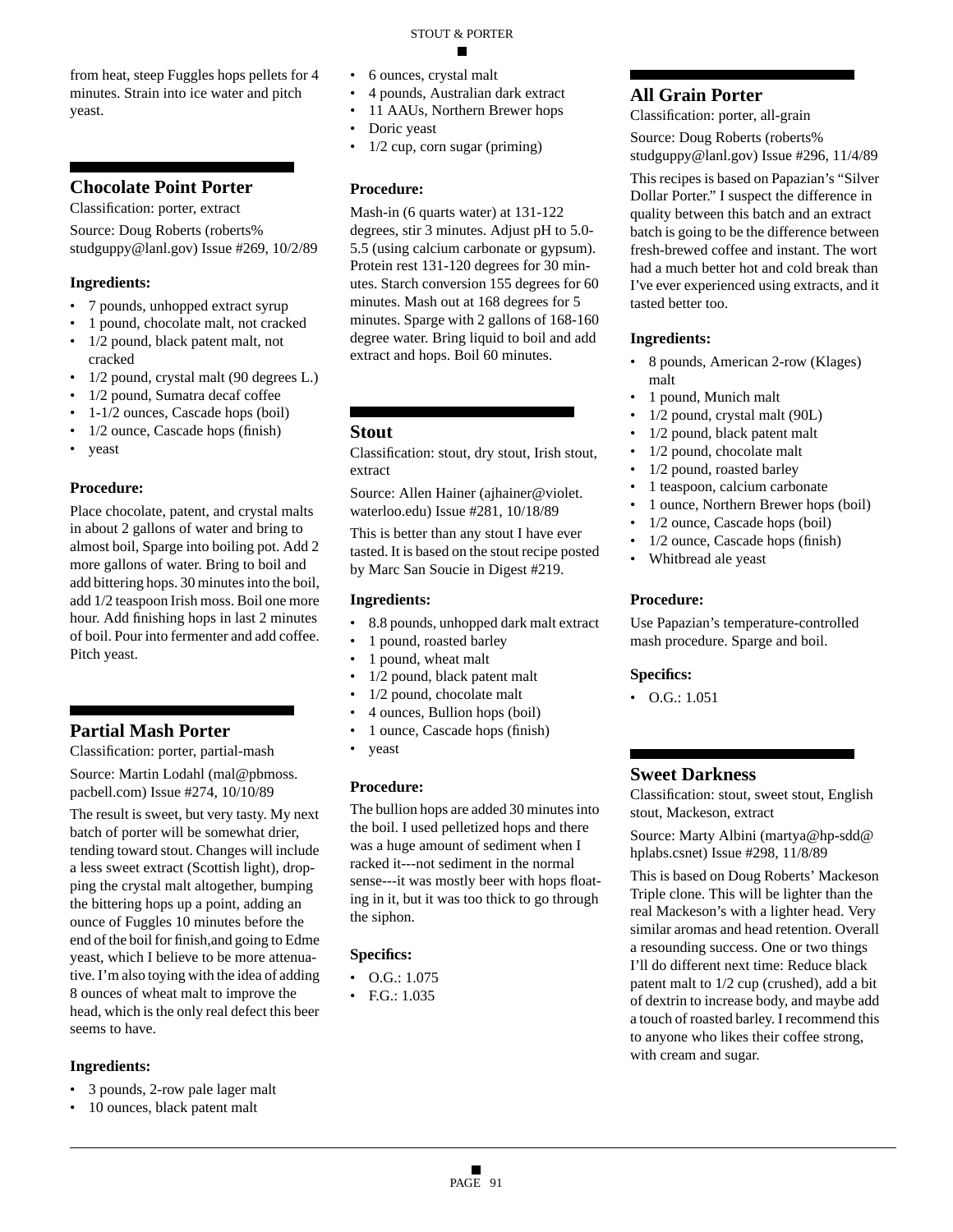#### STOUT & PORTER

#### **Ingredients:**

- 7 pounds, Australian light syrup
- 1 pound, chocolate malt, cracked
- 1-1/2 pounds, black patent, uncracked
- 12 ounces, crystal malt, cracked
- 12 ounces, lactose
- 2 ounces, Kent Goldings hops (whole leaf)
- 1 teaspoon, salt
- 1 teaspoon, citric acid
- 2-1/2 teaspoons, yeast nutrient
- yeast

### **Procedure:**

Bring the wort to boil (water and syrup to make 3 gallons), then add crystal. Boil 10 minutes, then add hops. Boil 5 minutes. Turn off heat and add chocolate and black patent malt in a grain bag. Steep about 10 minutes. Sparge grain bag with about 2 gallons of boiling water. Add lactose. Chill and pitch. When fermented, try priming with 3/4 cup of light dry malt extract.

### **Specifics:**

- O.G.: 1.057
- F.G.: 1.022

### **Broglio's Quaker Stout**

Classification: stout, oatmeal stout, extract Source: Jim Broglio (microsoft!jamesb@ uunet.uu.net) Issue #334, 12/29/89

This is very lightly carbonated, but that I can live with. Could use more hops. Smooth aftertaste. Overall, I give it a thumbs up.

#### **Ingredients:**

- 6 pounds, dry amber extract
- 1 pound, crystal malt
- 1/2 pound, roasted barley
- 1 pound, Quaker oats
- 1 ounce, Eroica hops (boil)
- 1 ounce, Kent Goldings hops(finish)
- 2 packs, Edme ale yeast

#### **Procedure:**

In two gallons of cold water, add crystal, barley, and oatmeal. Steep until water comes to boil. Sparge with about 1 gallon of hot water. Add dry extract. Bring to boil. Add Eroica hops. Boil 45 minutes. In last 5 minutes of boil, add Kent Goldings hops. Cool to about 75 degrees. Transfer to primary and pitch yeast. Have a homebrew and wait.

### **Original Oatmeal Stout**

Classification: stout, oatmeal stout, extract Source: Jay Hersch (75140.350@ compuserve.com) Issue #459, 7/14/90

These recipes rank among my best beers. This one probably had the most noticeable oat flavor of all the variations due to the balance between the amount of malt and oats. It had a nice deep dark head, opaque color and smooth creamy flavor. I'd probably use an Irish liquid ale yeast or Whitbread if I did this again.

#### **Ingredients:**

- 6.6 pounds, John Bull dark extract
- 1-1/2 pounds, plain dark extract
- 2 ounces, Bullion hops (boil)
- 1/2 pound, steel cut oats
- 7 grams, Muntona ale yeast
- Irish moss water crystals

### **Procedure:**

This is the first of a series of experiments in brewing oatmeal stouts. It is an extract brew, with any specialty grains (not in this particular recipe) being added in the standard stovetop method and removed at boil. When grains are used, they are cracked with a rolling pin and boiled for 30 minutes before straining.

#### **Specifics:**

- $\bullet$  O.G.: 1.042
- F.G.: 1.021

### **Second Try**

Classification: stout, oatmeal stout, extract Source: Jay Hersh (75140.350@ compuserve.com) Issue #459, 7/14/90

The addition of grains made the oatmeal less noticeable. Color and hop balance were good again. Irish ale yeast could yield some nice results and I think the steel cut oats need to be bumped up to 1 pound to bring them to the fore.

#### **Ingredients:**

- 6.6 pounds, John Bull plain light extract
- 1-1/2 pounds, plain dark dry extract
- 3/4 pound, black patent malt
- 1/4 pound, roasted barley
- 1/2 pound, chocolate malt
- 1/2 pound, steel cut oats
- 7 grams, Muntona ale yeast
- 1/2 ounce, Fuggles hops (boil)
- 1 ounce, Hallertauer hops (boil)
- 1-1/2 ounces, Cascade hops (finish)
- Irish moss
- water crystals

#### **Procedure:**

This is the second of a series of experiments in brewing oatmeal stouts. It is an extract brew, with specialty grains being added using the standard stovetop method and removed at boil. When grains are used, they are cracked with a rolling pin and boiled for 30 minutes before straining. The finishing hops are added in the last 5 minutes of the boil.

#### **Specifics:**

- O.G.: 1.050
- F.G.: 1.022

### **Not So Oatmeal**

Classification: stout, oatmeal stout, extract Source: Jay Hersch (75140.350@ compuserve.com) Issue #459, 7/14/90

This turned out real fruity, probably because of the Alexander's. Dry hopping also helped, again the amount of steel oats to other grains was too low. To get opaqueness it was necessary to use at least 1-2 pounds of dark malt extract; because I didn't do that, this was more of a brown ale in color and body.

- 3.3 pounds, Munton & Fison plain light extract
- 4 pounds, Alexanders pale unhopped extract
- 1/2 pound, black patent malt
- 1/4 pound, roasted barley
- 1/2 pound, crystal or cara-pils malt
- 1/2 pound, steel cut oats
- 1 ounce, Hallertauer hops (boil)
- 3/4 ounce, Fuggles hops (boil)
- 1 ounce, Cascade hops (finish)
- $1/2$  ounce, Cascade hops (dry)
- 14 grams, Muntona ale yeast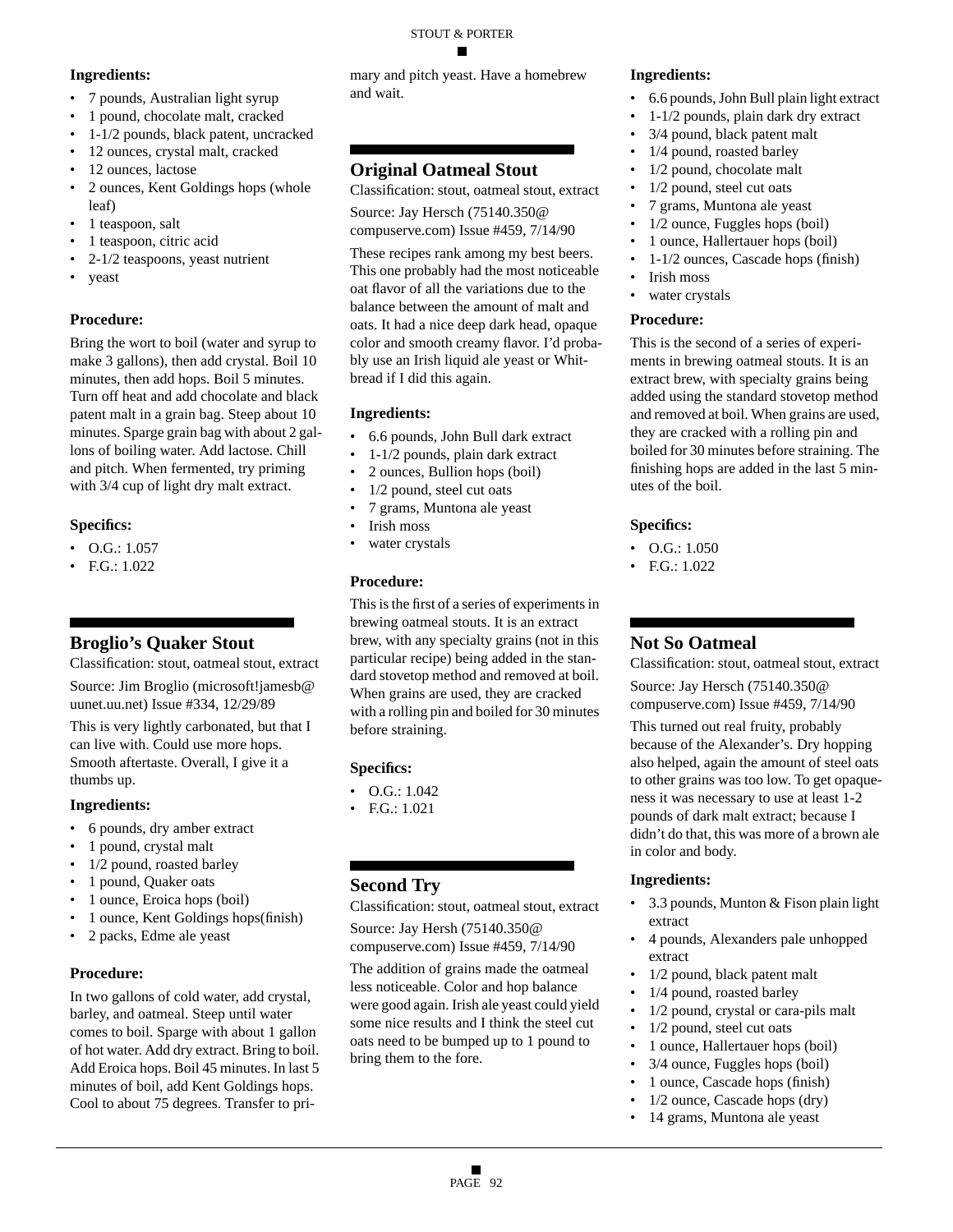- Irish moss
- water crystals

This is the third of a series of experiments in brewing oatmeal stouts. It is an extract brew, with specialty grains being added in the standard stovetop method and removed at boil. Grains are cracked with a rolling pin and boiled for 30 minutes before straining. The finishing hops are added 5 minutes before the end of the boil. The dry hopping is done after 4 days in the primary.

#### **Specifics:**

• F.G.: 1.018

### **Most Recent Oatmeal Stout**

Classification: stout, oatmeal stout, extract

Source: Jay Hersch (75140.350@ compuserve.com) Issue #459, 7/14/90

Darker and more astringent than the other recipes, also more boldly hopped but still well-balanced due to the higher gravity. A little like Xingu or Mackesons with its residual sweetness.

#### **Ingredients:**

- 6.6 pounds, Munton & Fison light unhopped extract
- 3.3 pounds, Munton & Fison dark unhopped extract
- 1/2 pound, cara-pils malt
- 1/2 pound, black patent malt
- 1/2 pound, roasted barley
- 3/4 pound, steel cut oats
- 1/2 pound, malt-dextrin
- 2 ounces, Sticklbrackt hops (boil)
- 1 ounce, Bullion hops (boil)
- 1 ounce, Cascade hops (finish)
- 1 ounce, Cascade hops (dry)
- 14 grams, Whitbread ale yeast
- Irish moss/water crystals

#### **Procedure:**

Last in the series of experiments in brewing oatmeal stouts. It is an extract brew, with specialty grains being added in the standard stove- top method and removed at boil. Grains are cracked with a rolling pin and boiled for 30 minutes before straining. The Sticklbrackt are added in 1/2 ounce batches at 20 minute intervals, the Bullion 1/2 ounce at a time in between the Sticklbrackt. The finishing hops are added 5 minutes before the end of the boil. The dry hopping is done in the primary.

#### **Specifics:**

• F.G.: 1.030

### **Mocha Java Stout**

Classification: stout, dry stout, Irish stout, coffee, extract

Source: Guy McConnel (ingr!b11! mspe5!guy@ uunet.UU.NET) Issue #814, 1/31/92

The "Monte Sano blend" coffee is a mild coffee (sorry I can't remember exactly which coffees are blended to make this) that I buy locally in a coffee store. I wanted something mild for the first attempt so as not to overdo it. This beer turned out wonderfully black and the chocolate and coffee come out nicely in the aroma and flavor. In spite of the oils in the chocolate, it has a rich, creamy head that stays with it until the bottom of the glass. The low hopping rate is due to the fact that both the coffee and the chocolate add to the bitterness and I wanted their aromas to dominate this beer. It has been well received by all who have tried it. I called it "Three Passions Stout" because three of my favorite tastes (from the world of food and beverages anyway) are chocolate, coffee, and stout---not necessarily in that order. I have set aside two six-packs of this to see how well it ages (if I can leave it alone, that is).

#### **Ingredients:**

- 7 pounds, Glenbrew Irish Stout Kit
- 1/4 pound ( 1 cup ), Flaked Barley
- 1/8 pound ( 1/2 cup ), Black Patent Malt
- 1/2 ounce, Fuggles hop pellets (bittering - 60 min)
- 1/2 ounce, Fuggles hop pellets (flavoring - 10 min)
- 4 ounces, Ghirardelli unsweetened chocolate
- 2 cups, Brewed Coffee (Monte Sano blend)
- 1 package, WYeast #1084 Irish Stout Yeast
- 3/4 cup, Corn sugar (bottling)

#### **Procedure:**

Brew coffee using 2 scoops coffee to 12 oz. cold water. Steep flaked barley and cracked black patent for 45 minutes. Bring 1.5 gal-

lons water to a boil in brewpot, sparge in grains, and add extract and boiling hops. Boil for 50 minutes. Add chocolate and flavoring hops and boil for 10 more minutes. Remove from heat and carefully stir in coffee. Cool and pour into fermenter containing 3 gallons cold (pre-boiled) water. Pitch yeast. Rack to secondary when vigorous fermentation subsides. Bottle with 3/4 cup corn sugar.

### **Alcatraz Porter**

Classification: porter, Anchor porter, allgrain

Source: Bryan Gros (bgros@sensitivity. berkeley.edu) Issue #815, 2/3/92

I recently tasted my all-grain porter against Anchor's and the big thing I notice was Anchor Porter is thick, creamy. Mine is low carbonated, but it does not have that creamy feel. This was my first all-grain brew and my first porter.

It has a good malt flavor. Next time I would cut back on the hops some.

#### **Ingredients: (for 3 gallons)**

- 4--1/2 pounds, barley (pale malt)
- 4 ounces, wheat malt
- 8 ounces, Munich malt
- 9 ounces, Crystal/Chocolate mixture
- 4 ounces, Black Patent
- 1/4 cup, molasses
- 1.6 ounces, Cascade Hops (5.8AAU) (Bittering)
- 1/2 ounce, Mt. Hood Hops (3.8AAU??) (Bittering)
- 0.4 oz Cascade (finish)
- Wyeast English Ale

#### **Procedure:**

Add all grains, crushed, to 6qts water at 55C. Wait 30 min. Raise temp to 62C (Added 2qts boiling water) Wait 75 min. Raise temp to 75C. Wait 5 min. Sparge with 75C water. Bring to boil, add molasses, Cascade, and Mt. Hood hops. Boil one hour. Add finishing hops. Boil 5 min. Cool down in sink. Add yeast from starter.

- O.G.: 1.054
- F.G.: 1.010
- Primary Ferment: 10 days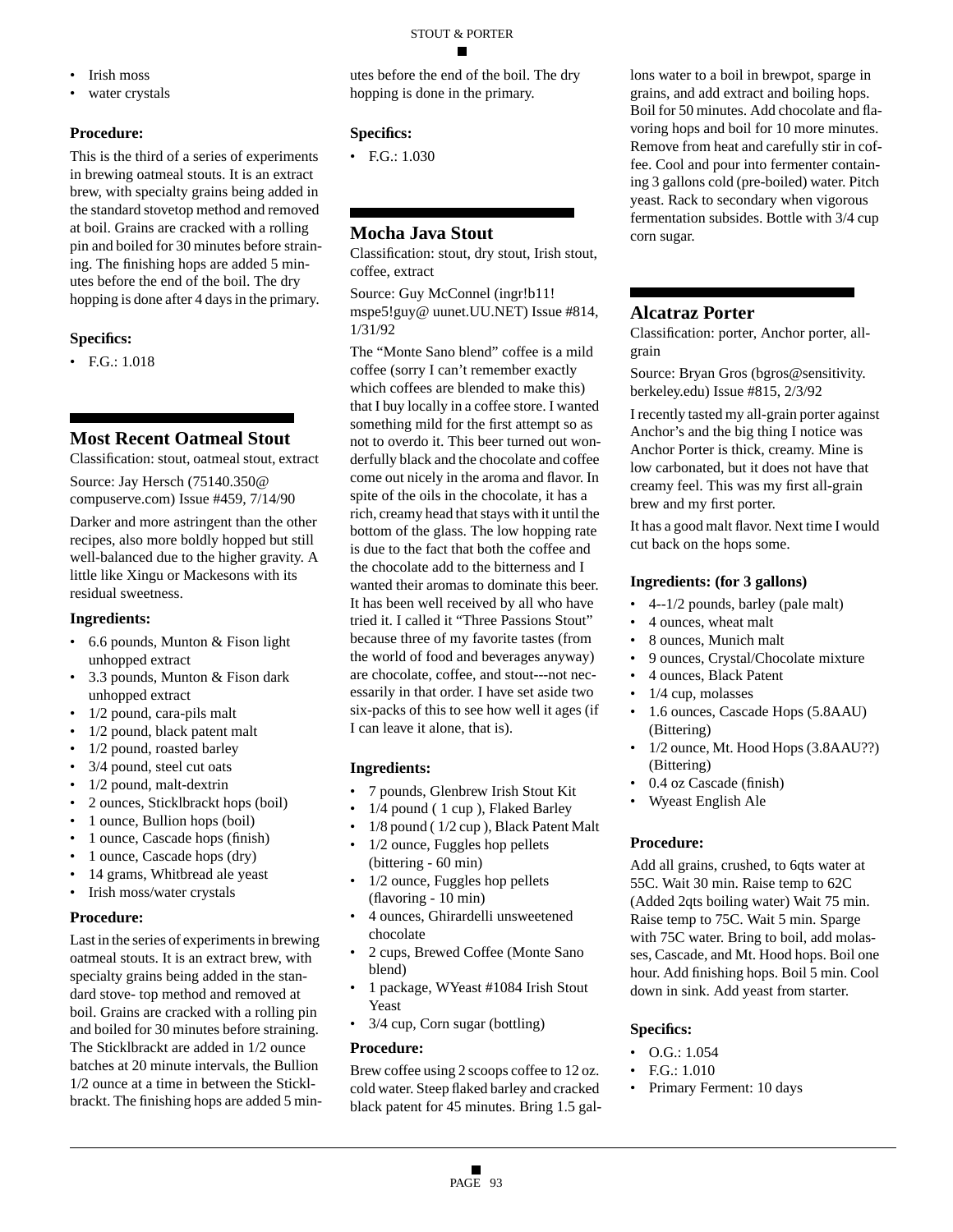### **Speedball Stout**

Classification: stout, dry stout, coffee, extract

Source: Stephen E. Hansen (hansen@ gloworm.Stanford.EDU) Issue #747, 10/24/91

The last couple of times I've left the bag of coffee beans and hops until racking without over doing the coffee flavor. This cuts down on the potential for contamination. We've been using a Sierra Nevada yeast culture for the last few batches and it's been a very nice brew. Prestarted Wyeast British Ale yeast has worked well also. Sierra Nevada yeast culture is not terribly attenuative and the last batch was a bit sweeter than I'd prefer. Next time I'll use Wyeast's Irish Stout Yeast that Florian and others have recommended.

#### **Ingredients:**

- 6 pounds, Dark Australian malt extract
- 1/2 pound, Dark Australian dry
- 1/3 pound, Coffee, whole bean (I use Peet's Costa Rican, a fairly dark roast)
- 4 ounces, black patent malt
- 4 ounces, Flaked Barley
- 4 ounces, Medium Crystal malt
- 4 ounces, molasses
- 2 ounces, cascade (bittering) at 4.7 **AAU**
- 2/3 ounce, northern brewer (aromatic)
- Sierra Nevada yeast culture

#### **Procedure:**

Steep flaked barley and crystal malt for 50 minutes at 153 degrees. Boil for 90 minutes. Add black patent malt and molasses at 45 minutes. Bittering hops in thirds each 30 min. Fill a hops bag with the coffee and aromatic hops and add to the hot wort just before chilling. If you don't have a wort chiller you'd better wait until pitching. Remove the bag after about 24 hours or when the fermentation is going strong, whichever is longer. Rack to secondary once initial fermentation has died down, about 5 to 6 days.

#### **Specifics:**

- O.G.:  $1.049 1.051$
- F.G.: 1.017--1.020
- Primary Ferment: 5--6 days at 55 degrees

#### **Mach Guinness**

Classification: stout, dry stout, Irish stout, Guinness, all-grain

Source: Kevin L. Scoles (kscoles@ pnet51.orb.mn.org) Issue #646, 5/28/91

This stout is creamy, but not as heavey as some, with a head that takes almost 30 seconds to form, lightly bitter, with that back of the throat sourness from the soured ale.

#### **Ingredients:**

- 5 pounds, pale 2 row British malt
- 1 pound, rolled barley
- 1 pound, roasted barley
- 2 pounds, light dry malt extract
- 2 cups, corn sugar
- 2 ounces, bullion Hops (1.5 boiling, 0.5) finishing) (preferably whole)
- 1 package, Whitbread Ale Yeast

#### **Procedure:**

Mash 5 pounds 2-row, rolled barley and roasted barley in at 132 degrees. Protein rest 30 minutes. Starch conversion 2 hours at 153 degrees. Mashed out 15 minutes at 168 degrees. Sparged with 4 gallons 172 degree water. Add the 2 pounds dry ME and the 2 cups sugar. Bring to a boil. Add 1 1/2 ounces of hops. Boil 1 hour. Add 1/2 ounce of hops, turn off heat, and let stand for 15 minutes. Cool wort to 72 degrees, strain into fermenter, and pitch yeast.

Bottling: one to two days before bottling, sour two bottles of ale. To do this, pour two bottles of ale into a steril glass container. Cover with a clean cloth secured with string or rubber band. Put in the cupboard (or somewhere relatively dark and warm) and let stand one to two days. It should sour, but not mold. Add 2/3 cup corn sugar to the sour ale and boil for 10 minutes. Pour into bottling bucket. Add sour ale and bottle as usual.

#### **Specifics:**

- Primary Ferment: 7 days
- Secondary Ferment: 6 to 9 days
- O.G.: 1.066
- F.G.: 1.016

### **Lutzen's Pleasing Porter**

Classification: porter, extract

Source: Karl Lutzen (lutzen@novell. physics.umr.edu) Issue #700, 8/13/91

Very smooth, nice hop balance, but a bit heavy for a summer drink. Will try to save the rest for this fall. This might be considered a lager due to the refrigeration. It was only done because the ambient temperature of my basement "brewing room" hits 75-80 Degrees during the summer heat. I brewed this in early spring as an ale (65 degrees) and strangely enough, they taste very similar. (Drink a bottle of one version, wait, drink a bottle of the other, results: Who cares. Both are great.)

#### **Ingredients:**

- 3 pound can John Bull unhopped Dark
- 3 pound bag Northwestern Amber Malt extract
- 1-1/2 ounces Clusters 6.9% alpha (boil)
- 1 ounce Cascades 5.6% alpha (finish)
- Ale yeast (your choice)

#### **Procedure:**

Bring 2 gallons of water and malt to a boil. Add 1/2 ounce Clusters at beginning of boil, 20 minutes, and 40 minutes. After 60 min. turn off heat, and add Cascades. At this point it was late in the evening, I poured the wort into my sanitized bottling bucket and brought the quantity up to 5 gals. and stuck the whole thing in the beverage refrigerator. Next morning I siphoned off the wort into the fermentor, leaving all those hop particles behind, pitched the yeast. Put on the blow tube, and put the fermenter back in the refrigerator. I had the temperature set at 50 degrees.

After a week, I replaced the blow tube with an airlock, and bottled after a month of fermenting.

#### **Specifics:**

- $\bullet$  O.G.: 1.052
- F.G.: 1.016
- Primary Ferment: 1 month at 50 degrees

#### **Double Stout**

Classification: stout, Russian imperial stout, extract

Source: Spencer W. Thomas (Spencer.W. Thomas@med.umich.edu) Issue #732, 9/26/91

My batch fermented in about a week (house temperature ranging between 60 and 68). It was barely drinkable after 6 weeks, but delicious after 3 months. It's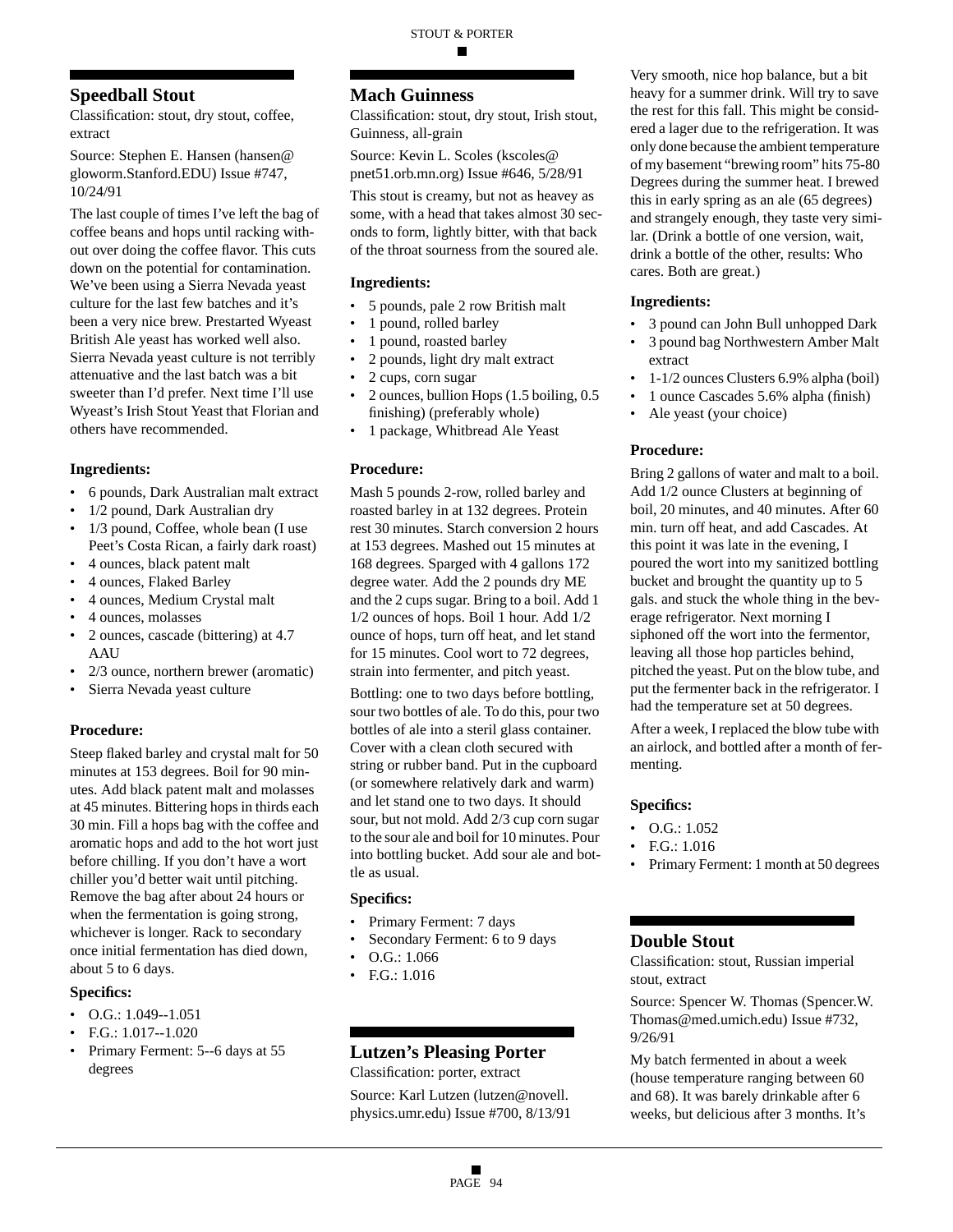now been almost 5 years, and the last few bottles are a little faded and mellow but still quite good.

#### **Ingredients:**

- 3 gallons, water
- 10 pounds, dark malt extract
- 1 pound, black patent malt
- 2 pounds, crystal malt
- 1/2 pound, flaked barley
- 1/4 pound, roasted barley
- 1/2 licorice stick
- 1 teaspoon, ascorbic acid
- 1/2 teaspoon, citric acid • 1 teaspoon, Irish moss
- 2 1/2 ounce, Bullion hops
- 1 1/2 ounce, Kent Golding hops
- 2 teaspoons, yeast nutrient
- 3/4 ounce, ale yeast (three standard packages)

#### **Procedure:**

Combine water, dark malt extract, and Bullion hops. Boil for 20 minutes. Add black patent malt through Irish moss. Boil for 5 minutes. Remove from heat and add Kent Golding hops. Steep for 5 minutes. Cool and add yeast nutrient and ale yeast. When fermentation has "stopped", add priming sugar and bottle.

#### **Specifics:**

- O.G.: 1.086
- F.G.: 1.020
- Primary Ferment: 7--11 days

### **Christmas in Ireland**

Classification: stout, dry stout, holiday beer, extract

Source: Guy D. McConnell (uunet!ingr. com!b11!mspe5!guy) Issue #727, 9/19/91

I haven't tried it yet but it smells great. I hope it will become a favorite. Enjoy.

#### **Ingredients:**

- 4 pounds, Mountmellick Irish Stout Extract
- 3 pounds, Munton & Fison Amber DME
- 1/2 pound (2 cups), Crystal Malt (60 Lovibond)
- 1/4 pound (1 cup), Black Patent Malt
- 1 ounce, Bullion hops (bittering)
- 1/2 ounce, Hallertau hops (finishing)
- 1 pound, Clover Honey
- 12 inches, Cinnamon sticks (or 6 teaspoons ground cinnamon)
- 4 ounces, Ginger Root, freshly peeled and grated
- 2 teaspoons, Allspice
- 1 teaspoon, Cloves
- 4 Grated rinds from medium size oranges
- 1 package WYeast #1084 Irish Stout Yeast

#### **Procedure:**

Simmer honey and spices in covered pot for 45 minutes. Add cracked grains to 2 gallons cold water and bring to a boil. As soon as boiling starts, remove grains with a strainer. Add malt extracts and bittering hops and boil for 55 minutes. Add finishing hops and boil for 5 more minutes. Remove from heat. Stir in honey and spice mixture and cool. Strain into fermenter containing 3 gallons cold (previously boiled) water and pitch yeast (when cool). After vigorous primary fermentation subsides, rack into secondary. Bottle with 7 ounces corn sugar or 1-1/4 cups DME when fermentation completes.

### **All-Grain Stout**

Classification: stout, all-grain

Source: Brian Bliss (bliss@csrd.uiuc.edu) Issue #736, 10/2/91

I had 374 out of 450 pt \* gals of possible extraction, so an efficiency of about 85%.

#### **Ingredients:**

- 3 pounds, Klages
- 3 pounds, pale malt (darker)
- 2 pounds, pale malt (very light)
- 2 pounds, Vienna malt
- 2 pounds, barley flakes
- 1 pound, untyped malted barley
- 8 ounces, roasted barley
- 8 ounces, black patent
- 8 ounces, chocolate
- 24 grams, Buillion hops
- 30 grams, Cascade hops
- 4 grams, Hallertauer hops
- Wyeast German ale

#### **Procedure:**

The flaked barley has no husk, so I saw no reason not to grind it finely. Mash in at 130 degrees. Let rest 20 minutes or so. Mash at 150 degrees for 115 minutes. Sparge. Let the

spargings settle. What seemed to be 3 or 4" of hot break settled out of the initial spargings! Boil for 2 hours. Add hops as follows: 14 grams bullion and 16 grams cascade (very fresh) for 1:45. 10 g bullion and 14 g cascade for 1:05. 4 grams hallertauer finish. Chill with an immersion chiller, and strain the wort through the hops. Makes about 5.5 gallons of 1.068 wort.

#### **Specifics:**

- O.G.: 1.068
- Primary Ferment at 65 degrees

### **Stout Stout**

Classification: stout, all-grain Source: Russ Gelinas (r\_gelinas@ unhh.unh.edu) Issue #740, 10/8/91

#### **Ingredients:**

- 10 pounds, pale malt (2-row)
- 1 pound, roasted barley
- 1 pound, flaked barley
- 1/2 pound, crystal malt
- 1+ ounce, Centennial whole hops (at 10.1 AAU) no finishing hops
- Wyeast Chico ale slurry

#### **Procedure:**

Mash in 3 gallons of water at 170 degrees. Starch conversion at about 90 minutes. Mash out. Sparge with 170 degree water. Collect 5 gallons or so. Boil for 60 minutes with hops going it at beginning of boil.

### **Bitch's Brew Oatmeal Stout**

Classification: stout, oatmeal stout, extract

Source: Peter Glen Berger (pb1p+@ andrew.cmu.edu) Issue #741, 10/9/91

This beer improves substantially after about 2 weeks in the bottle, as hop aroma subsides and the large amount of roasted barley assumes it's place in the forefront. It's my favorite beer to date, but if I were going to brew it again I might cut back on the roasted barley by about .25 pound, and lessen the boiling hops (either to 1 ounce of Bullions, or 1.5 ounce of some lower alpha hop). Whitbread ale yeast was used because of the low attenuation rate: this stout is NOT sweet, but has lots and lots of body.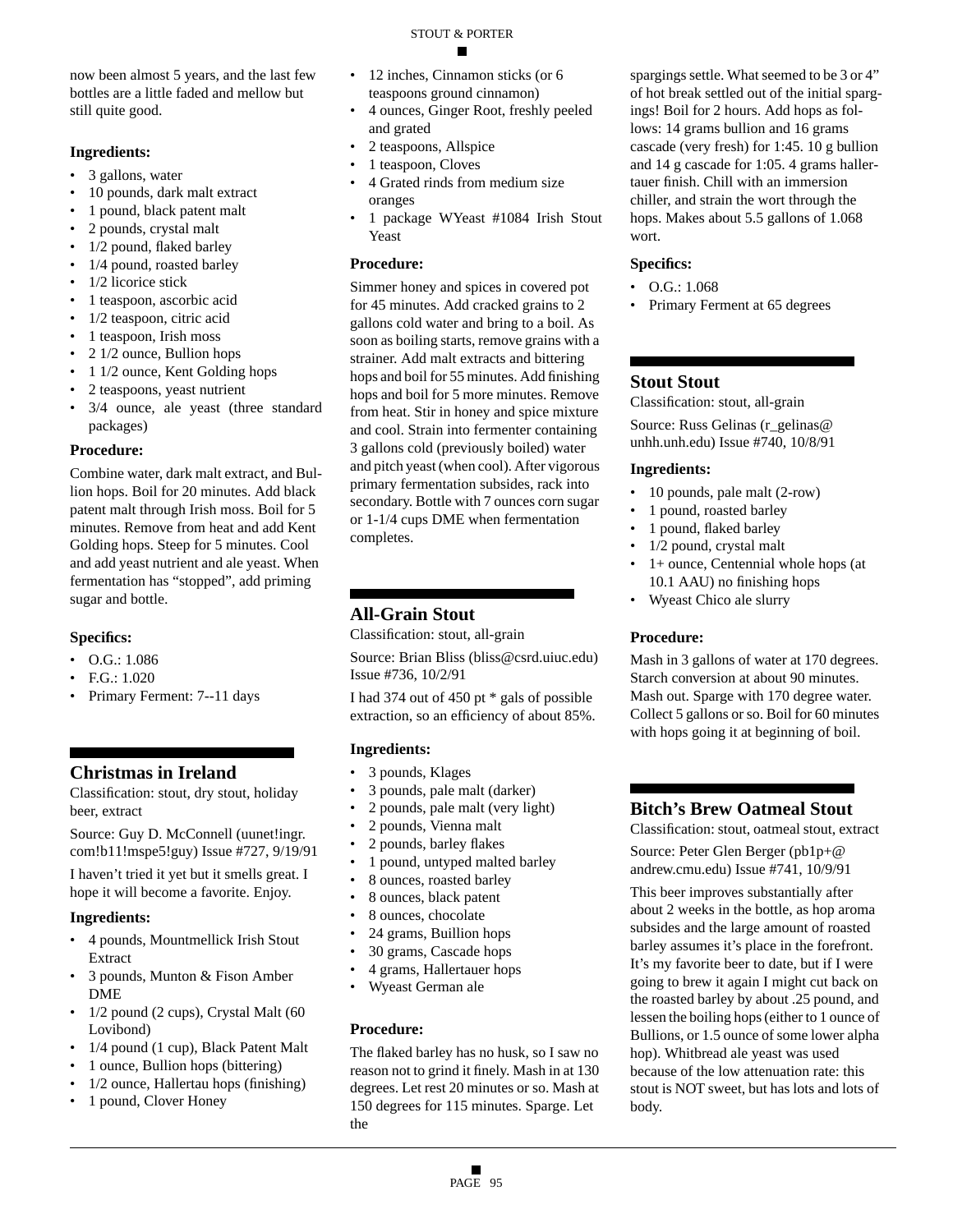#### STOUT & PORTER

#### **Ingredients:**

- 6 pounds, dark dry malt extract
- 2 pounds, amber dry malt extract
- 1 pound, crystal malt, cracked
- 3/4 pound, roasted barley, cracked
- 1/2 pound, black patent malt, cracked
- 2 ounces, Bullions hops (boiling)
- 1/2 ounce, Willammette hope (finishing)
- 2 cups, Quaker Oats
- 2 packages, Whitbread Ale Yeast

#### **Procedure:**

Steep the Oats, and the cracked grains for 1/2 hr in cold water. Heat mixture and remove grains as boil is reached. Throw in malts and make your wort. Boil Bullions for 45 minutes, Willammette for 5-7 minutes. Have fun.

#### **Specifics:**

- $\bullet$  O.G.: 1.052
- F.G.: 1.029

### **Rainy Day Porter**

Classification: porter, extract

Source: Chuck Coronella (coronellrjds@ che.utah.edu) Issue #744, 10/21/91

I used two types of yeast pitched simultaneously for this brew. One was 5 grams (rehydrated) Doric Ale yeast, and the other was a "large" sample taken from a previous (cherry ale) brew a few weeks earlier, originally Whitbred Ale yeast. Obviously, this is a very heavy ale, almost like a stout. I'd liken the flavor to Sierra Nevada's porter, but heavier, a little sweeter, and with (delicious) ginger. After about 3 weeks in the bottle, it was, uh, WOW!!! Delicious!! What a combination of flavors! I'd say that this is the correct amount of ginger for such a dark, heavy ale (for my taste). I've had (lighter) ales with too much ginger, but this was just right.

#### **Ingredients:**

- 2 pounds, Alexander extract syrup (pale)
- 4 pounds, Yellow Dog extract syrup (amber)
- 1-1/4 pounds, Brown Sugar
- 1/2 pound, Black Patent
- 1/4 pound, Roasted Barley
- 1/2 pound, Crystal (60 degree L)
- 1/2 pound, Crystal (40 degree L)
- 1/4 pound, Chocolate Malt
- 22 AAU (2 ounce Nugget), 60 minutes boil
- 3 ounce, Fresh Grated Ginger; 10 minutes boil
- 1 ounce, Cascade
- Ale yeast (see comments)

#### **Procedure:**

Steep grains at 150 degrees for 40 minutes before boil. Add malt and brown sugar. Boil for 60 minutes. Add Nugget hops at begining of boil. Add ginger last 10 minutes of boil. Turn off heat and add Cascade hops. Allow to steep for 10 minutes. Cool wort with chiller. Rack off trub. Add water to make total about 5.3 gallons. Pitch yeast. Bottle 3 weeks later.

#### **Specifics:**

- $O.G.: 1.057$
- F.G.: 1.016
- Primary Ferment: 3 weeks

### **Sweetport Porter**

Classification: porter, extract

Source: Mike Ligas (LIGAS@SSCvax. CIS.McMaster.CA) Issue #743, 10/18/91

Although I tend towards all grain brewing it seems I always come back to this one as my Porter. The rich body and residual sweetness of this beer is something which I have found hard to replicate in an all grain recipe. This beer finished 2nd at the Canadian Amateur Brewers Association national competition in 1989 and a variation of this recipe finished 3rd in 1990. The yeast strain is critical as well as the molasses to get the most out of this beer.

#### **Ingredients:**

- 3.3 pounds, Munton & Fison dark malt extract syrup
- 2.2 pounds, dark dried malt extract
- 1.1 pounds, light dried malt extract
- 8.5 ounces, malto-dextrin powder
- 1.1 pounds, crystal malt (40 L)
- 4-1/4 ounces, chocolate malt
- 4-1/4 ounces, black patent malt
- 1 cup, light clover honey
- 1 cup, brown sugar
- 1/3 cup, blackstrap molasses
- 1 ounce, Clusters hop pellets (boil)
- 1 ounce, Cascade hop pellets (boil)
- 1/2 ounce, Cascade hop pellets (finish)
- 1 teaspoon, gypsum
- 1/4 teaspoon, Irish moss (15 minutes)
- 3/4 cup, dextrose (to prime)
- 1/2 quart (500 ml) Irish ale yeast culture (WYeast #1084)

### **Procedure:**

Crush grains and steep for 30 minutes in water at 158 degrees. Strain into boiling vessel and sparge with 158 degrees water. Add malt extracts, dextrin, honey, brown sugar, molasses and gypsum and bring to a boil. Add boiling hops 5 minutes into boil, Irish moss for the last 15 minutes and finishing hops in last 5 minutes. Total boil of 50 minutes. Cool to at least 68 degrees before pitching yeast. Prime with dextrose as usual.

#### **Specifics:**

- O.G.: 1.066
- F.G.: 1.025
- Primary Ferment: 5 days
- Secondary Ferment: 3 weeks

### **Black Dwarf Imperial Oatmeal Stout**

Classification: stout, oatmeal stout, extract

Source: David Klein (paklein@ccit. arizona.edu) Issue #749, 10/28/91

A heavy thick brew. The flavor lasts for upwards of a minute. (hops and dark grains followed by full malt and grain flavor, finishing with molasses. Bit alcoholic tasting when warm.

#### **Ingredients: (for 6 gallons)**

- 3.3 pounds, liquid Northwestern amber
- 3.3 pounds, liquid Northwestern dark
- 3 pounds, pale 2 row
- 2 pounds, dark crystal (90 Lovibond)
- 2 pounds, flaked barley
- 1-1/2 pounds, steel cut oats
- 1 pound, wheat malt
- 3 cups, roasted barley
- 1-3/4 cups, black patent
- $\cdot$  1-1/2 cups, molasses
- <1 cup, chocolate
- 5 ounces, malto dextrin
- 1 stick, brewer's licorice
- 1-1/2 ounces, Northern Brewers leaf hops
- 1/2 ounce, Mt. Hood pellets
- 2 ounces ,3.0 alpha Hallertau
- 1 quart+, starter---Wyeast Irish Ale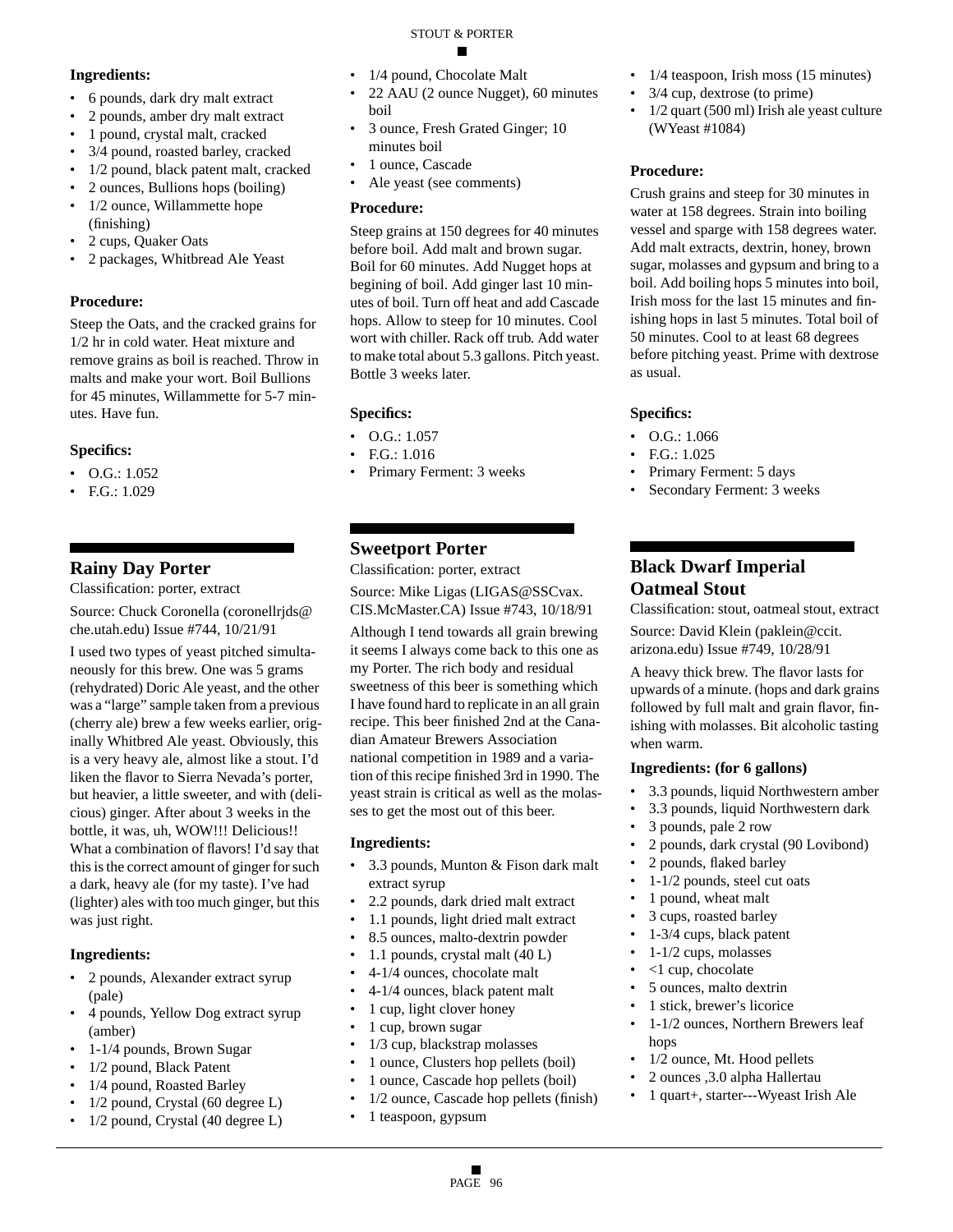Mash all grain like substances for 1 hour at 130-140 degrees in 2-1/2 gallons water. Add 1-1/2 gallons boiling water to bring to 160 degrees. Hold there for 1-1/2 hours. The high temp is used to get a high final gravity. Sparge with 5 gallons fresh 170 degree water. Bring to a boil, and add Northern Brewers. Boil for 60 minutes. Add Mt. Hood and irish moss 15 minutes before the end of the boil. Cool, place in fermenter and pitch yeast. Dryhop with Hallertau in secondary.

#### **Specifics:**

- O.G.: 1.090
- F.G.: 1.032
- Primary Ferment: 7 days

### **Josh's Better Xingu**

Classification: stout, sweet stout, Xingu, extract

Source: joshua.grosse@amail.amdahl.com Issue #757, 11/7/91

I've tried to duplicate Xingu, but reduce some of the roast barley bite. I think I've succeeded, though I haven't done a side by side comparison. I believe that Xingu is what's known in the UK as a milk stout, as I believe that lactose is used to add body and to very slightly sweeten the flavor.

#### **Ingredients:**

- 6.6 pounds, M&F Dark Extract
- 1 pound, Crystal Malt
- 1/2 pound, Chocolate Malt
- 1/4 pound, Black Patent Malt
- 1/4 pound, Roast Barley
- 1/2 pound, Lactose
- 2 ounces, Northern Brewer (Boiling) only. No finishing hops)
- Gypsum
- 3/4 cup, Dextrose (priming)
- Wyeast 1028

#### **Procedure:**

Crack and steep specialty grains at 150 degrees for about an hour in 1/2 gal water. Sparge with 1.5 gallons of 165 degree water. Add the extract and gypsum. When boiling, add the hops. Boil for one hour. Add the lactose to the boil for the last 15 minutes.

#### **Specifics:**

- O.G.: 1.042
- F.G.: 1.021
- Primary Ferment: 3--7 days
- Secondary Ferment: 7--14 days

### **Dark of the Moon Cream Stout**

Classification: stout, cream stout, extract Source: Steve Slade (sslade@ucsd.edu)

Issue #764, 11/20/91

I had originally planned for a single stage fermentation, with bottling a week after pitching. However, there was no time to bottle after a week, so I racked to a secondary glass carboy to get the beer out of the primary, which does not seal very well. The dry hopping should have been done in the secondary, but at the time I had no plans for using one. I suspect the hops did not spend much time in contact with the beer in the primary, as they got pushed up by the krausen and stuck to the walls. When I bottled 2 weeks after brewing, I tried what might be called "wet hopping." On the suggestion of sometime brew partner Mike Fetzer, I made a hop tea by steeping 1 ounce N. Brewer in 2 cups water after the water had just stopped boiling. This was kept covered for about 10 minutes. I bottled half the batch, then added the hop tea and bottled the second half. The bottles aged in my closet for two weeks before tasting.

This turned out to be a very nice dry stout. It is dark and thick, with a brown head that lasts to the end and sticks to the side of the glass. The "no tea" beer is not terribly aromatic, and has a noticable bitter aftertase. The "hop tea" beer is more aromatic, and has a smoother finish, with what I think is a better blend of flavors. My fiancee likes the "hop tea" beer better as well, but a friend who only likes dark beers likes the "no tea" beer better.

#### **Ingredients:**

- 5 pounds, dry dark malt extract
- 2 pounds, crystal malt 40L
- 1-1/2 pounds, crystal malt 20L
- 12 ounce, chocolate malt
- 4 ounces, roasted barley
- 6 ounces, dextrin powder
- 1/2 teaspoon, calcium carbonate
- 1/2 ounce, Eroica hops (20 BU)
- 1/4 ounce, Chinook hops (12 BU)
- 3/4 ounce, Nugget hops (12 BU) (subst. N. Brewer (? BU))
- 1 ounce, Cascade hops (5 BU)
- 1 ounce, Eroica hops (4 BU)
- Wyeast #1098 British Ale yeast
- 1 cup DME for priming

#### **Procedure:**

Made a yeast starter 3 days before pitching. Used 2 tablespoons DME and 1 cup water. Next time use 2 cups water. Crack all grains and steep for 30 minutes at about 160 degrees along with the calcium carbonate. Strain out grains and sparge into about 2-1/2 gallons pre-boiled water. Total boil about 5 gallons. Add dry malt and dextrin and bring to a boil. Add 1/2 ounce of Eroica and 1/4 ounce of Chinook when boil starts. 30 minutes later add 3/4 ounce Nugget hops. Chill with an immersion chiller. Rack to a carboy, fill to 5 gallons and let sit overnight to allow the trub to settle out. The next morning rack it to a plastic primary, pitched the yeast starter, and add the 1 ounce of Cascades and Eroica hops.

#### **Specifics:**

- O.G.: 1.053
- F.G.: 1.020
- Primary Ferment: 1 week
- Secondary Ferment: 1 week

#### **Kahlua Stout**

Classification: stout, kahlua, all-grain

Source: Micah Millspaw, Posted by Bob Jones (BJONES@NOVA.llnl.gov) Issue #820, 2/10/92

#### **Ingredients:**

- 5 pounds, 2-row barley
- 2 pounds, 120L caramel malt
- 2 pounds, 20L caramel malt
- 2 pounds, British crystal
- 1 pound, wheat malt
- 1 pound, dextrin
- 1 pound, roast barley
- 2 ounces, Northern Brewer hops (boil 75 minutes)
- 1/2 ounce, Styrian Golding hops (boil 75 minutes)
- 1 bottle Kahlua liquor extract
- Whitbread ale yeast

#### **Procedure:**

Mash at 160 degrees F. Add kahlua extract to primary before pitching yeast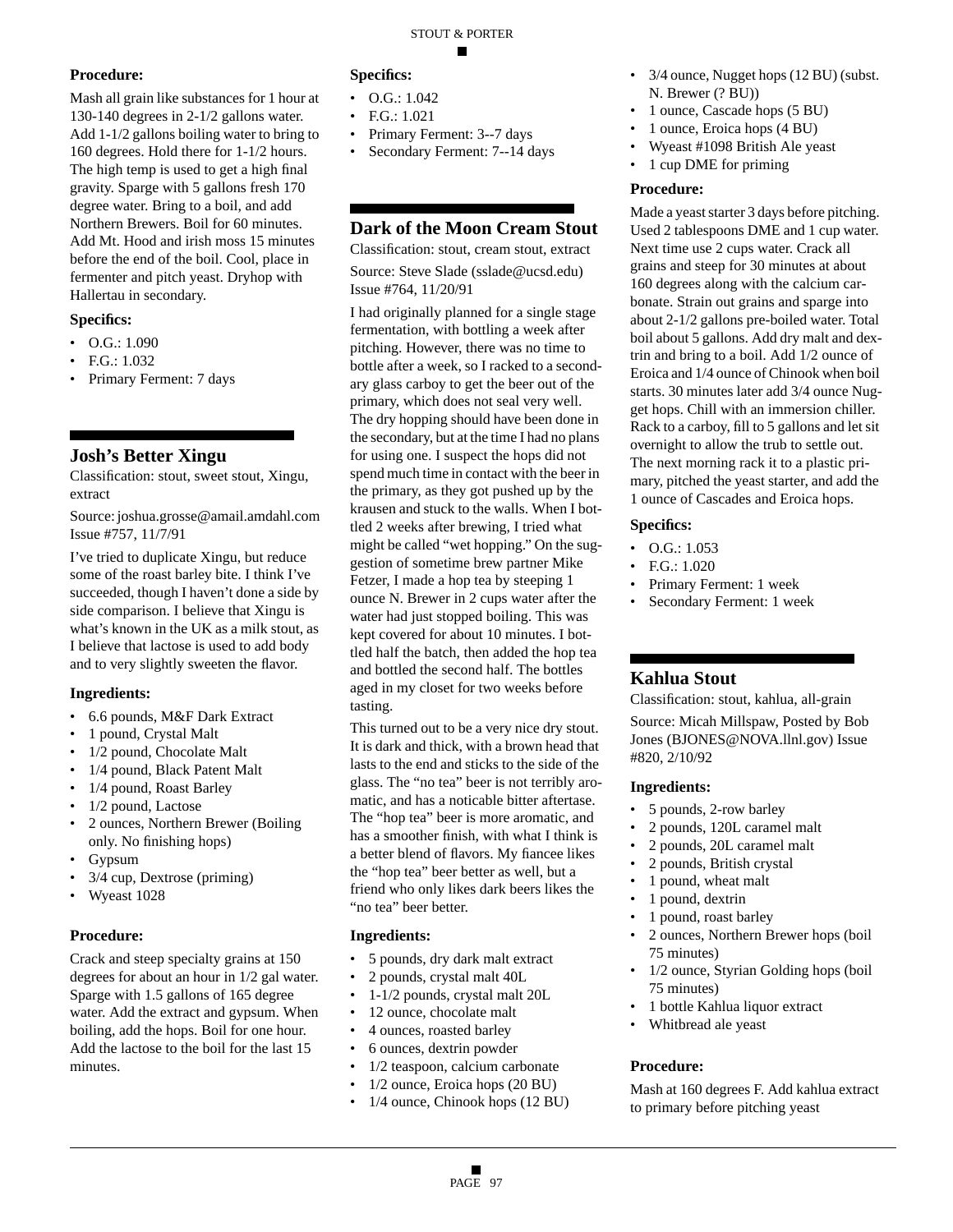### **Oatmeal Stout**

Classification: stout, oatmeal, partial-mash

Source: Russ Gelinas (R\_GELINAS@ UNHH.UNH.EDU) Issue #647, 5/29/91

My notes on it were that it was clean, smooth, and hoppy. The hops overwhelmed any oat flavor, but the oats may have added to the smoothness. Reduce the hopping level by 1/2. Also, not enough roasted barley "bite". Increase RB from 1/ 3 oz. to 1/2 oz. at least, maybe 2/3 oz. would be best. There was also 1/2 oz. of crystal used.

#### **Ingredients:**

- 3 pounds, English 2-row pale malt
- 3.3 pounds, of dark extract
- 3 pounds, of dark DME
- 1 pound, steel cuts oats
- 2 ounces, of Centennial leaf hops (AU=11.1, total=22.2 WHOOPS!)
- 1 ounce, of Cascade leaf hops (AU=5)
- Wyeast Irish Ale yeast starter (#1084?)

#### **Procedure:**

Mash pale malt and steel cut oats in 5 quarts of water. Sparge with 2 1/4 English 2-row pale malt, 1 lb. of steel cut oats, mashed in 5 qts. Added dark extract and dark DME to the wort and boiled with 2 oz. of Centennial leaf hops (AU=11.1, total=22.2 WHOOPS!) Good thing I like hops. Finished with 1 oz. of Cascade leaf hops. (AU=5) Pitched Wyeast Irish Ale yeast starter (#1084?), took 24 hrs. for active ferment.

#### **Specifics:**

- Primary Ferment: 5 days
- Secondary Ferment: 2 weeks

#### **Stout ala Guinness**

Classification: stout, dry stout, Irish stout, all-grain

Source: Tony Babinec (tony@spss.com) Issue #734, 9/28/91

The beer turned out very well, and I got lots of good comments. It's a matter of taste, but if you prefer it a bit drier, you might reduce the crystal malt or drop it entirely, or for this gravity of stout, perhaps up the roasted barley to 1.25 pounds.

#### **Ingredients:**

- 8 pounds, pale ale malt
- 3/4 pounds, of crystal
- 1 pound, roasted barley
- 1 pound, flaked barley
- 1/4 pound, chocolate malt
- 1/4 pound, wheat malt
- hops to 10-12 HBU
- Wyeast Irish yeast

#### **Procedure:**

Standard mashing procedure used.

### **Clean Out The Closet Porter**

Classification: porter, extract

Source: Kevin L. McBride (gounceer! klm@uunet.UU.NET) Issue #674, 6/8/91

The yeast started flocculating within an hour and by the next morning the air lock was burping continuously. Today, 4 days later, it is completely fermented out and I'm going to transfer it into secondary probably before I go to bed.

#### **Ingredients:**

- 1 can, Ironmaster Scottish Mild Ale extract
- 1 can, Bierkeller light lager extract
- 1 pound, crushed crystal malt
- 1 pound, Munton & Fison Light DME
- 1/2 cup, Lactose
- 1 ounce, Brewer's Gold hop pellets
- 1 ounce, Cascade hop pellets
- 1 package, Whitbread dry ale yeast

#### **Procedure:**

Standard procedure---put crystal malt in cold water, heat to just shy of boil and sparge into brewpot. Add malt extracts and water, bring to boil. Add Brewer's Gold hops, boil a little over 1 hour. Stop boil, add Cascade hops and chill on the way into fermenter. I tossed the dry yeast directly into the fermenter atop the cooled wort.

#### **Specifics:**

• Primary Ferment: 4 days

### **Gak & Gerry's #23: Anteater Porter**

Classification: porter, all-grain

Source: Richard Stueven (Richard.Stueven @Corp.Sun.COM) Gerry Lundquist, Issue #746, 10/23/91

Deep red color. Looks almost black in the fermenter.

#### **Ingredients:**

- 7--1/2 pounds, pale malted barley
- 1 pound, crystal malt (10 Lovibond)
- 1/2 pound, chocolate malt
- 2 ounces, black patent malt
- 41.3 grams, Cluster boil
- 11.4 grams, Cascade 10 min.
- 13.7 grams, Cascade finish
- Wyeast British

#### **Procedure:**

Add grains to 3.5 gallons cold water. Heat to 150 degrees and maintain for 90 minutes, stirring constantly. Used 4.5 gallons 170 degree sparge water. Collected 6 gallons wort. Boiled 60 minutes. Add Cluster at beginning of boil. Add 11.4 grams Cascade at 50 minutes. Turn off heat after 1 hour boil, and let last of Cascade hops steep. Cooled to about 75 derees and pitched.

#### **Specifics:**

- O.G.: 1.048
- F.G.: 1.014

### **Rat's Darkness**

Classification: porter, extract Source: Jack Green (lunatix!gparsons@ s.ms.uky.edu) r.c.b. 2/24/92

#### **Ingredients:**

- 6.6 pounds, John Bull Dark Extract
- 1/2 pound, Crystal Malt
- 1/4 pound, Black Patent Malt
- 2 ounces Saaz hop pellets (boiling)
- 1/4 ounce, Cascade hop pellets (finishing)
- 1 pack, Whitbread dry ale yeast

#### **Procedure:**

Cracked the grains and put them in 1.5 gallons of water, bring to boil and remover grains after 5 mins, add boiling hops and extract. Cook for 1 hour, add finishing hops for last 10 minutes. add to water in fermenter, bring level up to 5 gallons. ferments out in about 8 days, tasted good right out of the fermenter, ready to drink in about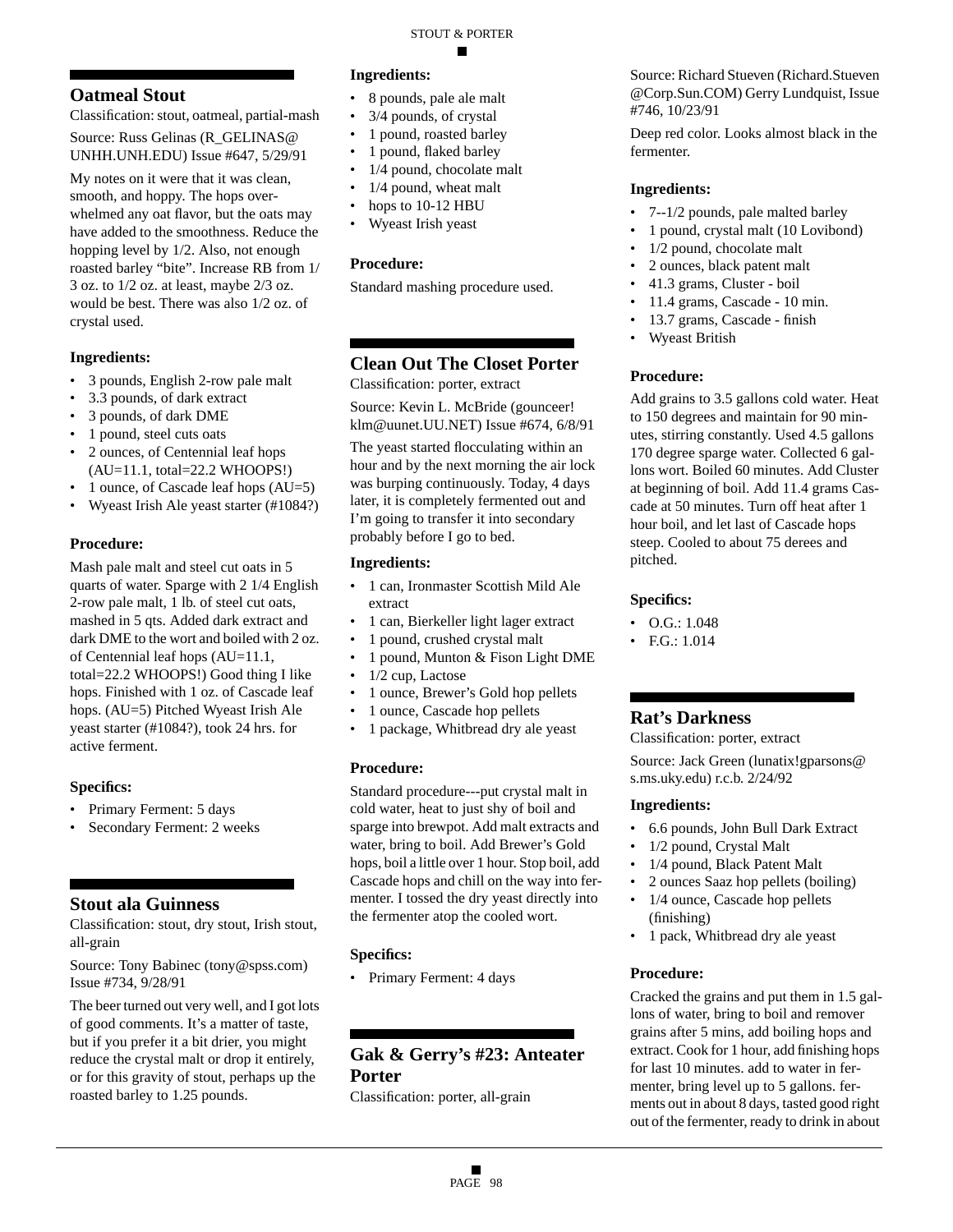8--10 days. Bottled with 1 cup Amber Dry Extract.

#### **Specifics:**

- O.G.: 1.040
- F.G.: 1.008

#### **Brewhaus Porter**

Classification: porter, all-grain Source: Ron Downer, Brewhaus

#### **Ingredients:**

- 8 pounds, 2-row Klage malt
- 1 pound, crystal malt (90 Lovibond)
- 1 pound, dextrin malt
- 1/2 pound, chocolate malt
- 1/2 pound, black malt
- 1/2 teaspoon, gypsum
- lactic acid to adjust mash water to pH 5.2
- 1-1/3 ounces, Northern Brewer hop pellets (8.5% pellets)
- 1/2 ounce, Fuggle hop pellets (3.7% alpha)
- 1 teaspoon, Irish Moss
- 1 teaspoon, gelatin finings
- $3/4$  cup, corn sugar (priming)
- Ale yeast (High Temp. Ale Yeast)

#### **Procedure:**

Mash grains in 11 quarts of mash water at 152 degrees for two hours, or until conversion is complete. Sparge with 170 degree water to collect 6 gallons. Bring wort to a boil and let boil for 15 minutes before adding the 1-1/3 ounces Northern Brewer hops. Boil for one hour. Add Irish moss. Boil 30 minutes. (1 hour, 45 minutes total boiling time). Cut heat, add aromatic hops and let rest for 15 minutes. Force cool wort to yeast pitching temperature. Transfer cooled wort to primary fermenter and pitch yeast starter. Fine with geletin when fermentation is complete. Bottle with 3/4 cup corn sugar boiled in one cup water.

#### **Specifics:**

 $\bullet$  O.G.: 1.050

### **Joan's Potholder Oatmeal Stout**

Classification: stout, oatmeal stout, Anderson Valley Barney Flats, all-grain

Source: Paul Timmerman (ptimmerm@ kathy.jpl.nasa.gov) r.c.b., 4/30/92

This is an attempt to emulate Anderson Valley's Barney Flats Oatmeal Stout.

This beer is super thick and creamy. I think the body is almost a dead ringer for Anderson Valley's stout, as I did a side by side two nights ago. I would not go with dark DME if I was to do this again as a partial mash, as darker than the AV. The hops are quite different than AV's, but I think nugget / n. brewer / willamette or something closer will give a very close match to AV. I would also probably go with a chico yeast, since the irish adds prominent flavors at the 70 temperature of my fermentation.

Hope you try out this gem, it's the best I done yet, except for the pale ale I racked to the secondary last night, of course. It does use the chico yeast, nugget, nor. brewer, willamet combination. I find it more interesting than straight cascade.

#### **Ingredients:**

- 5 pounds, 2--row pale malt
- 1--1/2 pounds, steel cut oats
- 1/2 pound, malted wheat
- 1--1/2 pounds, 80 L. crystal malt
- 1 pound, black patent malt
- 1 pound, chocolate malt
- 1 pound, roasted barley
- 1/2 pound, Cara-pils malt
- 3 pounds, dark Australian DME
- 1/2 pound, lactose
- 1 teaspoon, Irish moss
- 1 ounce, Chinnok pellets (13.6% alpha) (boil 60 minutes)
- 1/2 ounce, Perle pellets (8% alpha) (boil 35 minutes)
- 1/4 ounce, Hallertauer pellets (3% alpha) (boil 35 minutes)
- 1/4 ounce, Tettnanger pellets (3.4%) alpha) (boil 35 minutes)
- 3/4 ounce, Hallertauer (steep for aroma)
- 3/4 ounce, Tettnanger (steep for aroma)
- 1 ounce, Cascade (dry hop)
- Wyeast Irish ale yeast

#### **Procedure:**

Single-step infusion mash, partial mash recipe. Strike Temperature 170 into 12 liters of treated water, alla burton on trent. Note This was a little too thick, so use a little more water. Mashed for 45 minutes, 170 F. proteolytic step for 10 minutes. Sparged for almost two hours, while adding runoff to brew kettle to get boiling. Sparge SG ran from 1.09 down to about 1.025 when I had enough wort. Added 3 lbs DME (Dark Australian) to bring wort to 1.06 SG. I added 8 oz. of lactose and a tsp. of dry moss before killing the fire.

I pitched a large starter of the Irish Wyeast strain and got lots of blow off. I had extra wort in a 4 liter auxillary. I used this to fill up the secondary afer racking off the lees. Dry hopping was done in the secondary with the cascade. After 2 weeks, the SG was only down to 1.03, and fermentation was very slow.

### **Stout or Is It Porter?**

Classification: porter, partial-mash

Source: jj@research.att.com Issue #875, 5/4/92

\*\*NOTE\*\* this beer has enough unfermentable stuff in it that you do NOT want wild yeast in it, or you will get gushers that taste rather (as he mixes his metaphors) like something you'd rather see in an old Godzilla movie. It conditions sorta slow, it's not dried out for about three weeks here. This tastes a bit like Sheaf stout, but without the "I'm too old" flavor. After it sits on the tongue, it's sweeter (but not at first taste, you need to break some of the higher sugars with your pepsin first).It's hoppier, it could probably stand to condition a while longer. I've thought to add some cara-pils but I have yet to get around to it. Head retention is so-so.

- 1 pound, roasted barley (mash)
- 1 pound, crystal malt (100 L.)
- 1 pound, pale malt
- 2 ounces, black patent malt
- 1 can, John Bull dark unhopped extract
- 1 can, John Bull amber unhopped extract
- 1 ounce, Galena hops (boil 45 minutes)
- pinch, Irish moss
- 1/2 ounce, Fuggles hops (5 minute boil)
- 1 ounce, Cascade hops (5 minute boil)
- Whitbread ale yeast
- $1/2$  cup, light dry extract (priming)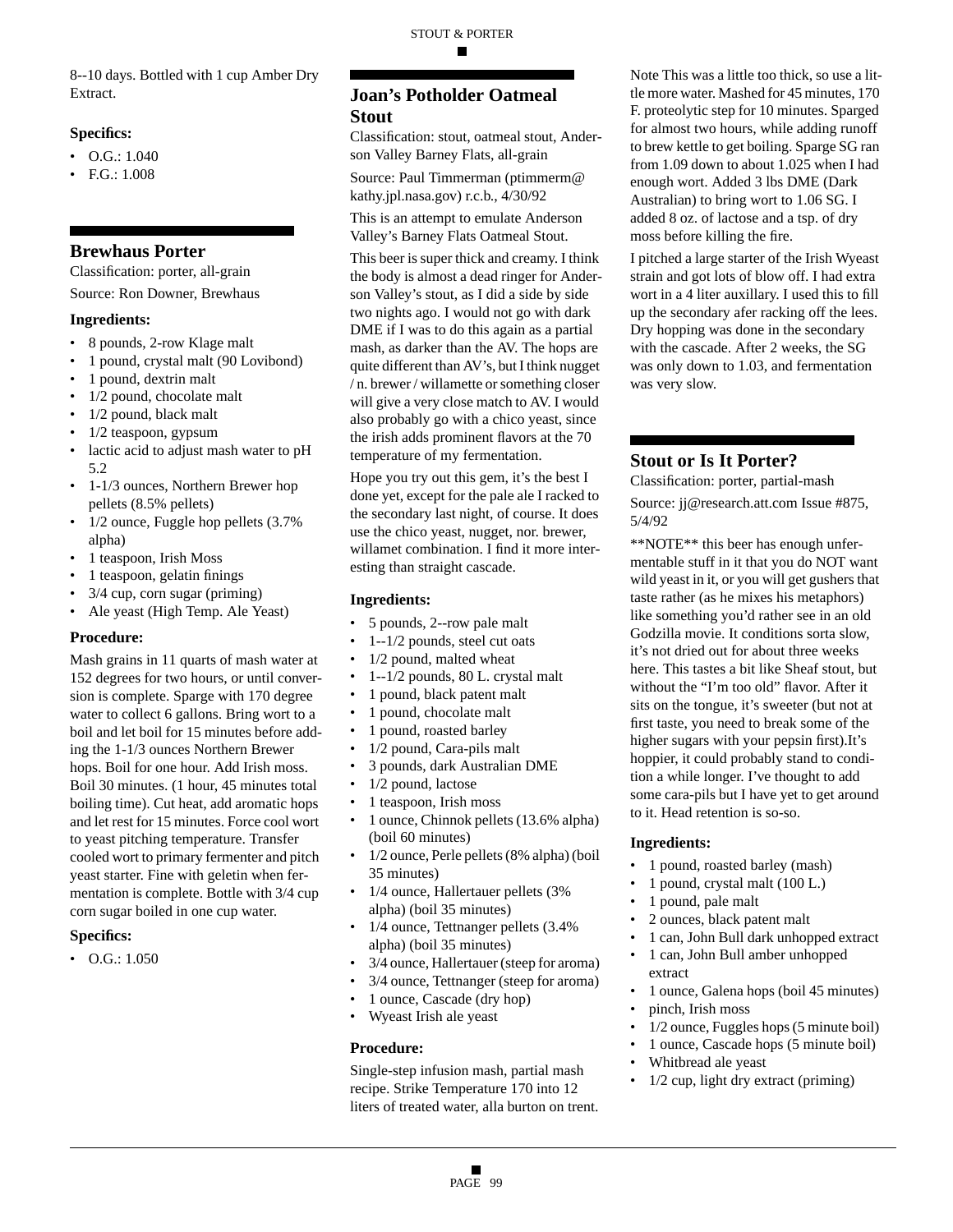Crack grains, put in grain bag and put in Bruheat with 6 gallons or so of water. Rest at 110--115 for 15 minutes. Mash at about 150 for about 40 minutes (full conversion via iodine test and wait a bit). There's not much to convert. Sparge, but don't cook the flippin' hulls. Add extracts.

Bring to boil until hot break starts. Skim well. Add Irish moss. In last 5 minutes, add Fuggles and Cascade. Before boil stops, bring volume to 5--1/2 gallons, of which you'll use 5 gallons. Cool. Rack to carboy. Pitch yeast.

### **Pumpernickel Porter**

Classification: porter, rye, coffee, all-grain Source: Mark Easter (easterm@ ccmail.orst.edu) Issue #889, 5/27/92

The beer is complex, to say the least... It has a substantial malt- molasses-and-cocoa nose and my palate was satiated (almost overwhelmed) after one bottle. There are obvious molasses, coffee, and cocoa overtones, but the hop bitterness and flavor are too subtle. The color is a marvelous chocolate-reddish brown, with a beautiful creamy brown head (ala Guinness) which subsides quickly (unfortunately). I think the beer would be improved by cutting the molasses, coffee, and cocoa in half and increase the HBU's to 11-12. Adding some hops toward the end of the boil for flavor might be a nice addition, although the malt/ molasses/cocoa nose is interesting and nice so I would not add aroma hops. The beer is still "green". Another month in the bottle should improve it.

#### **Ingredients:**

- 5 pounds, 2--row pale malt
- 3/4 pound, crystal malt (40L.)
- 1/2 pound, chocolate malt
- 1 pound, flaked rye
- 4 ounces, cocoa powder
- 4 ounces, freshly ground coffee (Costa Rican)
- 1 cup, unsulphured blackstrap molasses
- 8 HBUs, Willamette hops
- **Wyeast**
- 2/3 cup, corn sugar (priming)

#### **Procedure:**

Cook flaked rye for 5 minutes in 1 quart water. Mash-in the grist at 132 with 10

cups water. Adjust pH. Raise temperature to 150, put into oven set at 150 (my oven will allow this). Starch conversion rest for 90 minutes at 150 . Sparge with 4 gallons 180 water. Add Molasses. Boil 90 minutes, one hop addition at 60 minutes before end of boil. After boil, shut off heat, let temperature drop to 195 and add cocoa powder and coffee. Let sit for 10 minutes, then cool the wort (I put the covered pot into a tub of cold water. It cools off within 45 minutes to about 80.) Racked into a carboy, primed with a starter batch of yeast. Fermented in the primary 10 days, secondary for 1 week. Bottled with 2/3 cup dextrose. Age 5 weeks.

### **Really Bitter Dregs**

Classification: porter, all-grain Source: Douglas DeMers (dougd@ uts.amdahl.com) Issue #921, 7/10/92

Here's a recipe for a brew I've particularly liked. It's somewhat in the style of a Brown Porter, although really a little too hoppy for that style. The recipe is toned down from the original hopping rate, but I believe even a hop-head will enjoy this brew. Tasty stuff, that!

#### **Ingredients:**

- 6 pounds, 2-row pale malt
- 3 pounds, Munich Malt
- 1 pound, black patent malt
- 4 ounces, Crystal Malt (80L)
- 12 AAU, (~1.0 oz @11.6) Centennial hops (bittering) (Oops!)
- 9.5 AAU, (~0.75 oz @12.6) Chinook hops (bittering) (Oops!)
- 1/2 ounce, Cascades (steep)
- 1 ounce, Kent Goldings (dry hop at rack to secondary)
- Wyeast 1084 (Irish Ale)
- $1 1/2$  quart, gyle (or  $1/2$  cup corn sugar) (priming)

#### **Procedure:**

Pre-boil water and decant. Mash water: 11 quarts at 140F. Mash-in 3 minutes at 135 (pH 5.0). Step infusion. Conversion 30 minutes at 145, 45 minutes at 155. Mash out 5 minutes at 170. Sparge to 6 gallons at 170. Boil 90 minutes, adding Centennial 30 minutes into boil. Add Chinook 60 minutes into boil. At end of boil, add Cascades and steep 45 minutes. Chill, pitch, ferment. Dry hop at rack to secondary.

#### **Specifics:**

- $O.G.: 1.046$
- F.G.: 1.015

### **Porter? Porter?**

Classification: porter, extract

Source: KENYON%LARRY%erevax. BITNET@pucc.Princeton.edu Issue #923, 7/15/92

This produces a well-balanced (there's that word again!) porter, neither too dry nor too sweet. I currently have a batch of this fermenting with Wyeast Irish Stout Yeast to see if that will make it a wee bit drier.

#### **Ingredients:**

- 6.6 pounds, Telford's porter (2 cans)
- 1 ounce, Styrian Goldings plugs (alpha 5.3) (1 hour boil)
- 1 ounce, Hallertauer plugs (alpha 2.9) (10 minute boil)
- Wyeast #1056

#### **Procedure:**

Add the 2 cans of malt extract to 3 gallons boiling water, bring the mix back to a boil, then add Bittering Hops. I used a hop bag, so the utilization probably wasn't that teriffic, but then again the malts are prehopped some, so I wasn't too concerned about that. Add finishing hops with 10 min left in the boil. Add tap water to 5 gallons, cool to 75F and pitch yeast starter (~12oz). Lag time is about 12 hours.

#### **Specifics:**

- O.G.: 1.048
- F.G.: 1.020

#### **Oatmeal Cream Stout**

Classification: stout, oatmeal stout, Young's Oatmeal Stout, all-grain

Source: Chris Shenton (css@ srm1.stx.com) Issue #929, 7/21/92

We did a taste test against Youngs Oatmeal Stout, Sam Smiths Oatmeal Stout, and Watneys Cream Stout. It came out tasting very similar to Youngs: same hop character, a little heavier, sweeter, and slightly less roasty; a bit lighter in color (brown/red vs. brown/black). It was not as rich tasting and full-bodied as the Sam Smiths. It was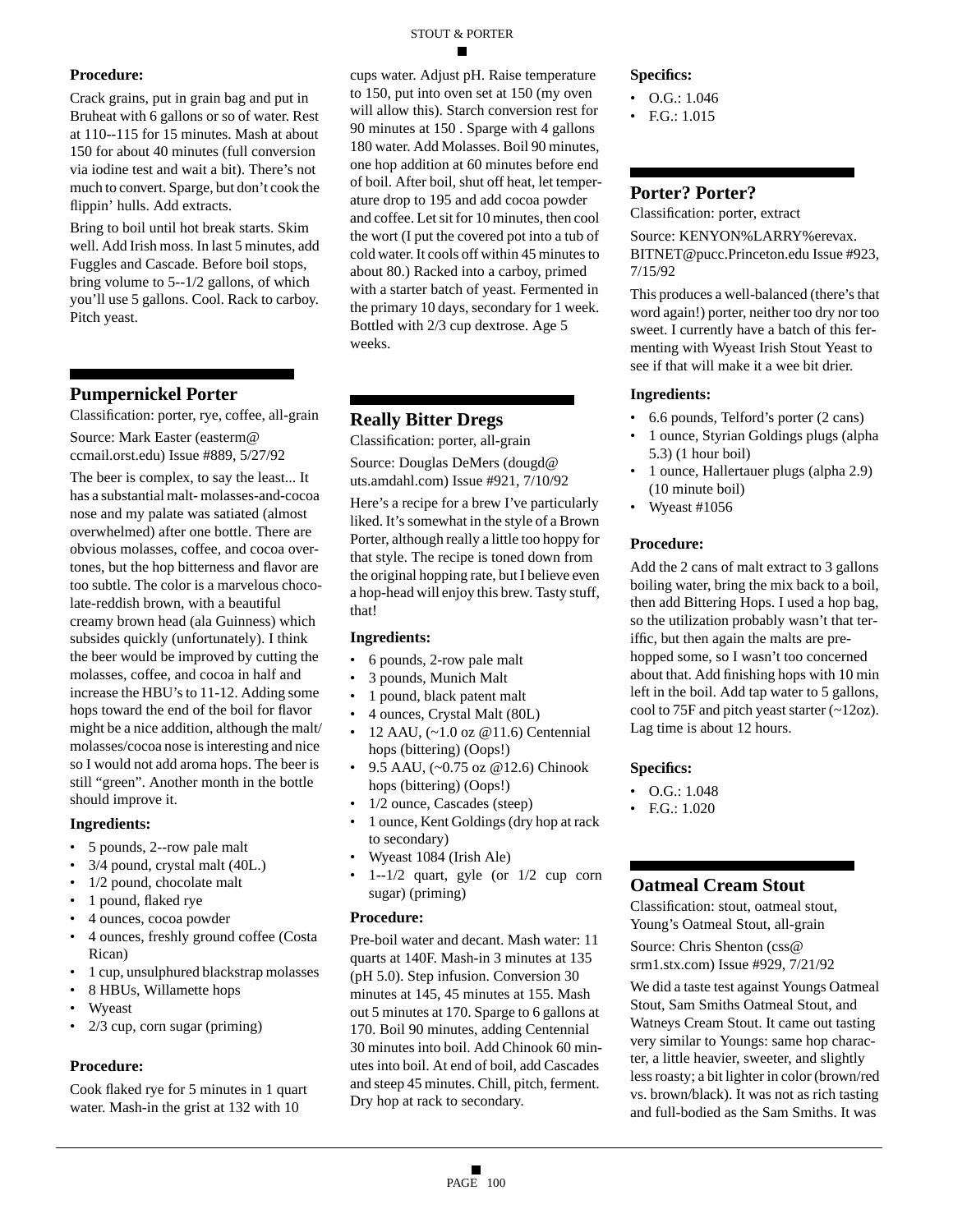### STOUT & PORTER

not as roasty or burnt as Watneys, nor as jet-black. Next time, I would reduce the OG to about 1.050 to reduce alcohol a bit, but add some dextrin malt for improved body. I'd aim a little more toward the Watneys, as it's one of my all-time faves: slightly less lactose, but more roasted malt.

#### **Ingredients:**

- 10 pounds, pale ale malt
- 1 pound, roasted barley (500L)
- $1/2$  pound, flaked barley  $(1.5L)$
- 1/2 pound, crystal malt (60L)
- 1/2 pound, chocolate malt (400L)
- 1--1/3 pound, steel cut oats (from health food store)
- 1/2 pound, lactose
- 9 AAU, Bullion pellets (9% alpha), boil 60 minutes
- 1/2 ounce, Fuggles pellets (3.4% alpha), boil 15 minutes
- 1/2 ounce, Fuggles pellets, steep
- 2/3 stick, brewers licorice (boil)
- Wyeast Irish ale #1084

#### **Procedure:**

Mash with 5 gallons 18 oz (48 oz/#) at 155-150F for 90 minutes. Sparge with 3 gallons water at 165F, collecting 6.5 gallons for boil. Boil 75 minutes, then force chill. Save 2 quarts boiled wort for priming, ferment the rest.

#### **Specifics:**

- O.G.: 1.062
- F.G.: 1.021

### **Oatmeal Stout**

Classification: stout, oatmeal stout, allgrain

Source: Larry Barello (polstra!larryba@ uunet.uu.net) Issue #929, 7/21/92

This stout has a smokey aroma---probably due to the large amount of roast barley. Even though it has a lot of hops, it seems balanced. I think that Oatmeal makes the resulting beer quite sweet. If served too cold (say 45 or below) it will be quite bitter. At 50-55 it is like nectar. Sip, sip---writing this article gave me a thirst so I opened up a bottle. Mmm, good stuff.

#### **Ingredients:**

- 7 pounds, pale malt
- 1 pound, roast barley
- 1 pound, rolled oats
- 1/2 pound, light caristan (15--20L)
- 1--1/4 ounce, Chinook pellets (13%) alpha) (boil 60 minutes)
- Whitbread ale yeast

#### **Procedure:**

Treat 7 gallons water with 5 grams gypsum and 1 gram chalk. Mash in with 8 quarts 137 F. water, target temperature 123. After 30 minutes, step with 5 quarts boiling water, target temperature 154. Conversion is done in 20 minutes or so. Mash out at 168. Sparge with remaining water to collect 6 gallons. Boil 60 minutes with Chinook hops. Chill, pitch with dry Whitbread yeast.

#### **Specifics:**

- O.G.: 1.054
- F.G.: 1.020

#### **Watson's Alementary Stout**

Classification: stout, Irish stout, dry stout, Murphy's, extract

Source: James Durham (js\_durham@ pnlg.pnl.gov) Issue #949, 8/17/92

Here is my favorite stout recipe, which I was given by Tom Bellinger, owner of "Jim's Homebrew Supply" in Spokane, WA.

This recipe produces a full-flavored stout beer that will mask any off- flavors, including infection, O-rings on soda canisters, etc. When kegged and kept at a pressure of 25 psi, it resembles Guinness stout (the Irish version) when poured into a glass. It's taste, however, it somewhat sweeter than Guinness, more reminiscent of Murphy's Stout (another popular stout served in Ireland). This beer is the closest thing to a true Irish stout that I have encountered in this country.

#### **Ingredients:**

- 6 pounds, dark dry malt extract
- 1 pound, crystal malt
- 3/4 pound, roasted barley
- 1/4 pound, black patent malt
- 2 ounces, Galena hop pellets (30 minute boil)
- 1 ounce, Cluster hop flowers (1 minute boil)
- Edme ale yeast
- 3/4 cup, corn sugar (prime)

#### **Procedure:**

Add cracked crystal malt, roasted barley, and black patent malt to 1-- 1/2 gallons cold water. Bring slowly to a boil. Remove spent grains and sparge with 2 quarts hottest tap water. Add dry extract and return to boil. Add 1 ounce Galena hop pellets and boil 30 minutes. Add second ounce Galena hop pellets and boil another 29 minutes. Add cluster hop flowers and boil 1 minute. I cool the wort with an immersion wort chiller, then pour the wort through a wire strainer and sparge with 2 quarts boiling water. Pitch yeast (EDME works very well) when wort is at 75F. Ferment out completely (about 1 week), prime (3/4 cup corn sugar), and bottle. Ready to drink in 1 more week, but improves steadily until it's all gone (usually about 3 months if I ration it).

#### **Irish Stout**

Classification: stout, dry stout, Irish stout, extract

Source: William Bowen (mrbill@leland. Stanford.edu) r.c.b., 8/14/92

This beer is similar in alcohol and body to draft Guinness, but it's slighty more bitter, has some hop aroma and a hint of coffee (from the chocolate malt, I think).

#### **Ingredients:**

- 6 pounds, dark malt extract
- 1/2 pound, 80L crystal malt
- 1/2 pound, 120L crystal malt
- 1/2 pound, roasted barley
- 1/4 pound, chocolate malt
- 1/4 pound, black patent
- 1 ounce, Bullion hops (Boil)
- 1 ounce, Fuggles hops (Finish)
- WYeast #1084
- 1 tsp gypsum

#### **Procedure:**

1. Bring 1--1/2 gallons water to boil while steeping the crystal malts. Boil for 5 minutes, remove the grains.

2. Add the bullion hops and gypsum, boil for 50 minutes.

3. Add the Fuggles, turn off the heat, put the lid on the brewpot.

4. Sparge the wort into enough water to make 5 gallons.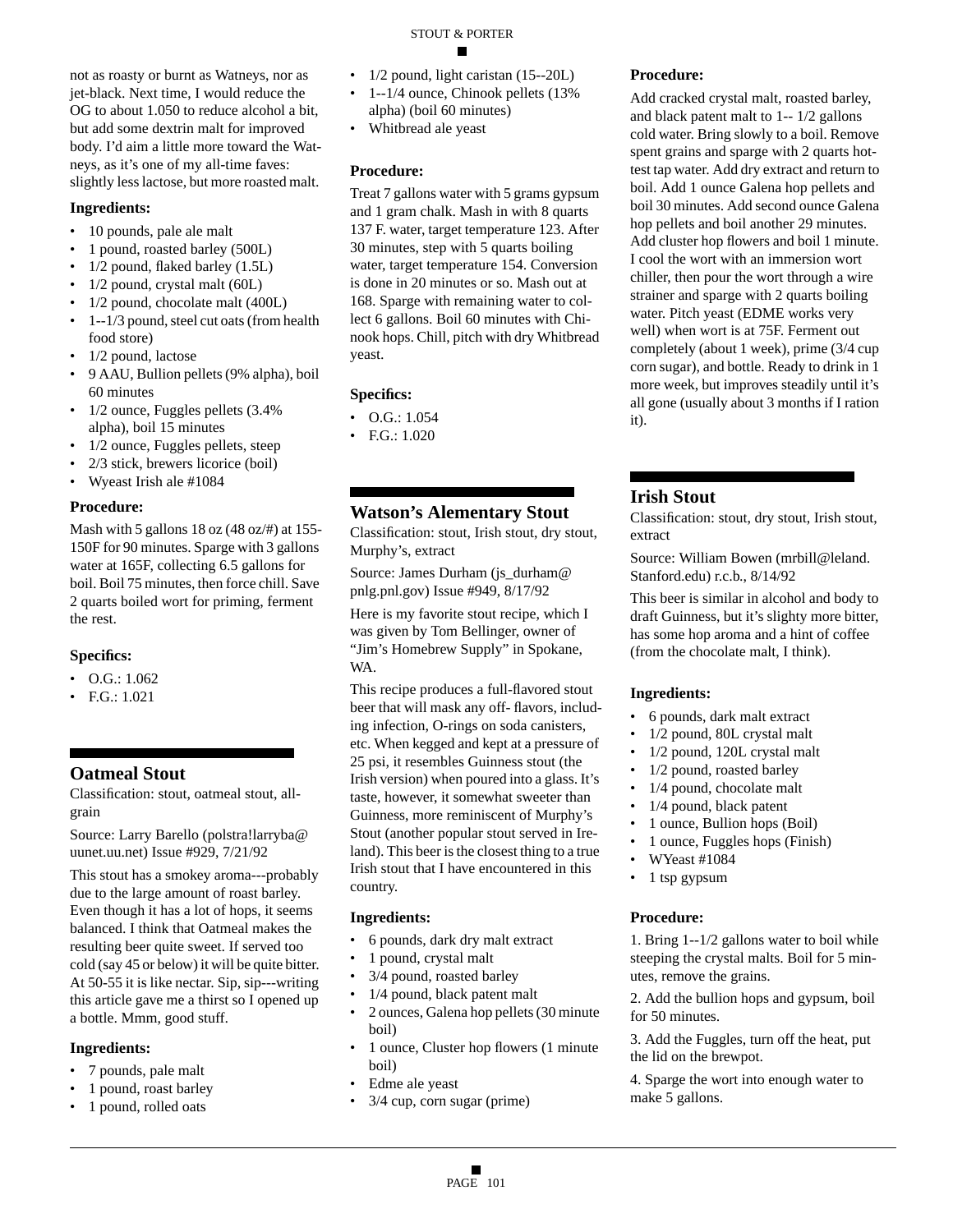### **Full-Moon Porter**

Classification: porter, extract, coffee

Source: Dino Chiesa (Dino\_P.\_Chiesa@ transarc.com) r.c.b., 8/14/92

This was an extract brew, but contained about 1--1/2 pounds of specialty malts, as well as some coffee. It looks very dark, and smells great.

#### **Ingredients:**

- 6 pounds, dark malt extract syrup
- 1 pound, english dry dark malt extract
- 1/4 pound, black patent malt
- 1/4 pound, chocolate malt
- 1/2 pound, roasted barley
- 5 tablespoons, ground Vienna roast coffee
- 1 ounce, Bullion hops pellets
- 1 ounce, Northern Brewer hops pellets
- 2 ounces, Cascade hops pellets
- Porter yeast starter

#### **Procedure:**

I used Charlie's "step infusion" for the specialty grains, 125 F (20 minutes), 135 (15 minutes), 155 (20 minutes), and 170 (15 minutes). I did a mini-sparge with 170 water and a strainer.

To the resulting wort, I added the extract (syrup and dry). The full boil was about 50 minutes total. 15 minutes, then add 1 ounce Bullion and 1 ounce Northern Brewer, and boil 20 minutes, then add 1--1/4 ounce Cascade and boil 15 more minutes. Then, I added remaining Cascade, steeped 3 minutes, and added coffee, and steeped 1 minute. Cooled the wort in the sink ice bath.

The yeast capsule sat in my fridge for at least a month, but I started it about 40 hours ahead of time, and it was bubbling along nicely by the time I pitched.

#### **Specifics:**

• O.G.: 1.060

### **Krudge**

Classification: stout, extract

Source: Paul Matulonis (paulm@ sci.ccny.cuny.edu) Issue #966, 9/10/92

I still have about three bottles left of this stuff and it still tastes great (had one just the other day!). No nasty caramel taste or other nasties.

#### **Ingredients:**

- 1 can, M&F stout extract
- 1 pound, amber dry malt extract
- 1 pound, dark malt extract
- 7 ounces, black patent malt
- 7 ounces, chocolate malt
- 7 ounces, roast barley
- 21 ounces, crystal malt
- 1/2 ounce, gypsum
- 2 ounces, Chinook hops (boil)
- 1 ounce, Centennial hops (boil)
- 1 ounce, Cascade hops (finish)
- ale yeast

### **Procedure:**

Crush grains; steep at around 150F; sparge with lots of cold water. Add extracts, gypsum, boiling hops. Add finishing hops 5 minutes before end; total time in copper around 45 minutes. Chill brewpot on ice; bring to about 3--1/2 - 4 gallons. Primed with corn sugar.

### **Modified Redcoat's Revenge Porter**

Classification: porter, all-grain

Source: Mark Nevar (man@kato.att.com) Issue #960, 9/2/92

#### **Ingredients: (for 13 gallons)**

- 20--3/4 pounds, pale lager malt
- 1 pound, 60L crystal malt
- 1 pound, Cara-Pils malt
- 1--1/5 pound, chocolate malt
- 5 ounces, black malt
- 2--1/4 ounces, Chinook (12.6 AAU, 80 minutes)
- 1 ounce, Cascade (10 minutes)
- 3/4 ounce, Kent Golding (steep)
- WYeast American ale

#### **Procedure:**

2--1/2 hour sparge (remember the brew length).

### **Summer Chocolate Stout**

Classification: stout, extract Source: Bill Shirley (shirley@ fdr.jsc.nasa.gov) r.c.b, 9/10/92

After three weeks (in the bottle) it was very clean, clear, good carbonation and head retention, has a grainy bite.

#### **Ingredients:**

- 1 pound, chocolate malt, crushed
- 1 pound, crystal malt, crushed
- 4 pounds, light malt extract syrup
- 2--1/2 pounds, dark malt extract powder
- 8 ounces, molasses, unsulphered
- 1--1/2 ounces, Perle (boil) 60 min.
- 1 ounce, Fuggle (flavor) (1/2 ounce for 15 minutes, 1/2 ounce for 10 minutes)
- 2 Tablespoons, gypsum
- Wyeast #1084 Irish Ale Yeast
- 1/2 ounce, Willamette (leaf hops, filtered through)

#### **Procedure:**

Steep grains for 30 minutes at 180F in 3 gallons water. Sparge thoroughly with 2 gallons. Filter wort through leaf hops (this didn't work well, and I don't suggest it).

#### **Specifics:**

- O.G.: 1.045
- F.G.: 1.015

### **Imperial Stout**

Classification: stout, Russian imperial stout, all-grain

Source: Chris Campanelli (akcs.chrisc@ vpnet.chi.il.us) Issue #978, 9/28/92

I have been brewing Imperial Stouts all summer---10 batches altogether. (Talk about a beer out of season---rawlp!) Many interesting Imperial Stouts were produced. The one I liked the most had all the trappings of an Imperial Stout but without that expected alcoholic flavor. A Big Beer without the Burn. The alcoholic strength was present but the corresponding alcoholic flavor was masked by the "brick house" body. The beer was so thick it looked like 10-40w motor oil. Really.

- 5--1/2 pounds, Belgian Pale malt
- 3 pounds, Dextrine malt
- 3 pounds, Belgian Carapils
- 2 pounds, Belgian Special-B
- 1 pound, Wheat malt
- 1 pound, Crystal malt (60L)
- 1 pound, Belgian Biscuit
- 3/4 pound, Chocolate malt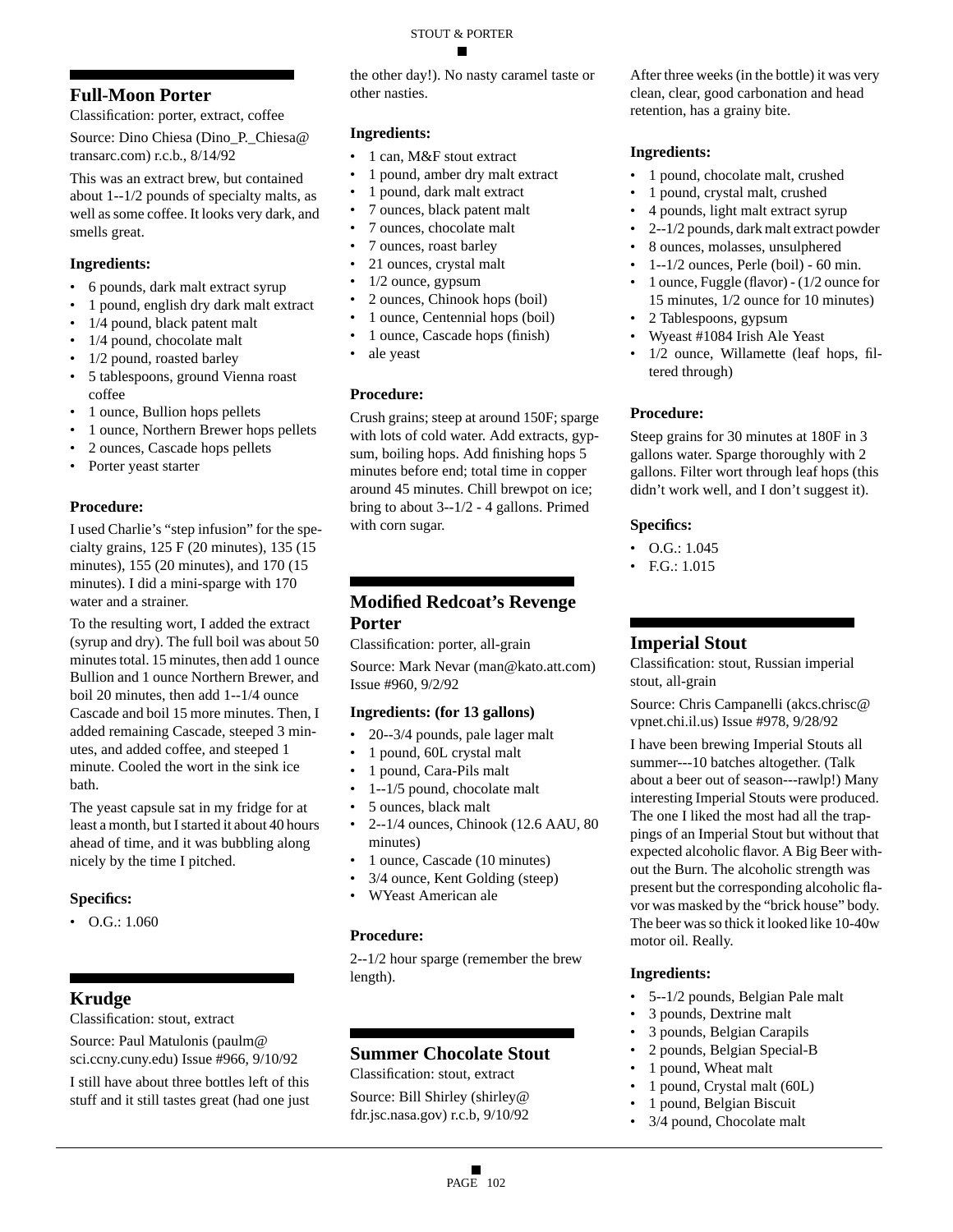- 3/4 pound, Black Patent
- 1/2 pound, Roasted Barley
- 2 pounds, dark brown sugar
- 2 Licorice sticks
- 1 ounce, Bullion hops (10%), 60 minute boil
- 1 ounce, Cascade hops (5.9%), 45 minute boil
- 1 ounce, Kent Goldings (4.9%), 30 minute boil
- 1 ounce, Fuggles (3.1%), 15 minute boil
- 1 ounce, Mt. Hood (3.5%), steep
- Wyeast Chico ale yeast

Mashed 1 hour at 160 F. Collected 7 gallons, boiled down to 5--1/2 gallons.

### **Specifics:**

- O.G.: 1.092
- F.G.: 1.032

### **Maple Syrup Stout**

Classification: stout, maple, extract

Source: Robert Nielsen (Robert\_E\_ Nielsen@ccm.hf.intel.com) Issue #983, 10/5/92

Tasted good at bottling, although the maple flavor was masked by the "greenness" of the beer. It took a few weeks to age, but then the sweetness and light flavor of the maple syrup was perfect.

### **Ingredients:**

- 6 pounds, dark extract (syrup)
- 1--1/2 ounces, Bullion boiling hops
- 12 ounces, MacDonalds Pure Maple Syrup (No, not Ronald McDonald syrup! $:-)$ )
- 4 ounces, chocolate malt
- 8 ounces, crystal malt
- 1 pack, Whitbread Ale Yeast
- 3/4 cup, corn sugar (priming)

### **Procedure:**

Place the grains in 150 water, steep for 1/2 hour. Remove grains. Add extract syrup. Bring to boil, and add hops. I boiled for a full hour, adding the Maple syrup during the last five minutes of the boil, like a finishing hop. I didn't want to boil off the maple aroma.

Ferment took place at about 65 degrees. this stuff fermented fast! I racked to the secondary in 48 hours, and then bottled five days later.

### **Smooth Stout**

Classification: stout, all-grain

Source: "Bob Jones" , HBD Issue #1030, 12/10/92

Ok, for those that ask, here is the recipe for a Stout I made recently. This is the Stout that was drinkable at 1 week old. I believe several things make this smoothness possible; adding roasted grains to the mashout, keeping black patent malt quantities small, adding some calcium carbonate and adjusting sparge water ph.

### **Ingredients: (for 21 gallons)**

- 21 pounds pale malt
- 2 pounds roasted barley (added at mashout)
- 1/2 pound black patent (added at mashout)
- 10 ounces chocolate malt (added at mashout)
- 2 pounds cara pils
- 2 pounds British crystal malt (80 L.)
- 2 teaspoons gypsum (in mash)
- 1 teaspoon non-iodized salt (in kettle)
- 2 teaspoons calcium carbonate (in kettle)
- 14 grams Whitbread dry yeast (rehydrated)
- 2 ounces Perle (7.6 % alpha)
- 1 ounce Cascade (6.7 % alpha)

### **Procedure:**

Single temp infusion mash at 154f for 60min. Mashin with 7.8 gals water at 171 F. Add specialty grains noted above and mashout at 170f for 10 minutes. Sparge with 9 gals 168f water to collect 13 gals wort (sparge water treated with lactic acid to ph 5.7). Boil 90 minutes. Boil Perle for 75 mins. Boil Cascade for 60 mins. Total IBU is about 40. Ferment at 68f for 1 week, rack to keg, CO2 to 2.6 volumes.

### **Specifics:**

- $OG = 1068$
- $FG = 1023$

### **Vanilla Bean Stout**

Classification: stout, dry stout

Source: Dave Ballard (dab@donner.cc.b ellcore.com), Issue #1032 12/14/92

Tthe final product has a really nice blend of roasted malt and vanilla, almost like a

vanilla-flavored coffee. I noticed a lot of oil from the beans in the secondary, though, and not surprisingly the head retention is very poor. when you swirl the beer around in the glass it foams up but then it just slides down the sides in a kind of oily manner. The aroma is outstanding. I'm extremely happy with the beer and will definitely do it again. I might cut back to 2 or 3 beans, however, especially if i do a porter.

### **Ingredients:**

- 2 pounds crystal (90L)
- 4 ounces chocolate malt
- 4 ounces black patent malt
- 2 ounces roasted barley
- 6 pounds dark malt extract
- 1-1/2 ounces Northern Brewer (60 minute boil)
- 1/2 ounce Eroica (finish)
- Wyeast Irish (1098)

### **Procedure:**

Mashed grains for 45 min. @ 152 F, sparged to kettle, added dme, etc. I did a normal primary ferment for about a week and then racked to the secondary on top of 4 6" vanilla beans sliced lengthwise down the middle to expose the good stuff. After 3 or 4 days all signs of fermentation stopped with the gravity only at 1022. I let it sit a little while longer and got no improvement. I then pitched an 8oz culture of Narraganset ale yeast (from the yeast culturing kit) in an attempt to fire the thing up again. I let it sit for about 3 more weeks before bottling. the final gravity was 1018.

### **Hop Along Xmas Stout**

Classification: stout, dry stout, extract Source: Scott Lord (v-ccsl@microsoft. com), HBD Issue #1298, 12/15/93 Made a Xmas beer last Sunday. Here it is. What a hop nose.

### **Ingredients: (for 15 gallons)**

- 19 1/2 lbs Munton & Fison Dark extract
- 1/2 lb. Black Patent Malt
- 1/2 lb. Chocolate Malt
- 5 oz. RoastedBarley
- 5 oz. Dark Belgian Crystal 250L
- 2 1oz Sticks of Brewers Licorice
- 1 lb. Treacle black strap molasses
- 8 oz Cascade boil 90min
- 8 oz Cascade finish 15min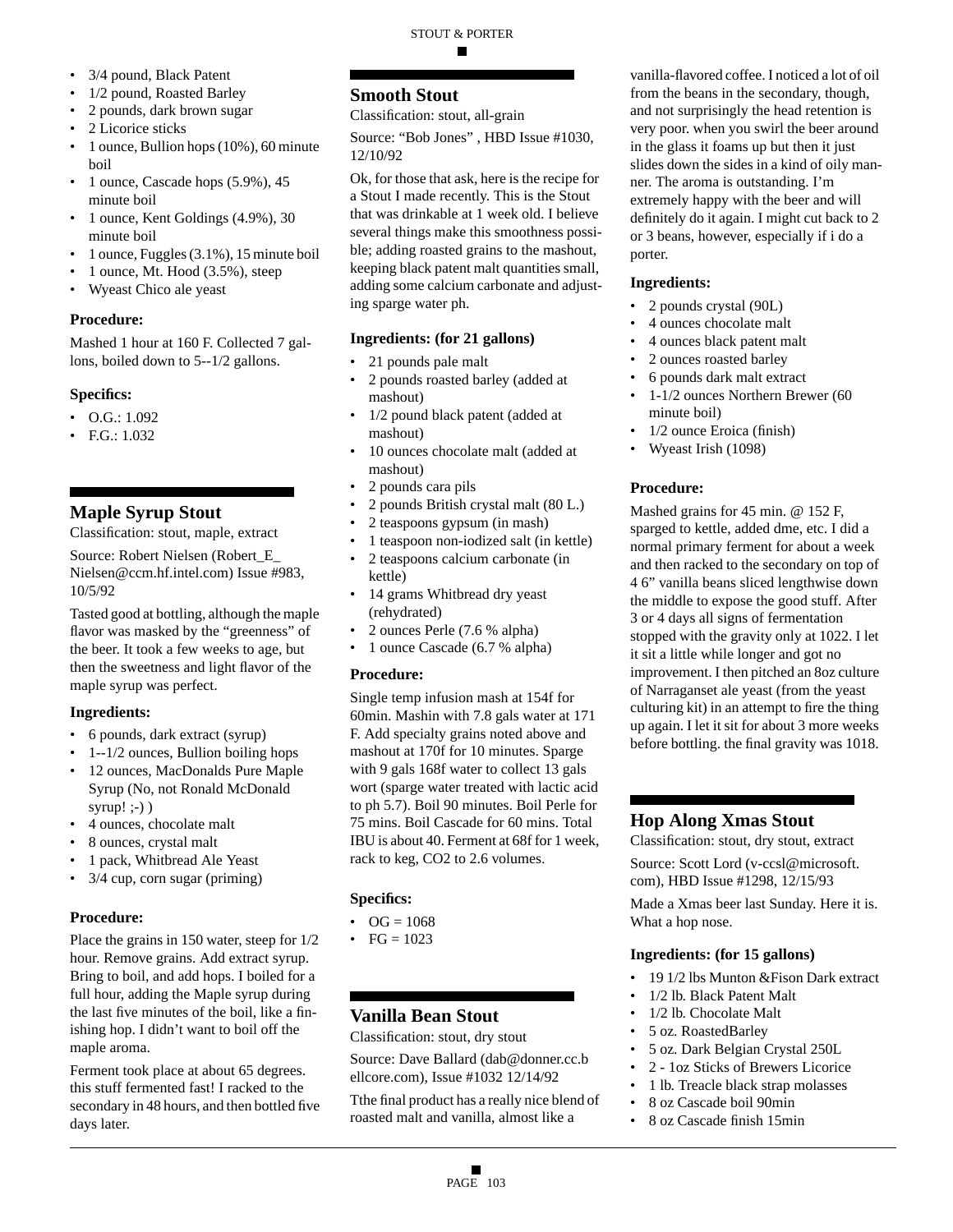- 8 oz Cascade End 2min
- 3 packs of Windsor Dry Yeast made in to a starter

This was a full boil with 15 gallons. Put all dark grains in cold water and raise to 180 F. Then remove. Put in Licorice when water boils 5 min. Then all dark extract goes in. Boil for 10 minutes then first hops goes in 8 oz. This was Boiled down to 12 1/2 gallons then the finish hops 8 oz. were added. Tasted. Not to overly bitter. Put the remainder of the Hops in 8 more oz. Turned heat off and pumped wort through counterflow wort chiller.

### **Fissurin' Porter**

Classification: porter, extract

Source: Al Folsom (folsom@fp.com), HBD Issue 1429, 5/21/94

It is quite nice, a very middle-of-the-road porter: nice flavor, not too heavy. Interestingly, it is essentially a "use the leftovers" recipe. The Northwestern Extracts were available at a great discount from the local homebrew shop when you purchased more than some amount, and all the rest of the ingredients were remainders from previous batches. The name is a testimony to my current employer, which has recently been purchased by a major competitor.

#### **Ingredients:**

- 3 1/3 lb. Northwestern Gold Extract Syrup
- 3 1/3 lb. Northwestern Amber Extract Syrup
- 1 lb. DARK brown sugar
- 3/4 lb. Crystal Malt (approx 60 deg.)
- 1/2 lb. Chocolate Malt
- 9 HBU Bittering hops. boiled 60 minutes. I used:
- 1/2 oz 4.8% Tettnang pellets
- 1/2 oz 7.7% N. Brewer pellets
- 1/2 oz 5.8% Kent Golding pellets
- 1/2 oz. Hallertauer pellets for 10 minutes
- Wyeast #1084 Irish Ale Yeast

#### **Specifics:**

- $\bullet$  O.G.: 1.052
- F.G.: 1.010

### **Full Figured "North-of-the-Border" Porter**

Classification: porter, all-grain

Source: Jon Higby (unisql!jonh@ cs.utexas.edu), HBD Issue #1431, 5/24/94

Just wanted to share my most recent recipe. It came out absolutely wonderful. It will bring tears to you eyes and inches to your waist!

Absolutely wonderful. Very, very full body. Chocolate malt comes thru nicely. Nice balance between hops and sweetness. Great creamy head (brown color). Head and mouthfeel of a Guiness, taste of a porter. Best beer I've ever made! Sure am glad I made 8 gallons of this one!

#### **Ingredients: (for 8 gallons)**

- 10 lbs of Pale 2-row
- 0.4 lbs of Dextrin Malt (American Carapils)
- 0.4 lbs of Crystal 60
- 0.4 lbs of Chocolate Malt
- 0.1 lbs of Black Patent
- 0.75 oz of Perle at 90 minutes
- 0.75 oz of Perle at 60
- 0.75 oz of Willamette at 30
- 0.75 oz of Willamette at 15
- 1 lbs of Dark Brown Sugar
- .75 lbs of DME (light)
- Wyeast American Ale yeast (used a 2 qt. starter)

#### **Procedure:**

Single temp infusion mash of 2-row pale only @ 155F for 90 minutes. Added remaining grains to mash-out. Added DME & dark brown sugar at beginning of boil.

Split between 2 carboys and added 1 gallon water to each. Fermented out in 3 days. Left in carboy for total of 13 days before kegging and force carbonating.

#### **Specifics:**

- $\bullet$  O.G.: 1.055
- F.G.: 1.011

### **Spread it on Toast Imperial Stout**

Classification: stout, Russian imperial stout, extract

Source: Al Korzonas (korz@iepubj. att.com), HBD Issue #1078, 2/16/93

I've gotten several requests for the recipes with which I've won awards. I believe all but the Imperial Stout and Dubbel-style have been posted. I won't post the Dubbelstyle, since I don't agree with the judges -- I thought the beer was quite a bit worse than they did.

This Imperial Stout is less alcoholic than many others I've had -- this is partly due to the fact that the Laaglander extract is not very fermentable. The Laaglander is also partly responsible for the high FG. This is a very creamy, smooth beer.

#### **Ingredients:**

- 6.6 lbs Northwestern Dark Unhopped Extract
- 3 lbs Laaglander Light DME
- 1/4 tsp NaCl
- 1/4 tsp CaSO4
- 1 tsp CaCO3
- 1 lb 40L Crystal malt
- 1/2 lb Chocolate malt
- 1/4 lb Flaked barley
- 3/4 lb Roasted unmalted barley
- 5 gal Palos Hills, IL (soft) tapwater
- 1.5 oz 7%AA Cluster pellets (60min)
- 1.5 oz 5%AA Cascade pellets (60min)
- 0.6 oz 5%AA Cascade pellets (15min)
- 0.5 oz East Kent Goldings whole (dryhop)
- 8 oz starter culture from 4 bottles of Sierra Nevada Pale Ale

#### **Procedure:**

Steeped grains at 170F for 15 minutes in grain bags. Fermented at 65F. Bottled with 1/2 cup boiled corn sugar.

#### **Specifics:**

- $\bullet$  O.G.: 1.090
- F.G.: 1.037

### **Independence Cherry Porter**

Classification: porter, extract, cherries

Source: Elaine Boris (EBORIS@ UGA.CC.UGA.EDU), HBD Issue #1232, 9/23/93

I was very pleased with the sample I had this weekend. The only problem is that the carbonation is low, and no head to the beer. There is enough so that you wouldn't call it flat and it stays carbonated even with a slow sipper like myself.

I used cherry extract (w/pits, unpasteurized) because several HBDers suggested it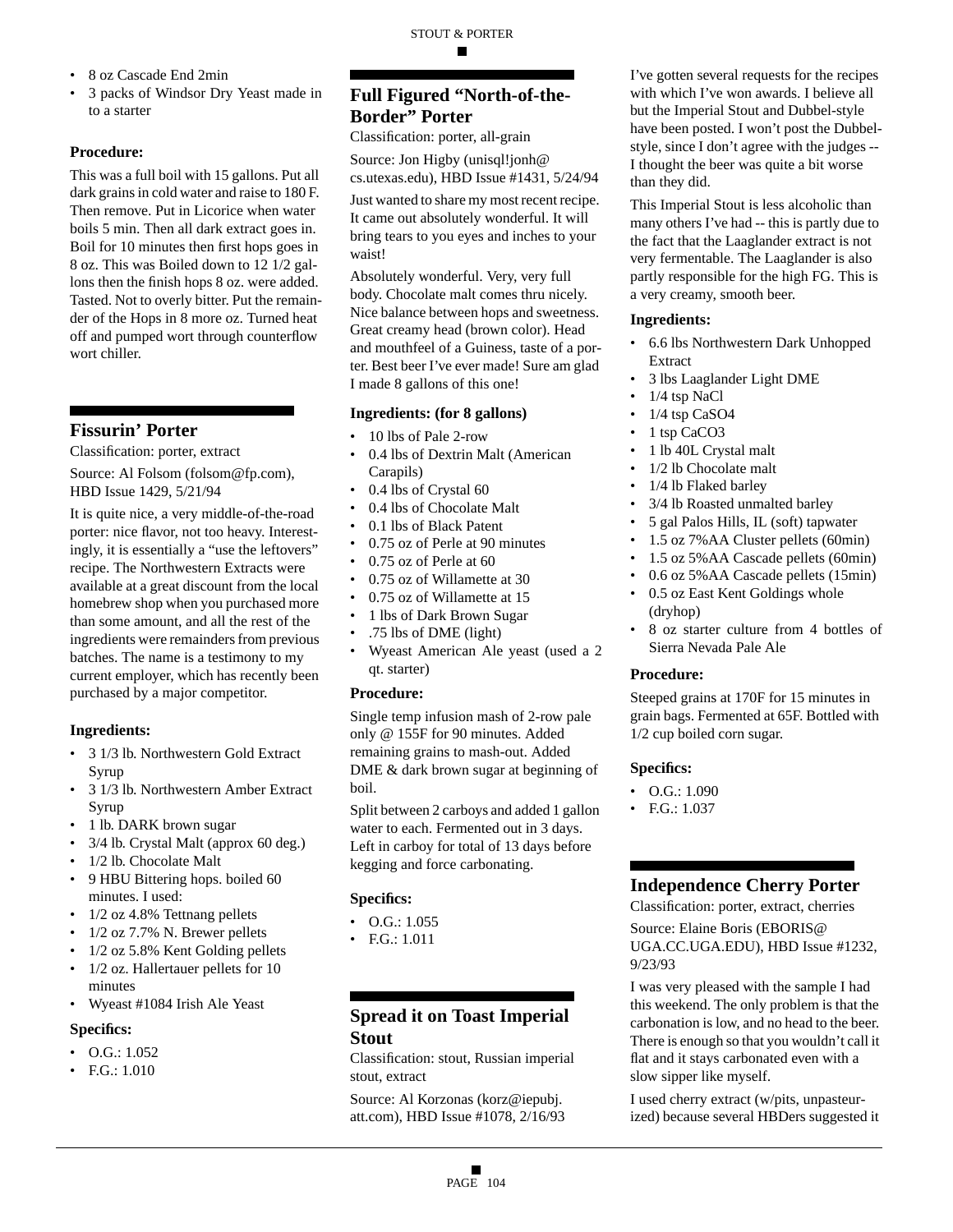and also the available cherries looked unwholesome. I started with 8 oz that I added to the primary fermenter, but when I racked to the secondary and sampled a little, it had no cherry flavor so I added 8oz more. Now the cherry flavor is there but subtle

#### **Ingredients: (for 4 gallons)**

- 1 pound extra dark dry malt extract (minus 1 cup for priming)
- 1 can Munton & Fison amber hopped malt extract
- 1 pound crystal malt
- 2 cups chocolate malt
- 1 cup black patent malt
- 1 inch brewing licorice
- 1/2 teaspoon salt
- 1/2 teaspoon calcium carbonate
- 2 teaspoons gypsum
- 1 ounce Northern Brewer hop pellets (60 minute boil)
- 1/2 ounce Northern Brewer (30 minute) boil)
- 1/2 ounce Kent Golding pellets (5 minute boil)
- 1 pack Whitbread liquid ale yeast (Wyeast 1098)
- 8 ounces Cherry extract
- 8 ounces cherry extract (added in secondary)
- 1 cup dry extract for priming

#### **Procedure:**

I steeped the crushed grains 45 min in 150 degree water and then sparged with warm water into my brew kettle. I had a vigorous fermantation going about 5 hours (that evening when I checked) later. I racked to the glass secondary after about 4 days, bubbling had slowed but not stopped and then bottled about 9 days after that.

#### **Specifics:**

- O.G.: 1.050
- F.G.: 1.022

### **Oatmeal Stout**

Classification: stout, oatmeal stout, extract Source: Jim Grady (grady@hpangrt. an.hp.com), HBD Issue #1239, 10/4/93

Here is a recipe for an "oatmeal stout" I made using their extracts. I am quite pleased with it.

### **Ingredients:**

- 6# William's Oatmeal Dark Extract
- 1# William's American Dark DME

STOUT & PORTER

- 1# William's Weizenmalt DME (60% wheat, 40% barley)
- 6 oz. Amber Crystal Malt (60^L)
- 3 oz. Dark Crystal Malt (120^L)
- 7.5 HBU Northern Brwer Hop Plugs (1 oz. @ 7.5 %alpha) - 60 min boil
- 2.5 HBU E.K. Goldings Hops (whole) (1/2 oz, don't really remember the alpha content) - 60 min boil
- 1/2 tsp Irish Moss 20 min boil
- Wyeast Irish Ale yeast

#### **Procedure:**

1. For the crystal malt, I crushed the malt and put in a straining bag & put that in 6.5 gal of water at 120^F.

2. Heated the water to 170^F & removed the heat.

3. Let steep at 170^F for 15 min.

- 4. Remove grains, bring pot to boil.
- 5. Remove heat, add malt extracts.

6. Bring to boil, add hops & boil for 60 min. Add Irish moss 20 min from end.

7. etc, etc, etc,

For the new brewers out there, it took me a while to realize that I needed to do the first part of step 5. I used to add the extracts while the heat was applied and no matter how well I tried to stir, I would scorch some malt onto the bottom of the pan. Also, it should be obvious that this is a fullboil. If you only boil 2-3 gal, you'll have to increase the amount of hops you use.

### **Al's Medium-dry Stout**

Classification: stout, dry stout, Irish stout, extract

Source: Al Korzonas (korz@iepubj. att.com), HBD Issue #1013, 11/16/92

There was a time that I thought this was a dead-ringer for Guinness, but that was a long time ago and I've switched to brewing sweet stouts since then.

#### **Ingredients:**

- 6.6 lbs John Bull Unhopped Dark Malt Extract
- 0.5 lb Roasted Un-malted Barley
- 0.5 lb Black Patent Malt
- 1/3 oz Wines Inc. Burton Water Salts
- 3 oz Cluster Pellets (60 min boil)
- 6 gal Soft Tapwater in brewkettle
- 1 pkg Wyeast #1084 Irish Ale yeast
- 1/2 cup Corn Sugar for priming

#### **Procedure:**

I just strongly suggest using the blowoff method, because if you don't I feel this beer will be much too astringent.

#### **Dry Rye Stout**

Classification: stout, dry stout, rye, allgrain

Source: Carlo Fusco (g1400023@nickel. laurentian.ca), HBD Issue #1100, 3/18/93

This has got to be the best stout I have ever made. Since I have made the move to allgrain, this will be the only stout recipe for me. The flavour is dry and what you would expect from a stout. The rye and the carapils has made it very thick, just like Guiness. If I have to adjust anything, I would add more hops...say about another 1/2 oz of Fuggles for the 1 hour boil. This stout is thick, very dark, overly smooth and won't stay in my glass for very long.

#### **Ingredients:**

- 8 lbs 2 row malt
- 1.1 lbs flaked rye
- 1/2 lb cara-pils malt
- 3/4 lb roast barley
- 1/4 lb black patent malt
- 1/4 lb chocolate malt
- 1/4 lb crystal malt [80L]
- 3 oz Fuggles leaf hops [4.2%- for 60  $min. ->12.6$  HBU]
- 1 oz Goldings leaf hops [5.2%- for 10  $min.->0$  HBU]
- pinch Irish moss
- WYeast London Ale[1028]--starter made from new packet

#### **Procedure:**

Grind all grains and place them into the mash. Mash in at 71C (160F). Temperature should drop to 66C (152F). Mash for 2.5 hrs at 66C (152F). Mash out for 5 min at 76C (169F). Sparge 6gal @71-76C (160F-169F). Boil for 1 hour. 3 oz of Fuggles for 60 minutes. 1 oz of Goldings and Irish moss for last 10 minutes Cool, remove trub, and pitch.

Ferment at room temperature 20C (68F) until fermentation ceases. About 10 days. A single stage fermentation was used. Then bottle or keg as desired (I kegged it).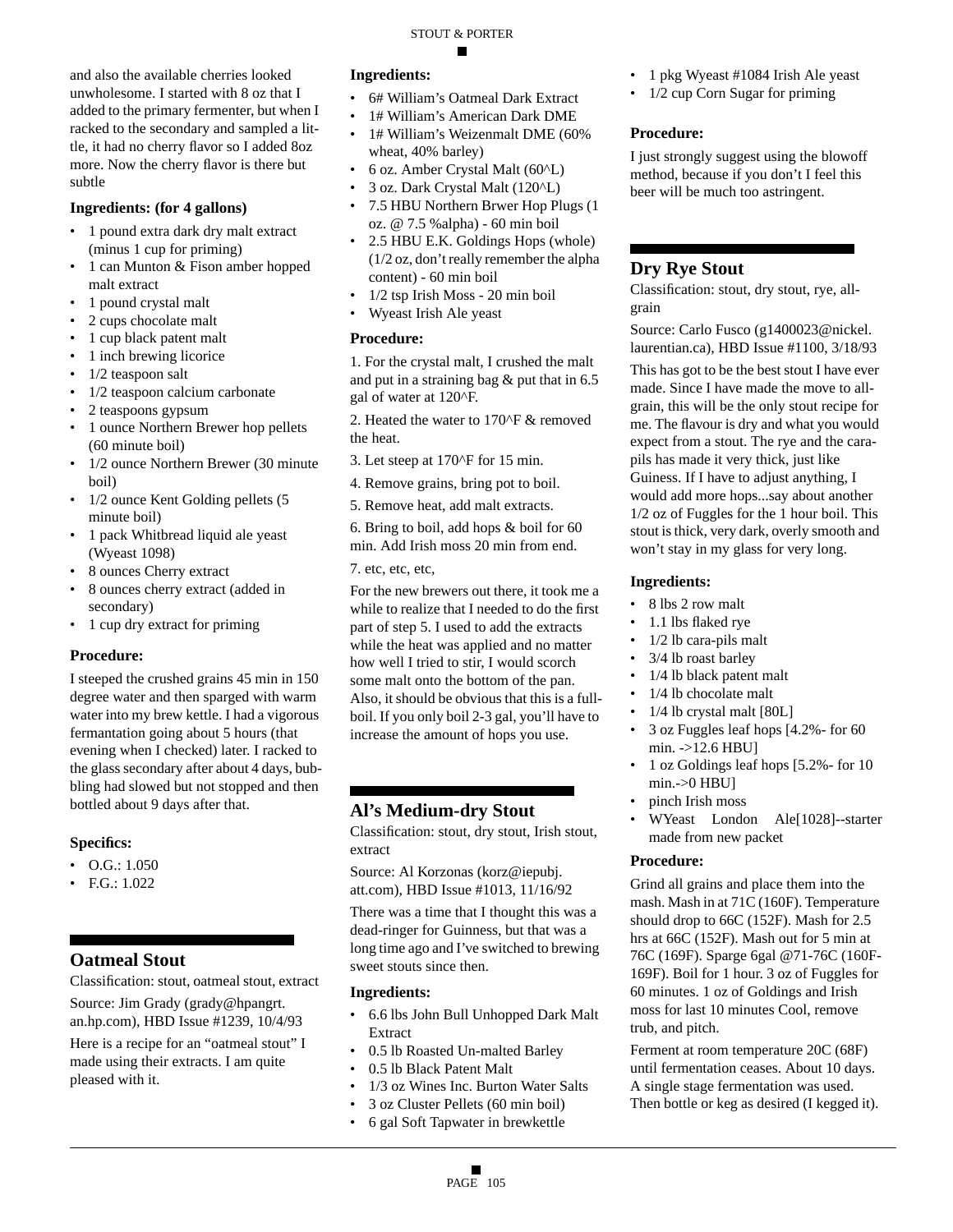#### **Specifics:**

- $\bullet$  O.G.: 1.060
- F.G.: 1.020
- Primary Ferment: 10-14 days

### **Sierra Nevada Porter Clone**

Classification: porter, all-grain

Source: Ed Kesicki (ek@chem. UCSD.EDU), HBD Issue #1103, 3/23/93

Here is a recipe for a clone of Sierra Nevada Porter. I didn't mean for it to come out that way; in fact, I had never tasted SNP until after I made this one (my 4th all-grain batch). It is based on Dave Miller's traditional porter recipe.

#### **Ingredients:**

- 7 lb 2-row pale malt
- 12 oz Black patent malt
- 6 oz Barley flakes
- .5 tsp gypsum
- 2 oz Cascades loose hops, 5.5% aa, 60 min boil  $(= 11$  AAU)
- 0.5 oz English Fuggles plug hops, last 5 min of boil
- Sierra Nevada Yeast

#### **Procedure:**

The yeast was cultured from two bottles (actually it was the yeast cake from a previous batch).

Mashing procedure:

Mash in: 130 deg. F 9 qts water (San Diego tap water)

Protein rest: 125 deg F 30 min

Mash temp: 154-142 deg F 1.5 hr

Mash out: 168 deg F 5 min

Sparge: approx 4-5 gal @ 170 deg F

Total boil time of 1.25 hr, hops additions as noted above, chilled. Fermented in glass, temp in the low 60's Farenheit, blow-off used.

#### **Specifics:**

- O.G.: 1.050
- F.G.: 1.017

### **Paul's Chocolate Porter**

Classification: porter, cocoa, chocolate, extract

Source: Paul A. Lane (palane@iastate.edu), r.c.b., 4/25/93

The cocoa went in beautifully. I strongly recommend making a cocoa syrup as I have to anyone interested in making a chocolate beer. The inspiration for this came from *The Joy of Cooking*, as good in its idiom as TCJOHB is in its.

This recipe is underhopped. If you try it, I recommend doubling the hops (or using something with more bittering potential). I orignally wanted to use chocolate malt, but it wasn't available locally. You could probably do fine with 1 lb. chocolate malt instead of the black patent/crystal malt combination I chose.

Now to the good stuff. This beer came out very nicely. It's very dark, though if I look through a narrow amount of it, it has a very nice reddish hue. The flavor is rich, with a nice chocolate undertone. If you really like it, you could probably double the amount of cocoa in this recipe.

All in all, I consider the experiment a success. I'm not sure how often I'll make this stuff, as I like porters, but LOVE pale ale. In any event, Njoy.

Relax. Don't worry. Have a chocolate beer.

#### **Ingredients:**

- 1 can dark John Bull malt extract syrup
- 1 can amber John Bull extract syrup
- 1/2 lb. black patent malt
- 1/2 lb. cyrstal malt
- 4 oz. cocoa
- 1 lb. dextrose (corn sugar)
- 1 oz. cascade hops (boiling)
- 1 oz. cascade hops (flavor)
- ale yeast

#### **Procedure:**

Add dextrose to 2 c. hot water. When dissolved, add cocoa. Bring this to a boil and stir while boiling for five minutes. Set aside.

Crack crystal malt and add to 1.5 gallons water. Bring to a boil and remove crystal malt with strainer. Add malt extract syrups, cocoa syrup, and boiling hops. Boil for 45- 60 min.

During last 1-2 min. of boil, add finishing hops to wort. Pour hot wort into fermenter containing cold water. Add enough cold water to bring to five gallons. Pitch yeast when cool, ferment, and bottle as usual.

#### **Clydesdale Stout**

Classification: stout, oatmeal stout, allgrain

Source: Rick Cavasin (cav@bnr.ca), Mead Digest #118, 4/21/93

While CAMRA may very well make this assertion, there is one major problem with it, namely that Oats have been used in making ale since at least the middle ages. Maclay was making an Oatmeal stout in 1909 (according to *Old British Beers and How to Brew Them*). Sounds to me like they are being sticklers. I mean, it's not like anyone is suggesting we use \*maize\*, or heaven forfend ...\*rice\*!!

Here's a partial mash Oatmeal stout that's given consistently good results for 4 or 5 batches (this is a robust, full bodied beer).

#### **Ingredients:**

- 300 g Roasted Barley
- 300 g Chocolate Malt
- 600 g Crystal Malt (I've been using a fairly low lovibond crystal)
- 500 g Rolled Oats
- 2 kg pale malt
- 50g Northern Brewer (boil 60min)
- 15g Northern Brewer (boil 15min)
- 10g Northern Brewer (end of boil)
- 1/2 teaspoon Irish moss
- Wyeast Irish ale yeast

#### **Procedure:**

Infusion mash this stuff for about 45min., initial strike temp. is 156 F. Do decoctions as necessary to maintain temp. and then to mash out.

After sparging, etc. add about 2kg dark malt extract powder and 250g demerarra sugar plus the hops (all pellets).

No hops strained out or racking off trub. That's right, everybody into the pool. Top up to about 22 L or so. Pitch with Wyeast Irish Ale yeast starter.

- O.G.: 1.070 (about)
- F.G.: 1.021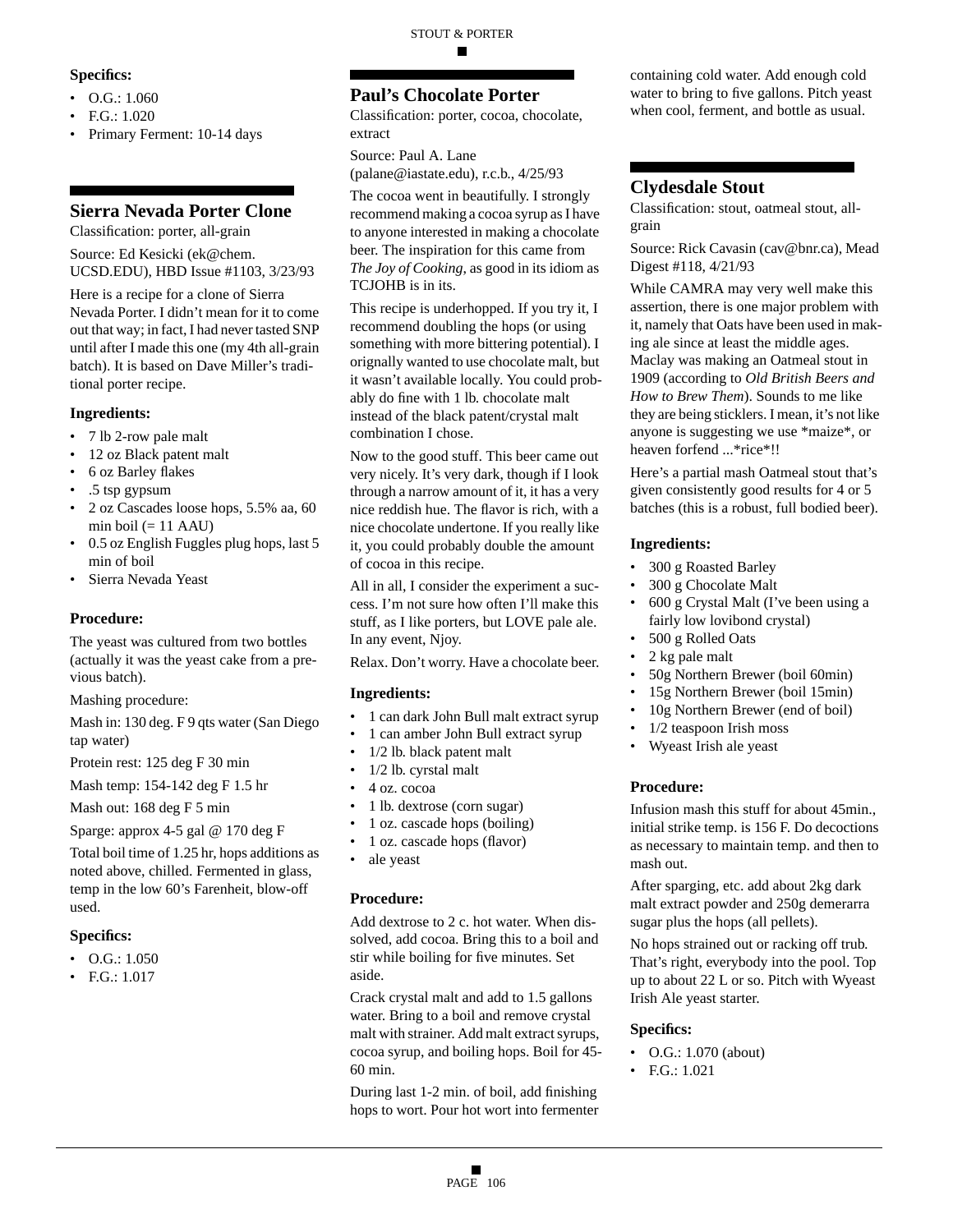### **Independence Porter**

Classification: porter, extract

Source: Tom Kaltenbach (tom@kalten. bach1.sai.com), HBD Issue #1149, 5/26/93

This beer won first place in the Porter category in last month's AHA-sanctioned competetion held by the Upstate New York Homebrewers Association (Rochester, New York).

#### **Ingredients:**

- 6.6 lbs Munton & Fison amber malt extract
- 0.5 lbs Munton & Fison light dry malt extract
- 0.5 lbs chocolate malt, crushed
- 2.5 oz Cascade hops pellets, boiling (55 min) (note: for  $2$  oz, alpha =  $5.4$ ; for  $0.5$  $oz$ , alpha = 4.7)
- 0.5 oz Hallertauer hops pellets, finishing (steep during chilling)
- 2 tsp gypsum
- 1 pack Whitbread dry ale yeast

#### **Procedure:**

The chocolate malt grains were crushed and added to approximately one gallon of water and slowly heated. Before a boil was reached, grains were removed and sparged through two strainers, (one coarse and one medium). The malt extract, gypsum, and boiling hops were added and boiled for 55 minutes. About 15 minutes from end of boil, yeast was rehydrated by standard method [note: standard method consists of removing 1 ladleful (approx. 1/4 cup) of boiling wort and diluting to 1 cup with cold water in a sanitized 2-cup Pyrex measuring cup. It is then cool enough to add the yeast immediately. The Pyrex cup is covered with plastic wrap, sealed with a rubber band.] At end of boil, immersion wort chiller was placed into brewpot, the finishing hops was added, and the brewpot was removed from the heat. The pot was immediately transferred to the sink and the chilling begun. The brewpot lid was placed over the chiller and the gap between pot and lid was sealed with plastic wrap. After chilling for approximately ten minutes, the wort was transferred to the primary, straining out the hops pulp in the process. Wort was diluted to five gallons with jug-aerated water. [Note: jug-aerated water refers to the following: cold tap water is added to the fermenter 1/2 gallon at a time to make 5 gallons. Each 1/2 gallon is shaken vigorously for 30 - 60 seconds in a sanitized plastic gallon jug to aerate. This may also help dechlorinate the tap water.] Some cold tap water was blended with warm to produce a final temperature between 65 and 70 degrees in the fermenter. The yeast was pitched immediately. The original gravity was measured to be 1.060 at approx. 67 degrees --> 1.061 corrected. Fermentation was carried out at approximately 62 degrees. Primary fermentation continued to 18-Nov-92, when beer was racked to the secondary fermenter. Batch was kegged on 7-Dec-92; final gravity: 1.015 @ 60 degrees --> 1.015 corrected. Alcohol content was computed to be 6.0375% by volume, 4.83% by weight.

#### **Specifics:**

- O.G.: 1.061
- F.G.: 1.015

### **Yeltsin's Best Imperial Stout**

Classification: stout, Russian Imperial stout, all-grain

Source: David P. Brockington (bronyaur@ stein2.u.washington.edu), r.c.b., 10/8/93

Although I would hesistate to compare it to Moss Bay Stout. In fact, I would hesistate to classify Moss Bay as an Imperial Stout, but that's neither here nor there.

Misc notes: I used hops that I had on hand at the time; I would recommend replacing the Tettnanger with Fuggles, perhaps, and also maybe the cascade with Kent Goldings. These swaps would make it a bit more true to style. Also, don't be surprised if your gravity is higher than that listed; my extraction rates are somewhat below average.

#### **Ingredients:**

- 15 lbs. English Pale 2-Row malted barley
- 2 lbs. English Crystal Malt
- 1 lb. Roasted Barley
- 1/2 lb. Black Patent Malt
- 1/2 lb. Chocolate Malt
- 4 oz. Cascade hops (6.5 AAU) (bittering/full boil)
- 2 oz Tettnanger hops (3.4 AAU) (flavor/ 20 minute)
- 2 oz Tettnanger hops (3.4 AAU) (aroma/1 minute)
- 1 tsp. Irish Moss (@30 minute mark)

• Wyeast London Ale (#1028) liquid yeast, pitch with at least a one pint starte

#### **Specifics:**

- O.G.: 1.086
- F.G.: 1.024

#### **Sierra Nevada Porter**

Classification: porter, Sierra Nevada Porter, all-grain

Source: John Palmer (palmer@ssdgwy. mdc.com), HBD Issue #1361, 3/1/94

Here is my all-grain recipe for Sierra Nevada Porter. I got the ingredients and amounts straight from the brewer during a tour there. Dividing by 500 gave me the following recipe.

#### **Ingredients: (for 6 gallons)**

- 9.8 lbs of Pale 2row
- 0.4 lbs of Dextrin Malt (American Carapils)
- 0.4 lbs of Crystal 60
- 0.4 lbs of Chocolate Malt
- 0.2 lbs of Black Patent
- about 45 IBU of Perle and Liberty Hops (60,30,15 minutes)
- Wyeast American Ale

#### **Procedure:**

80 minute mash at 153F.

I brewed this, and after 3 wks in the bottle is it quite good. I currently have a Panel of Expert reviewing it, and when he tries it, we'll know more on how to tweek the recipe. Right now, I would say be careful of the Black Patent, and cut back on the Dextrin Malt to maybe a quarter pound. I think it has a bit too much of a sweet aftertaste. The Front-taste is fine, as is the Hop balance, though next time I want to pull back a couple of tablespoons of the Black Patent for my taste.

For you extract brewers, I would say to use 6-7 lbs of Pale Extract and use all of the specialty grains.

- O.G.: 1.058
- F.G.: 1.012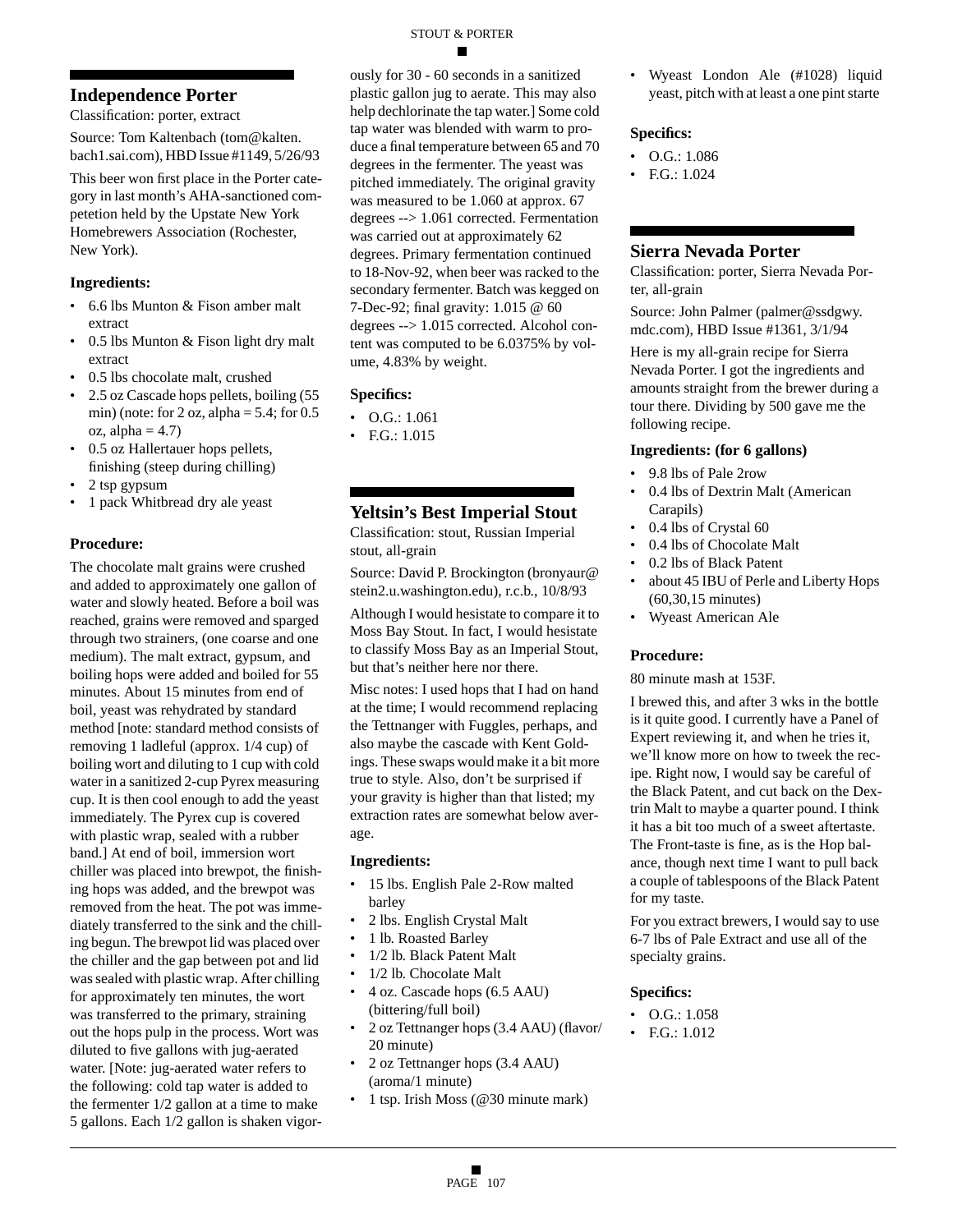### **Sweet Tooth's Sheaf & Vine Stout**

Classification: stout, cream stout, Watney's Cream Stout, extract

Source: Al Korzonas (korz@iepubj. att.com), HBD Issue #1402, 4/19/94

I have tried and tested this recipe and it has won quite a few awards. I've never compared it side-by-side with Watneys, but think it will put you in the ballpark.

#### **Ingredients:**

- 3.3 lbs John Bull Unhopped Dark Extract
- 3.0 lbs Laaglander Light DME
- 0.5 lbs Belgian Special-B
- 0.5 lbs Belgian Cara-Munich
- 0.5 lbs Belgian Roasted Barley
- 0.5 lbs Belgian Roasted Malt
- .25 tsp Burton Water Salts
- 2.25 oz Cascade 4.0% @ 60 minutes
- 1.15 oz BC Goldings  $4.0\%$  @ 15 minutes
- Wyeast #1056 American Ale Yeast
- 0.5 lb lactose at bottling
- $1/2$  cup corn sugar for priming

#### **Procedure:**

Don't boil the grains, just crush them and steep them in 2 gallons of 170F water, then remove and add the rest of the 5.5 gallon boil water. If you don't do a full wort boil, you will have to increase the hop rates (say, 25% more for a 2.75 gallon boil) to compensate for the lower efficiency. Better be very sure you keep good sanitation since lactobacillus can eat the lactose and will certainly make for gushers (or worse) if you get an infection.

Fermented at 68F.

#### **Specifics:**

- O.G.: 1.057
- F.G.: 1.019

### **Full Figured "North-of-the-Border" Porter**

Classification: porter, all-grain

Source: Jon Higby (jonh@unisql.uucp), r.c.b., 5/23/94

Just wanted to share my most recent recipe, it came out absolutely wonderful! It'll bring tears to your eyes and inches to your waist!

Absolutely wonderful. Very, very full body. Chocolate malt comes thru nicely. Nice balance between hops and sweetness. Great creamy head (brown color). Head and mouthfeel of a Guiness, taste of a porter. Best beer I've ever made! Sure am glad I made 8 gallons of this one!

### **Ingredients: (for 8 gallons)**

- 10 lbs of Pale 2-row
- 0.4 lbs of Dextrin Malt (American Carapils)
- 0.4 lbs of Crystal 60
- 0.4 lbs of Chocolate Malt
- 0.1 lbs of Black Patent
- 0.75 oz of Perle at 90 minutes
- 0.75 oz of Perle at 60
- 0.75 oz of Willamette at 30
- 0.75 oz of Willamette at 15
- 1 lbs of Dark Brown Sugar
- .75 lbs of DME
- Wyeast American Ale yeast (used a 2 qt. starter)

#### **Procedure:**

Single temp infusion mash of 2-row pale only @ 155F for 90 minutes. Added remaining grains to mash-out.

Added DNE & dark brown sugar at beginning of boil.

Split between 2 carboys and added 1 gallon water to each. Fermented out in 3 days. Left in carboy for total of 13 days before kegging and force carbonating.

#### **Specifics:**

- $O.G.: 1.055$
- F.G.: 1.011

#### **Amy's Stout**

Classification: stout, oatmeal stout, allgrain

Source: Spencer Thomas (Spencer.W. Thomas@med.umich.edu), HBD Issue #1417, 5/6/94

My wife really liked Sam Adams Cream Stout when we had some last summer. I thought I'd try to make a beer with that nice creamy, roasty flavor, but lower gravity, for her graduation party last weekend.

Tasting notes (after 1 week in bottle/keg): Yum! Initial roasty-malty aroma with a hint of hop flower-spice. Fills your mouth, smooth, silky and medium-full body. Sweet but not too much, balanced with hops but towards the sweet side. Really

right-on with what I was aiming for. Too bad I didn't make this in time for the Nationals.

Amy loves it, the party guests liked it, once they got past the intimidating (to a beer neophyte) blackness.

If you really love the roasted coffee flavor of roasted barley, the beer could easily take more of it, or maybe 1/4lb chocolate malt to "sharpen up" the flavor a bit. But it's darn good as it is, and tastes a lot "bigger" than you might expect from its OG.

#### **Ingredients:**

- 5.5 lb Hugh Baird Pale Ale malt
- 0.5 lb Carapils malt (Hugh Baird)
- 0.5 lb Hugh Baird 50L crystal
- 1.0 lb flaked oats (McCann's Irish Quick Oats)
- 0.7 lb roasted barley
- 30g BC Kent Goldings flowers (5%) (60 min)
- 15g Kent Goldings (15 min)
- 15g Kent Goldings (5 min)
- Yeast Lab Irish Ale yeast

#### **Procedure:**

Step mash all grains together @61C for 30 min (3 gal strike), 65C for 30 min. (infuse 2qts boiling water). Sparged 5.8 gallons at 1.038.

Yield: 4.7 gallons @ 1.046 (I did add some top-up water during the boil).

Fermented 1 week in glass at 19-22C with a pint starter of YeastLab Irish Ale. FG 1.012.

Bottled with 1/3c corn sugar into 2 5l minikegs and 18 bottles.

#### **Specifics:**

- O.G.: 1.046
- F.G.: 1.012

#### **Pumpernickel Stout**

Classification: stout, rye, all-grain

Source: Jeff Renner (Nancy.Renner@ um.cc.umich.edu), HBD Issue #1480, 7/20/94

There has been some interest in my "Pumpernickel Stout" that I mentioned several issues ago, so I will share the recipe. In checking my notes, I find that it was March, 1985 (not 12 years ago). I wanted to make oatmeal stout, and (remember, we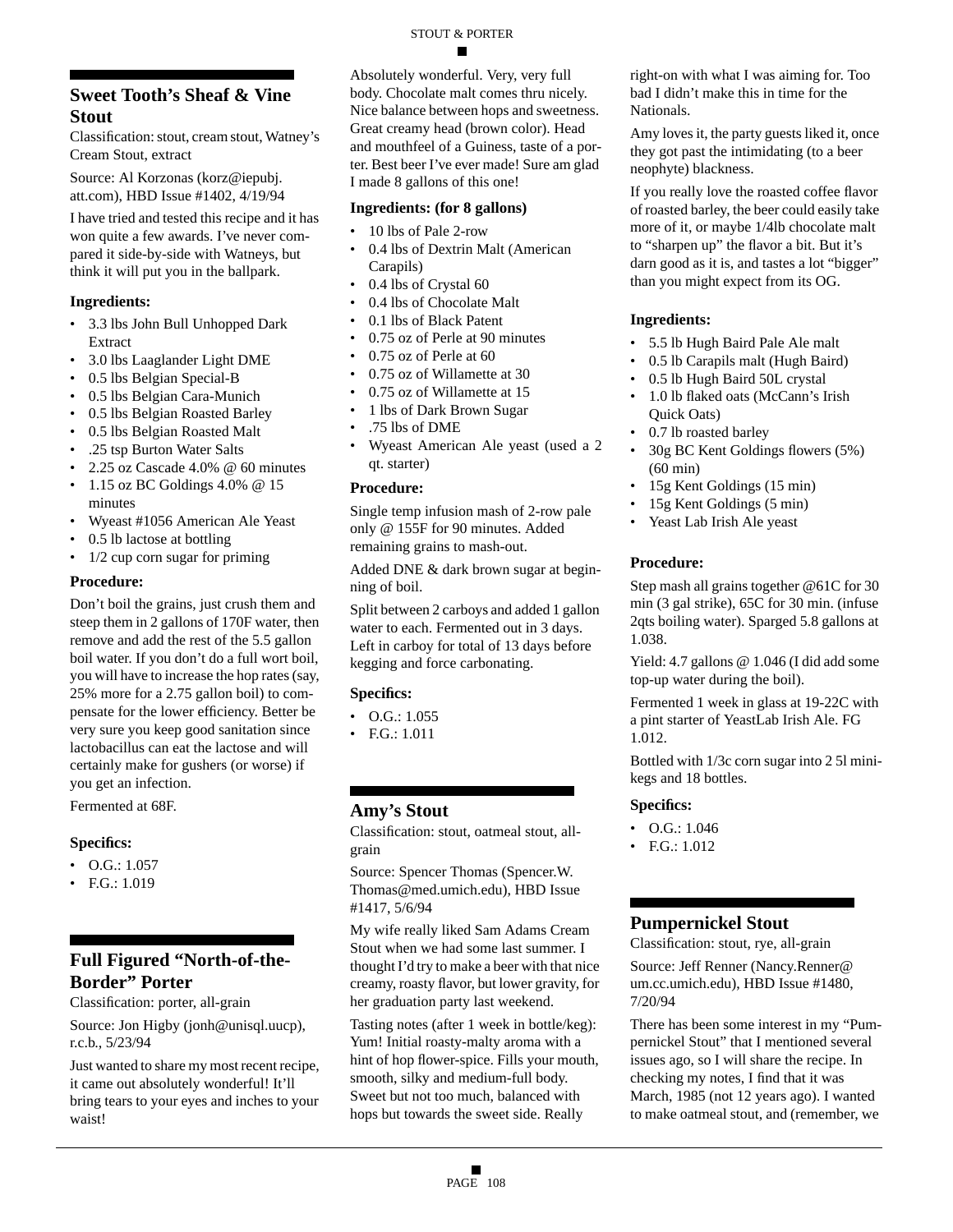didn't have many references back then in the dark ages) the best source I found was C.J.J. Berry's "Home Brewed Stouts and Ales," 4th ed., 1970, on p. 81. It used 12 oz. rye, 6 oz. oatmeal, 8 oz. pale malt, 8 oz. black malt, 4 lb. sugar, 2 oz. hops, 2 t. brewing yeast and nutrient, 1/2 t. citric acid, and 4 gal (Imp.,  $=$  5 gal US) soft water. See what miserable information we had to make do with? I knew from Dave Line and experience that you couldn't mash all that grain with a half pound of pale malt, so I threw out everything except the oatmeal and rye, and made the following recipe. Since I am a professional baker, I used coarse rye meal, aka rye chop or pumpernickel meal, hence the name. It is the same consistency as or slightly finer than we aim for with our grist. You can get rye berries from a health food store or food coop, or even a feed and seed store (don't get mercury treated seed!).

This resulted in a fine, creamy rich, bitter stout (more bitter than oatmeal style, but I liked it). Over time, it became drier and overcarbonated, but was still fine. The home roasted malt gave a fine, fresh roast coffee-like aroma and taste. This is something I often do for dark beers, and it is worth it. I use an old steel stovetop popcorn popper that has a stirrer inside with a crank. You could also oven roast it. I like to use more of a lighter roasted grain for color and flavor, so I stop roasting before it is as dark as choc. malt.

If I were to do this today, I would not bother with two pale malts (I was probably worried about not enough enzymes in pale ale malt), and would use a good liquid yeast (not Irish for this style), perhaps a fruity one like YeastLab Australian 01. As a matter of fact, I think I will brew up a batch this next season. If anyone out there does, let me know how it turns out!

#### **Ingredients:**

- 3/4 lb. medium ground rye berries
- 6 oz. quick oats
- 1 lb lager malt, home roasted to light brown (or substitute 1/2 lb choc. malt and 1/2 lb.
- pale ale or lager malt)
- 3 lb. lager malt
- 3 lb pale ale malt
- 1/2 lb crystal malt (I imagine this was  $40 - 50^{\circ}L$
- 3 oz black malt
- 3 oz. N. Brewer hops (no AA noted)
- Handful (1/2 oz?) Tetnanger hops for aroma
- Red Star ale yeast

#### **Procedure:**

I corona milled the grains. Cook the rye meal and oatmeal with 1 gal water 45 minutes, ad to 2-1/2 gal strike temp water and rest of grains to achieve mash temp of ~150^F. I believe I must have mashed higher, like 153, since I got (and would want) a dextrinous wort. I am surprised to see from my notes that I mashed for 3 hrs., longer than I do now. I do (and did) this by putting my kettle in the oven at 150^F. Sparged 7 gal, had a little trouble with it sticking, so I stirred and reset it; rye will do this, but roller milled malt should help), boiled 2 hrs to 5 gal. at 1.054 SG. Didn't note whether I boiled the hops all two hrs., probably just the last hr. Tetnanger for 10 min. steep after heat off. Counter current cooled, pitched with lots of (dry Red Star Ale) yeast from previous secondary fermenter. Open fermenter, skimmed, racked after three days, still quite active (beer filled air lock once). I continued to bubble a long time, until I finally just bottled 4 oz corn sugar a one month. No F.G. taken.

#### **Specifics:**

 $\bullet$  O.G.: 1.054

### **Guinness Pub Draught Clone**

Classification: stout, Irish stout, dry stout, Guinness, extract

Source: William Bowen (mrbill@ leland.Stanford.EDU), r.c.b., 12/9/92

Here's my interpretation of Guinness Pub Draught (refined after 5 iterations!).

This recipe represents the culmination of my year-long quest to replicate draught Guinness. It's close enough that my Guinness consumption will be significantly curtailed!

#### **Ingredients:**

- 6 lbs John Bull Pale Malt Extract
- 1 lb Flaked Barley
- 1/2 lb Roasted Barley
- 1/4 lb Black Patent
- 1 oz No. Brewer whole hops (7.7%)
- 1 tsp gypsum
- Wyeast #1084 (Irish Ale)
- 1.5 cups Dry Malt Extract for priming

#### **Procedure:**

To 2 gal cold water add grains in bag, and gypsum. Bring to boil, boil 5 min., remove grains. Add hops, boil 45 min. Sparge into cold water to make 5 gal of wort. Rack cooled wort off of cold break, pitch yeast.

#### **Specifics:**

- $\bullet$  O.G.: 1.045
- F.G.: 1.010

### **Revival Porter**

Classification: porter, all-grain

Source: Tony Babinec (tony@spss.com), HBD Issue #1026, 12/4/92

The Belgian Cara-Pils ARF mentions in a previous HBD is best thought of as a light crystal malt. It has a color rating of 8L. It should not be confused with U.S. Cara-Pils, which has very little color, is very hard and "glassy," and is generally used to add dextrins, and therefore body, to the beer.

It seems that the way to get caramel/crystal malt flavor is to add larger proportions of a lighter crystal malt to your grain bill. The Belgian Cara-Pils, at 8L, and Belgian Cara-Vienne, at 20L, are two good lighter crystal malts for this. Being crystal malts, these malts can be steeped.

To get malt flavor, use Belgian Munich (8L) or Belgian Aromatic (25L), or equivalent German light or dark Munich malts, in some proportion. Note that these malts must be mashed.

The Belgian Biscuit malt can be used in recipes that call for "amber" malt. It has a color rating of about 22L, and has a "biscuity" flavor.

To make "brown malt," take pale ale malt and toast it in your oven for 50 (that's right!) minutes at 400 degrees F. This is a suggestion from Randy Mosher.

Some old recipes for porter called for 9 parts pale malt, 5 parts amber malt, 5 parts brown malt, and 1 part black malt. So, in that spirit, we offer the following recipe.

- 5 pounds pale ale malt
- 2.5 pounds amber malt (Belgian Biscuit)
- 2.5 pounds brown malt (homemade, see above)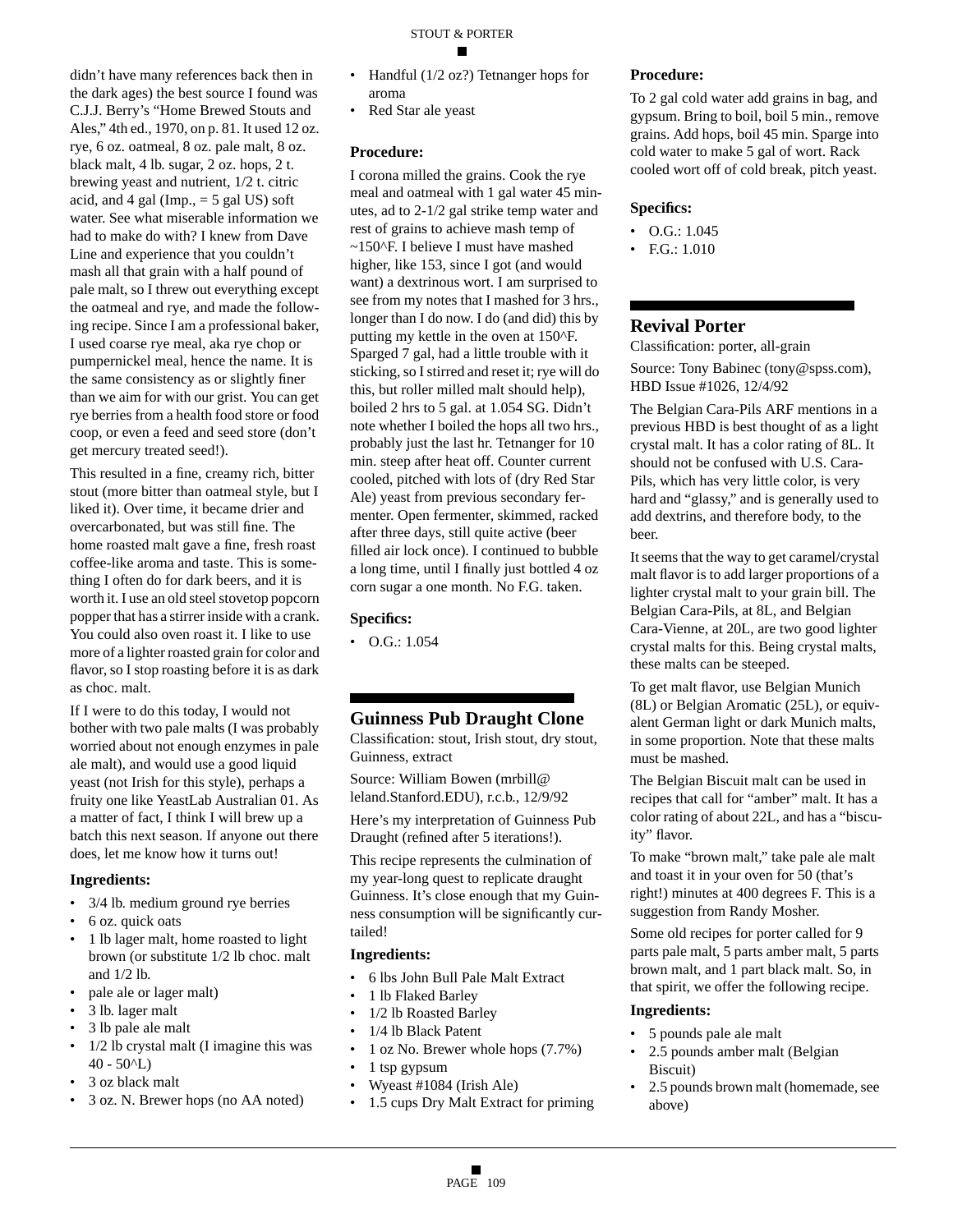#### STOUT & PORTER

- 0.5 pound dark (80L or dark) crystal malt
- 0.5 pound black patent malt
- 10-15 HBUs Fuggles for bittering, plus whatever flavor and aroma additions you want
- ale yeast

#### **Procedure:**

Your mileage may vary with the above grain bill. Also, given that this is a revival porter, you might adjust the grain bill so that your starting gravity is higher, say 1.070, rather than adhere to current AHA porter style guidelines. You'll be brewing a stout porter.

### **Blackstrap Stout**

Classification: stout, sweet stout, extract

Source: Steve Mitchell (steve@caticsuf. csufresno.edu)

*[Note: I'd add the molasses to the boil and prime with corn sugar or DME, as usual. This amount of molasses looks insufficient for use in priming. ---Ed.]*

#### **Ingredients:**

- 7.4 lbs. Dark malt extract syrup
- 1 lb. Black Patent malt
- 1 lb. Chocolate malt
- 1/2 lb. Crystal malt
- 1/2 lb. Flaked barley
- 1/2 cup Blackstrap molasses
- 3 ounces Cascade hops (bittering)
- 1 ounce Fuggles hops (finish)
- Edme dry yeast
- 3 ounces Blackstrap molasses to prime

#### **Procedure:**

Standard procedures (with the exception of forgetting the Irish Moss -- but I don't think that's going to be a real big deal).

#### **Chocolate Stout**

Classification: stout, chocolate, partial mash

Source: Bryan Cronk (bcronk@bnr.ca), r.c.b., 1/21/93

There are several recipes that I have seen that use unsweetened bakers chocolate in stouts and porters. I brewed my first porter a few weeks ago - a variation on Papazian's recipe that calls for the kitchen sink. My variation is a partial mash.

#### **Ingredients:**

- 2 lb Pale Ale malt
- 1 lb Munich malt
- 1/2 lb 80L Crystal
- 1/4 lb Chocolate malt
- 1/4 lb Black Patent malt
- 3.3 lb American Classic Amber extract syrup
- 3 lb Dutch DME (I don't know the brand, but it is high in dextrins)
- 1/2 lb brown sugar
- 2 oz fresh grated ginger
- 1/2 inch brewers licorice
- 3 oz unsweetened bakers chocolate
- 1 oz Brewers gold (8.5 %alpha) hops bittering
- 1 tsp Irish moss
- 2 pkg dry whitbread yeast

#### **Procedure:**

5Q mash water, 2 1/2 (?) G Sparge water mash in at 138F, brought to 155F for 1 hr., mash out at 168F

Added extracts and sugar and brought to boil. Added the ginger, licorice, chocolate, and hops after boil started. I was afraid that the chocolate would burn on the bottom of the boiler, so I set each 1 oz piece on my stiring spoon and dipped gently in the wort until they melted.

The real interesting thing about the brew was that after pitching, a thick bubbly layer of stuff formed on the surface of the beer in the carboy almost immediately after fermentation started, and never left, even after I expected the Kraeusen to fall. There was the usual amount of activity in the beer, but never more than an inch of Kraeusen.

The good thing was that after racking to my secondary carboy, I left most of the stuff that was sitting on the surface in my primary, and almost all of the rest in my secondary when I racked to my bottling bucket.

I primed with amber DME, and the results even after only two weeks are wonderful, however there is still a small layer of this sediment even in the bottle at the surface of the beer.

#### **Specifics:**

- O.G.: 1.064
- F.G.: 1.018

#### **Generic Stout**

Classification: stout, dry stout, Irish stout, all-grain

Source: Al Richer (richer@desi.HQ.Ileaf. COM), HBD Issue #1139, 5/12/93

Recently I made a generic stout using Wyeast London Ale yeast, rather than my usual Irish Ale yeast.

#### **Ingredients:**

- 9 pounds klages
- 1/2 pound chocolate malt
- 1/2 pound roast barley
- 1 pound 80L crystal
- 3/4 stick brewers licorice
- 2 ozs. fuggles
- 1 pound brown sugar
- Wyeast London ale yeast

#### **Procedure:**

I used my standard infusion mash @ 152F, boiled for 90 min. with 3 hops additions, force-chilled and pitched. The yeast (a 1-qt starter) took 36 hours to take off, then pumped up to a nice krauesen.

#### **P-Guinness**

Classification: stout, Irish stout, dry stout, Guinnes, all-grain

Source: Brian Bliss (bliss@pixel.convex. com), HBD Issue #1145, 5/20/93

I've tried making sour-mashed p-guinness before and also making it by adding sour beer to the boil, and the latter works much better. The sour mash leaves somewhat of a raunchy flavor to the brew, whereas simply adding to the boil a bottle or two of beer from a previous batch that has acquired a lactic infection produces a crisper, cleaner sourness.

How much to add is always subjective. To get you in the ballpark - if you can smell the soured beer a mile away, add 1-12 oz bottles in 5 gal. If you can actually drink it w/o throwing up, add 3 or 4 bottles. If you got lucky and the soured beer actually tastes funky-lambic-like sour, add a gallon.

The boil will kill anything in the sour beer, but make sure you clean the bottle up and anything outside the kettle that you may have splashed with the sour beer well before the boil ends.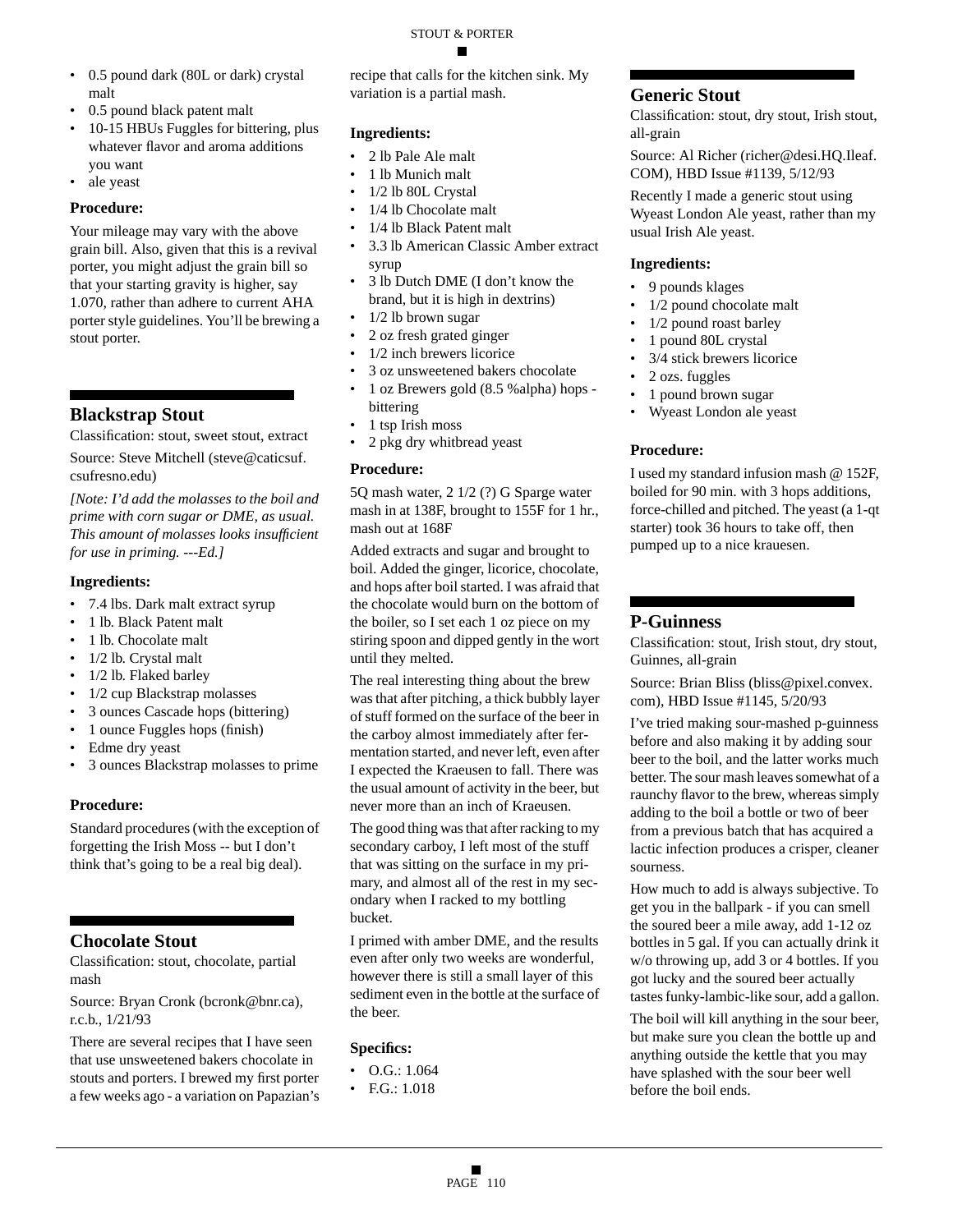#### **Ingredients:**

- 8 lbs PILSNER malt
- 1 lb roasted barley
- 1 lb barley flakes
- 4 oz. black patent
- 1.75 oz GOLDINGS ~5% AA hop plugs
- 1-6 bottles of soured beer
- Wyeast 1084 Irish ale yeast starter

### **Procedure:**

The whole idea is to keep the protein in the beer, so you start with Pilsner malt & don't do a protein rest. Mash using you favorite technique, but keep it short - 1hr or so. Sparge w 170 F water (acidified). Do not recirculate excessively. The short mash and the pilsner malt will help avoid a stuck runoff. Bring the wort to a boil as quickly as posssible. Normally I boil 30 min to coagulate the protein before I add hops, but i in this case, add the hops right at the start of the boil, or even before. Use Goldings. Add the soured beer - preferably soured from a lactic infection. Boil 1 hour, or 45 min if you used hop pellets instead of plugs. Cool & pitch Wyeast 1084 Irish ale yeast starter. SG should be 1.045-1.050 or so, unless you get spectacular extraction rates (I don't). Ferment 60-65F.

Now if you bottle, use 3-4 oz corn sugar and let condiiton. If you keg, you've got an added element in how you imitate guinness: Chill the beer to 50F, & turn the pressure up to 10-15 PSI & Serve. Do not agitate the keg. The beer will have a head, but very little carbonation in the beer itself, just like guinness.

### **Grant's Imperial Stout Clone**

Classification: stout, Russian Imperial stout, imperial stout, Grants Imperial stout, extract

Source: Steve Armbrust (Steve\_Armbrust @ccm.co.intel.com), HBD Issue #1592, 11/30/94

This is an extract recipe (with specialty grains) that I made with a friend several years ago (we got the recipe somewhere, but I can't remember where). The FG turned out a little high, but it tasted a lot like Grant's. The major problem with this recipe was that the ingredients for five gallons cost more than a five-gallon keg of the original.

Ammended Comments...Gravity Looks Off:

I just copied the recipe from my 1989 brewers log without looking too closely. As several have pointed out, there seems to be way too much malt. Funny thing, that's the way I remember brewing it, because it was so expensive. Obviously, my gravity figures were off. It would have a much higher OG than 1.075.

Of course, I could have been drinking too much home brew and imagined the entire thing. But I didn't intend the post as a joke. Anyway, for your own peace of mind, try a lighter version and use one can of Edme and Alexanders instead of two.

### **Ingredients: (for 5 U.S. gallons)**

- Two 3.3 lb cans Edme SFX dark unhopped extract
- Two 4 lb cans Alexanders unhopped extract
- 3 lbs M&F dark dry extract
- 1 lb clover honey
- 1/2 lb chocolate malt
- 1/2 lb roasted barley
- 5 oz cascade hops (in boil for 60 minutes)
- 1 oz bullion hops (dry hopped for 3-4 days)
- Wyeast 1084 Irish ale yeast

### **Procedure:**

Crush the specialty grains and do a partial mash. (We added them to two gallons of cold water, heated just to boiling, and strained.) Add the rest of the water, the extract, honey, and cascade hops and boil for 60 minutes. Cool and pitch yeast. After primary fermentation, rack to secondary and dry hop with the bullion hops.

### **Specifics:**

- O.G.: 1.075
- F.G.: 1.034

### **Sand Pit Special**

Classification: stout, sweet stout, all-grain Source: Glen Wagnecz (wagnecz@pica. army.mil), HBD Issue #1630, 1/13/95

This recipe was adapted from Bob Jones "Smoooth Stout". Further guidance regarding the use of oatmeal was provided by Spencer Thomas. The rest was just plain experimenting (Evil Scientist/Boo!). This

recipe is one of my most well received by both beer and non-beer drinkers alike. Some call it a "desert beer" because of its richness.

Like Bob's original recipe, it tastes OK after about2 weeks in the bottle, but tastes killer after about 6-8 weeks. Holds its good taste for months after that...

It's called Sand Pit Special because the water comes from the spring that feeds the sand pit out back...

### **Ingredients: (for 15 gallons)**

- 25# 2-Row Pale
- 3.5# 60 L Crystal
- 4.0# Carapils
- 3# Shoprite Old Fashioned Oates (Rolled Oates), cooked for about 10 minutes around
- 160 F. Use a big pot for this! (Prepared seperately).
- 1.75# Roast (steep after mashout)
- 0.25# Black Patent (steep after mashout)
- 1.0# Chocolate (steep after mashout)
- 1/2 ounce Nugget (13% alpha) (boil)
- 1 ounce East Kent Goldings (steep)
- 2 ounces Fuggles (steep)
- Wyeast Irish ale yeast (1084)

### **Procedure:**

Preheat the picnic cooler with boiling water, dump, and add the grains (pale, crystal, and carapils). Strike with between 7 and 8 gallons of 175 F. degree water (YMMV) to get to about 155 F. When the temperature is stable (10 minutes), add the prepared oatmeal and stir gently. Let sit for 1 1/2 hours and begin sparge. Use enough water (9-11 gallons) at 170 F. to collect 16 gallons. Why 16? Because I like to drain 1 gallon off of the bottom for my next starter!

After you've got the 15 remaining gallons in the boiler, ignite the jet engine or other device capable of supplying the heat that this big thermal mass will soak up. My experience is that I'm usually around 135 F. at the start.

Steeping. Take the specialty grains and place them in a section cut from some nylon pantyhose and secure with a knot. Tye a string to this and drop into the kettle. About every minute or so raise the bag and allow to drain slightly. Steal a clear glass of the wort and check it for taste (should taste roasty and somewhat nutty, but not overpowering, because the sweetness that is presently balancing the taste will be gone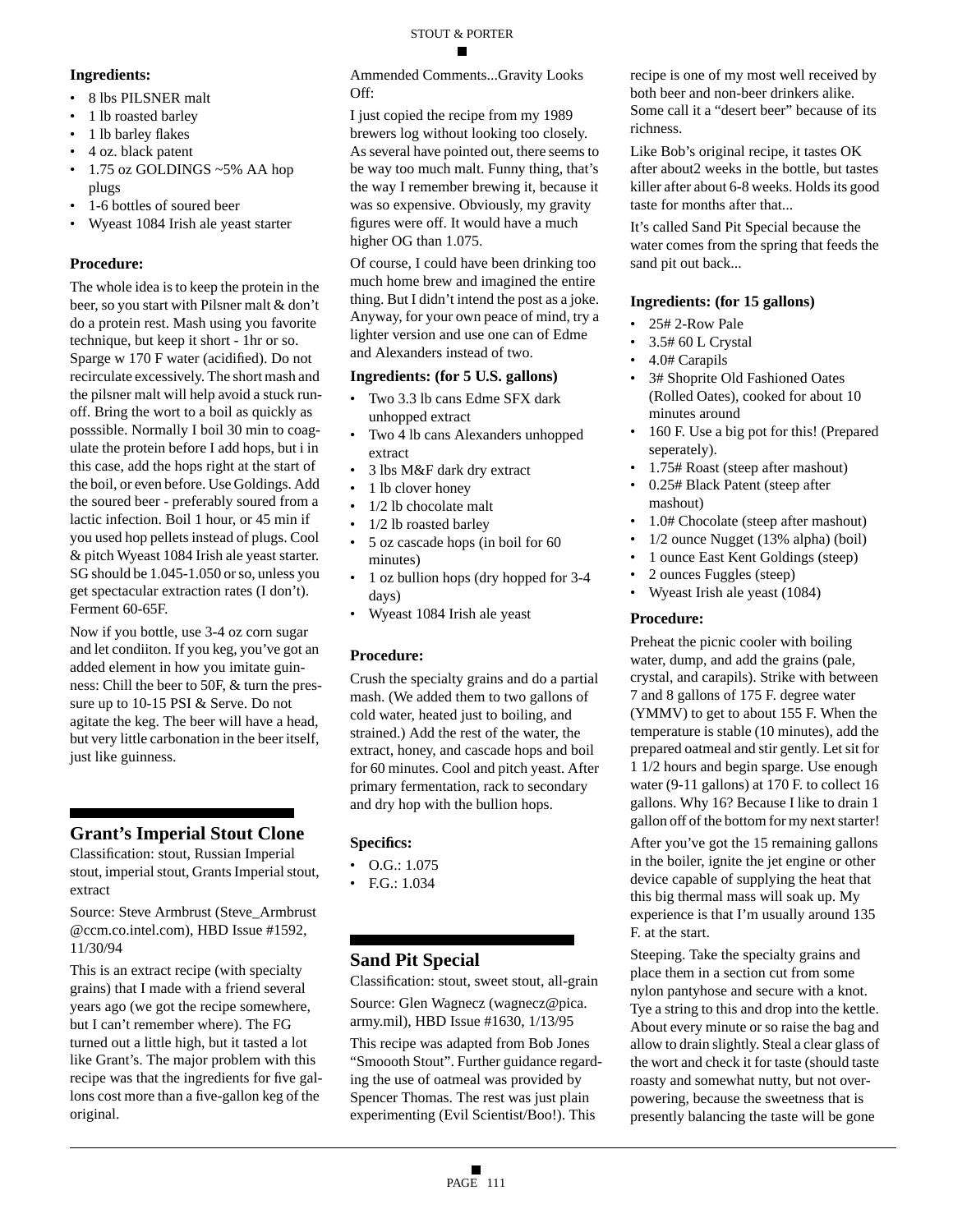after fermentation). My second test is the black cat test. Glance pass the glass to the black cat and color should be close. If you don't have a black cat, hold the glass up to a medium light and you shouldn't see through it. Take another sip. Yum. A word of caution, if you don't get the taste before  $165 > 170$  F. (you probably will well before), kill the heat and finish the steep before proceeding.

The Boil. Approach the boil carefully (use a thermometer). The same things that give this beer its nice creamy head just ask for a boilover. DO NOT TAKE YOUR EYES OFF THE KETTLE UNTIL YOU GET A HOTBREAK. At boil, add 1/2 ounce of Nugget (13% AA) or the equivalent AA% of a similar bittering hop and boil for an hour.

Remove the Nugget, kill the heat. Add 1 ounce of East Kent Goldings + 2 ounces of Fuggles (I use a hop bag so you may want to reduce this quantity some) and turn on the cooling. Pitch yeast starter around 75 F.

YOU MUST USE A BLOWOFF TUBE FOR THIS ONE. I have never made this batch without experiencing a good day's worth of eruptions. The Irish is nice, however, in that it finishes rather quickly, two weeks at most. Carbonate per your tastes.

**Black Gold Stout**

Classification: stout, dry stout, extract

Source: Joseph Santos (jesantos@ wpi.edu), HBD Issue #1634, 1/18/95

Many will recognize the ingredients as a combination of some of the favorite recipes found in various homebrew books. This stout was an experiment in blending flavors to achieve the best of all things "I" desire in a stout.It is similar to Mark Stevens "Black Cat Stout #1" with a few changes.

It has a smooth, chocolaty, warm fuzzy flavor perfect for sitting in front of the fireplace.

#### **Ingredients:**

- 6# M&F Dark Extract Syrup
- 1# M&F Dark DME
- 8 oz. Black Patent Malt
- 12 oz. Chocolate Malt
- 12 oz. Crystal Malt
- 1 oz. Chinook Hop Pellets (60 min)
- 1/2 oz. Northern Brewer Hop Pellets (60 min)
- 1/2 oz. Northern Brewer Hop Pellets (20 min)
- 1.5 tsp. Single Fold Pure Vanilla Extract
- 3/4 C. Freshly Brewed Espresso
- EDME dry ale yeast
- 3/4 C. corn sugar for priming

#### **Procedure:**

For this I used distilled water with 1 Tbsp. water crystals added. Steep specialty grains then remove. Add vanilla,espresso,and extracts. Boil for an hour and cool. Rack to primary and pitch yeast. Within minutes activity was observed. Within 12 hours active fermentation, \*WARNING\* after this stage you WILL need to use a blow off rig. The activity subsided after 2 1/2 days then racked to secondary for 12 days to ensure no bottle bombs! Bottled with corn sugar and aged @room temp for 8 days. It is now 3 weeks in the basement and better than ever.

### **China Cat Stout No. 2**

Classification: stout, dry stout, extract

Source: Daniel Land (dland@cks.ssd.k12.wa.us), r.c.b., 1/9/95

I like 'em bitter too, but this one was a little too much for me (it has only been in th ebottle for month though, and it is starting to mellow a little.) this was a six gallon batch too.

#### **Ingredients: (for 6 gallons)**

- 5.0 lb Light Malt Extract Syrup, Coopers
- 5.0 lb Dark Malt Extract Syrup, M&F
- 2.0 oz Chinook 12.5% Leaf, Bittering, 60 min
- 1.5 oz Fuggles 4.0% Leaf, Finish, 2 min
- 1.0 lb Crystal, 20L
- 0.5 lb Black Patent
- 0.5 lb Roasted Barley
- 1.0 lb Flaked Barley
- 0.7 tsp Burton Water Salts
- 4.0 sht Espresso, 30 min
- 1.0 qt Wyeast 1084 Irish Ale Yeast, 3 day start in wort
- 1.0 cup Priming Dextrose
- Alderwood Artesian Water, preboiled

### **Historic Porter**

Classification: porter, all-grain

Source: Jeremy Bergsman (jeremybb@ leland.Stanford.EDU), HBD #1600, 12/9/94

The 5 gallon version was quite estery, probably due to the OG and ferment temp. The 1 gallon was not very estery at all, although you wouldn't mistake it for a bock or anything.

I always thought that Brettanomyces reduced esters eventually, but I looked it up and I couldn't find anything except a statement that they produced esters in lambics (*Lambic*, Brewers Publications). It could be age, might be oxidation (I don't think so) or anything else (fermenter geometry?).

#### **Ingredients:**

- 9.7 pounds EDME pale malt
- 0.5 victory
- 0.8 biscuit
- 0.7 brown
- 0.5 chocolate • 0.75 British crystal (~60L)
- 4 pounds California concentrates light
- extract • 1.6 oz Nuggett (14.5%) @ 60 minutes
- 1 oz Goldings  $(5.7\%)$  @ 5 minutes
- 0.2 oz Willamette (?%) @ 5 minutes
- Wyeast #1007 European

#### **Procedure:**

The high kilned malts were selected as what I had left over from a previous experimental series of beers, not by any deductive process.

This was fermented rather warm for 5 days with WYeast 1007 (European). It was then transferred to a 5 and a 1 gallon fermenter with the following dry hops proportioned up: .4 oz Goldings (5.7%) .2 oz Willamette (4.8%). The 1 gallon fermenter also received some of Yeast Lab's Brettanomyces lambicus.

The 5 gallon was bottled after 16 more days, the 1 gallon after 45 days, at which time it had some odd, hard-looking white colonies on top. FG's were 27 and 26 (+/- 2) respectively.

#### **Specifics:**

• OG: 1076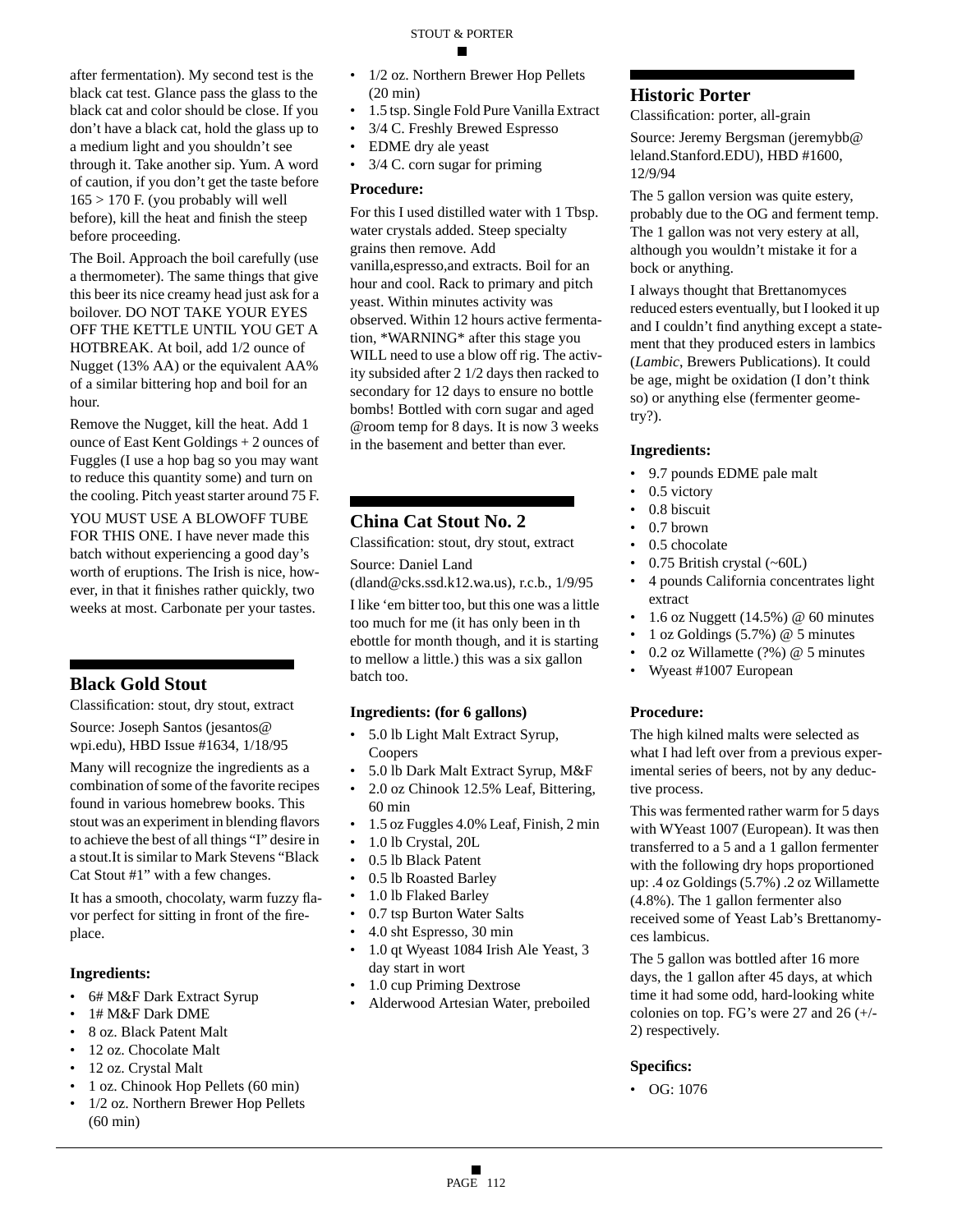### **Midnight Moon**

Classification: stout, sweet stout, vanilla, extract

Source: flashpohl@em.doe.gov, r.c.b., 3/22/95

I remember seeing a question here while lurking around a few weeks ago asking about vanilla or vanilla bean use in beer. This weekend (3/18), I bottled a sweet stout in which I added vanilla extract.

An official tasting hasn't happened yet - I usually wait 10 days to 2 weeks before trying the first. However, when I bottled, the hydrometer sample was very good but lacking the vanilla odor and taste I was expecting. My palate isn't great, but my wife also couldn't detect a vanilla odor and only a very faint vanilla taste.

I think the amount of vanilla was appropriate, but I think the vanilla should be added after the primary fermentation has been complete. This would keep the odor from being scrubbed out of the beer.

I'm partial to sweet stouts anyway, so I know I'll be very happy with this beer. It has a simple somewhat sweet flavor, with enough roast barley taste and a very dark color to let you know this is a stout.

#### **Ingredients: (for 3-1/2 gallons)**

- 3 lbs M&F dark dry malt extract
- 1 lb M&F light dry malt extract
- 10 oz medium crystal malt
- 4 oz roast barley
- 2 oz black patent
- 2 tablespoons vanilla extract
- 3/4 oz Kent Goldings (5.8% AA) whole hops
- Wyeast Irish Ale

#### **Procedure:**

All hops boiled for sixty minutes - don't need hop odor getting in the way of the vanilla. Vanilla extract was added after the boil was finished while cooling the wort. Fermented at about 68F for ten days in five gallon glass carboy (no racking this time laziness got the better of me!) and then bottled. OG - 1.054; FG - 1.012 (a bit lower then I expected).

### **Brown Malt Porter**

Classification: porter, all-grain Source: John Palmer (johnj@ primenet.com), HBD #1667, 2/28/95

Well, Scott and I tapped my Brown Malt Porter Recipe for the first time over the weekend, and its very good. Not as heavy a porter as Anchor or Sierra Nevada, more like Samuel Smiths Taddy Porter. Has a nice discreet bitterness to it from the Hugh Baird Brown Malt and a rich flavor from Crystal and Special B.

Great ruby red color from the Special B. It looks like a lot of Hops, but they balance against this grain bill very well.

#### **Ingredients: (for 11 gallons)**

- 20 lbs of 2 Row
- 1.5 lbs of Special B
- 2 lbs of Crystal 70
- 2.5 lbs of Brown Malt
- 1.5 oz of Galina (11) at 60
- 2 oz of EKG (5) at 40
- 1.5 oz of Willamette (4.3) at 20
- Nottingham English Ale dry w/Starter

#### **Procedure:**

I have medium carbonate water, low sulphates. The mash was a little over an hour, (you know, sampling previous batches and shootin' the breeze), Single Temp infusion at 155F. Boiled for almost 80 minutes total. Primary'd at 68F for a week, Secondary'd for 3 wks at closer to 70F. Kegged and Force Carb'd. The Brown Malt was rather harsh after the boil and at racking time still, but that time in the secondary really mellowed the edge. I will make this again.

#### **Specifics:**

 $\bullet$  OG: 1058

### **Maple Leaf Porter**

Classification: porter, maple porter, extract

Source: J.P. (jpierre@m3isystems.qc.ca), r.c.b., 4/27/95

I brewed it using Something's Brewing (Burlington, VT)'s "Cat's Paw Porter". As I've mentioned it in previous post, I just bottled the beer, so I still do not know how it's going to come out.

#### **Ingredients:**

- 6.6 lbs Munton & Fison Dark Plain Extract
- 32 ounces maple syrup
- 1.5 lbs Crystal Malt
- 0.5 lbs Black Patent Malt
- 2-1/2 ozs Styrian Goldings Hop Pellets
- 2 pkgs Munton & Fison Ale Yeast
- 1 teaspoon Irish Moss

#### **Procedure:**

2 cans (16 oz each) of your favorite Maple Syrup (I prefer to use "Amber" for a higher gravity and better taste, but any grade of syrup will do; as long as it is "PURE 100% SYRUP", NOT the "pancake syrup" junk!).

They explain to bring the grains to a boil in a gallon of water, without boiling the grains; strain, and sparge with a quart of hot water, into the brew kettle.

Add a gallon of water to the brew kettle, and bring to a boil. At boiling, add the 2 cans (6.6 lbs) of Munton & Fison Dark Plain Extract. Stir, don't let it stick at the bottom. Bring to a boil, add 2 oz of the Styrian Goldings. Boil 30 minutes, add the two cans of syrup, and the teaspoon of Irish Moss. Boil for 28 minutes more, add the remaining 1/2 oz of Styrian Goldings. Boil two more minutes, and turn off heat.

Usual procedure for wort cooling, addition of the yeast (pre-prepared) and bottling (use 3/4 cup corn sugar for bottling).

I chose to add the Maple syrup ONLY after 30 minutes, mostly because I was a bit worried that the wort my overflow because of the syrup (that stuff, boiled solo, will almost always overflow!). I was also concerned that the syrup would be "overcooked". You may want to put it into the brew kettle at first.

My fermentation was rather FAST, it took about 36 hours, and at that point, the air lock was only going about once every 2 minutes. I bottled on the 10th day, to be sure.

My O.G. was 1.070, but it may vary depending on the syrup you use. My F.G. was 1.020, and again, it may vary. I found that he color of the Porter will be mostly black, with a slight pull towards brown.

- OG: 1070
- FG:1020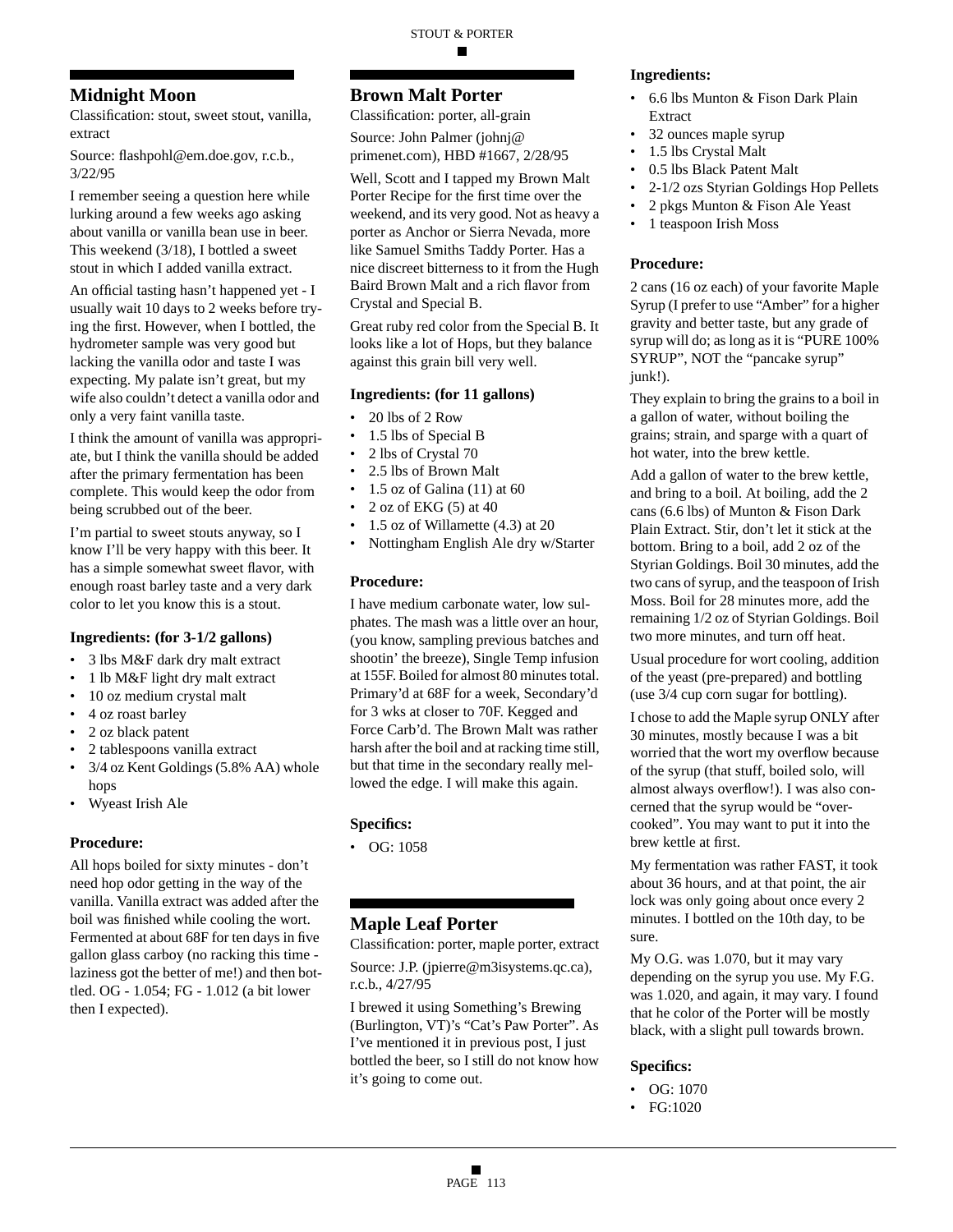### **Foggy Day Jumpin' Java**

Classification: porter, extract

Source: David Ashley (david.ashley@ wwwhbbs.com), r.c.b., 5/1/95

#### **Ingredients:**

- 6.00 lb. Dark Dry Malt Extract
- 1.00 lb. Crystal 40L
- 0.50 lb. Roast Barley
- 0.25 lb. Black Patent
- 1.00 lb. Honey
- 2-3 measuring cups fresh-brewed espresso (yes, that's right!)
- 2 tsp gypsum
- 1 tsp Brewer's Salts
- 1/4 tsp Irish Moss, 20 min. boil
- 1.50 oz. Nrthrn Brewer 7.5% 40 min
- 2.00 oz. Hersbrucker 2.9% 10 min
- 2.50 oz. Cascade 6.1% 10 min steep
- ale yeast

#### **Procedure:**

Crack the specialty grains; Partial mash with grain bag in 2 gal cold water; raise temp. to 155 F for 45 min.; sparge into brewpot with 1 gal 170 water; bring to boil & add malt; bring to boil again and add Northrn Brewer hops; boil for 30 min.; add Hersbrucker hops and boil 10 min.; add Cascade hops, honey and espresso, steep for 10 min. and chill. Strain to fermenter; add water to make 1 gal., pitch started yeast at 78; ferment @ 64-68. Transfer to secondary fermenter after 7 days; let sit in secondary to clarify at least 3 weeks. Bottle with 1/4 cup honey. Age at least \*2\* months. Patience, they say, \*is\* a virtue!

#### **Sally MacLennane Stout**

Classification: stout, dry stout, Irish stout, extract

Source: Mark Ragnar Hoenig (hoenig@ unixg.ubc.ca), r.c.b., 4/25/95

Help! I'm having some trouble with my Sally MacLennane stout. Tasting the blowoff from my primary convinved me that this would be perhaps my best dark yet, but a sample taken while racking revealed an overly powerful fruity/ /acidic/sour/red wine taste, most likely from the roasted barley, which I haven't much experience with yet. I had thought of adding a hop tea when the malt nose seemed strong, but I'm not sure it would help this factor. Probably I am worrying too much

before the beer is even ready to be bottled, but I'd like to correct for this factor if I can. For my palate, the sourness is a bit much; I can't abide Rodenbach beer. Here's the recipe

I had originally intended to hop with 60 g Northern Brewer (boiling), 45 g Goldings, leaf (flavour), 15 g Goldings, leaf (aroma), but since the kit was hopped, I decided to cut back and use some Cascade I had in the freezer (It tasted okay). Perhaps I should have cut down on the grains as well - the sparge water was still coming out black when my carboy was full. Incidentally, I think this shows you can get any sour tang for your Guinness just from your grains, if indeed the roast barley is culprit. Will this taste subside? I really hope to learn to love the virtues of sweet Sally MacLennane.

#### **Ingredients:**

- 1.8 kg Best Cellar Stout Kit (made in Ireland, I used the kit hoping to get Irish malts)
- 0.5 kg dark DME
- 500 g flaked barley
- 500 g roasted barley
- 250 g crystal
- about 10 g Cascade (boiling)
- 40 g Goldings (boiling)
- 20 g Goldings (finish)
- Wyeast 1084 Irish Ale

### **Honey Porter**

Classification: porter, honey, extract, Samuel Adams Honey Porter

Source: Tom Culliton (culliton@ ceres.srg.af.mil), r.c.b., 5/3/95

This was posted in response to a request for a Sam Adams Honey Porter clone.

#### **Ingredients:**

- 1/2 lb. black patent malt crushed
- 1/2 lb. chocolate malt crushed
- 1 lb. medium crystal malt crushed
- 6 lbs. amber malt syrup
- 3 lbs. light honey
- 1 oz. Perles boiling (60 minutes)
- 1/2 oz. Fuggles boiling (30 minutes)
- 1/2 oz. Fuggles finishing (5 minutes)
- Wyeast 1084 "Irish Ale"

#### **Procedure:**

Steep the crushed specialty grains from cold up to 160-170F and remove. Bring

water to boil, turn off the heat before adding the malt extract to avoid scorching. Bring back to a boil and add boiling hops, after 30 minutes add the flavor hops, and at 55 minutes the finishing hops. Optionally add 1 tsp. Irish Moss at 45 minutes into the boil to help the break. Remove from heat, cool to 70F, transfer to carboy topping up to 5 gallons, and pitch yeast.

#### **Specifics:**

- $\bullet$  O.G. 1.062
- F.G. 1.016
- Primary: 1 week
- Secondary: 4 weeks

### **Singularity Stout**

Classification: stout, all-grain, oatmeal stout

Source: Don Levey (levey@netcom.com), r.c.b., 5/7/95

The reviews for this have been good. Smooth, drinkable, and delicious. My second all-grain batch.

This is dark enough to actually absorb light. This, plus the high(er) OG, generated the name.

#### **Ingredients:**

- 8 pounds Pale English 2-Row
- 1 Pound American 6-Row Crystal
- 1 Pound Dextrin
- 1.5 pounds Oatmeal
- 0.5 pounds American 6-Row Chocolate
- 0.5 pounds American 6-Row Black
- 0.25 pounds American 6-Row raosted barley
- 2 ounces fresh Northern Brewer's hops
- 0.5 ounces Clusters hop pellets
- Wyeast 1098 British yeast

#### **Procedure:**

1-step infusion mash at 156 deg for 60 minutes. 60 minute boil: at 30 minutes add N. Brewer's, at 55 minutes add clusters.

- OG: 1.055
- FG: 1.006
- Alc: 6.63% by volume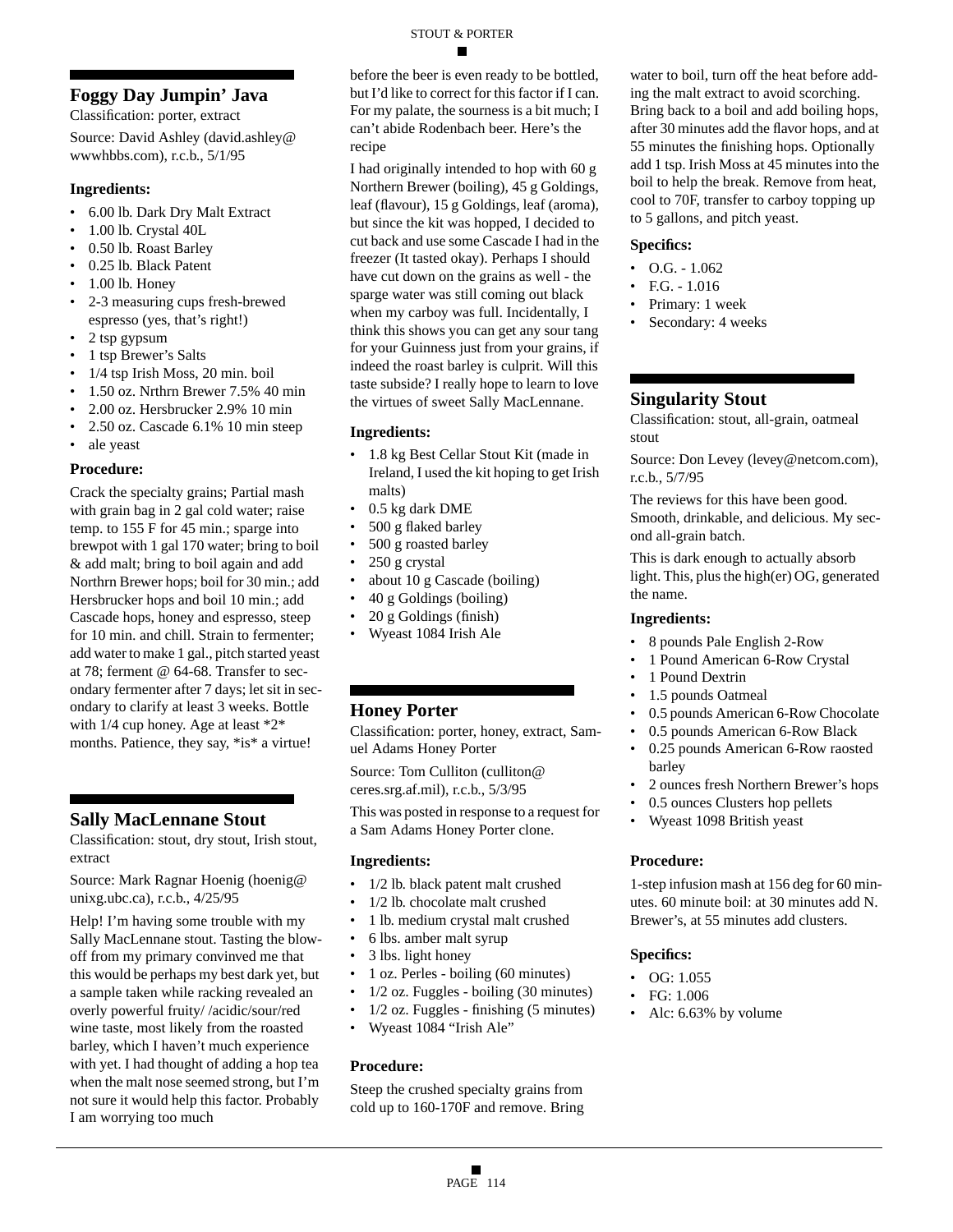### **Right Thing Oatmeal Stout**

Classification: stout, oatmeal stout, allgrain

Source: Dennis Flaherty (dennisf@ denix.elk.miles.com), r.c.b., 5/4/95

This is somewhat more harsh and bitter than most people like, but I've won awards with it. It has a strong, bitter-coffee flavor.

Briess Black Malt may be used instead of Hugh Baird for an even more harsh and astringent flavor. If you substitute another brand of roasted barley, you may have to use less of it.

The oats are added right to the grist-- quick oats are already pre-gelatinized. An 18-oz canister will do, but much more will result in hazy beer due to the oil. I refuse to doctor my stouts with bacterial contamination just because Guinness does.

#### **Ingredients:**

- 1-1/2 pounds Briess Roasted Barley
- 8 oz Hugh Baird Black Malt
- 1 pound Briess Cara-Pils
- 1 pound Briess Wheat Malt
- 7 pounds Briess 2-Row
- 1 pound Quaker Quick Oats, added to grist
- 2 oz Chinook, boiling (22 HBU's)
- 1 oz Willamette, finishing
- WYeast London Ale (very dry finish)

### **Stout**

Classification: stout, all-grain

Source: Scott A. Friedman (knight@ indirect.com), r.c.b., 5/10/95

I am an all-grain brewer and disagree with all the nay-sayers about how much black malt you have. My stout recipe (to follow) has won 2nd place in the state fair here in Arizona:

The crystal malt sweetens the overall beerprobably counters the bitterness everyone is warning you about. But try what you want-that's why we are homebrewers. Always try to be hoppy in your brewing endeavours :)

#### **Ingredients:**

- 9 lbs. Pale malt
- 3/4 lb. Black patent malt
- 3/4 lb. Crystal malt
- 10 oz. Roasted Barley
- 1 oz. Bullion hops-pelleted
- Edme dry Ale yeast

### **No Decaff Here Stout**

Classification: stout, all-grain

Source: Rick Hawkins (rhawkins@ iastate.edu), r.c.b., 5/13/95

Being near my old notebook, i finally have access to my coffe stout recipe. As i've mentioned elsewhere, it uses no coffee.

It does, however, get a distinctly coffe aroma and some coffe taste.

(My father poured out a bottle i left him, telling me that it went bad and tasted like coffee! \*(^\*%(\* Serves him right, it killed the plant he poured it into).

#### **Ingredients:**

- 4 lbs 2 row 3 5/16
- 1 4/16 chocolate malt 1 1/16
- 8/16 black patent 7/16
- 12/16 roast barley 10/16
- 1 cara-pils (dextrine) 13/16
- 1 8/16 dark cyrstal (about 120) 1 4/16
- 1 munich malt 13/16
- 1 flaked barley 13/16
- 11 Total 9 3/16
- 1.2 cascade (60 min) 1.00
- 1.2 cascde (30 min) 1.00
- 1 cascade (fresh, finishing) 0.83
- 3.4 Total 2.83333333
- irish moss
- english ale yeast

#### **Procedure:**

Protein rest at 125{ for 30 min. Mash at 158 for 30 min

I'm slightly suspicious of the flaked barley; it seems to me that i balked at the \$3/lb price at my local shop.

### **First Oatmeal Stout**

Classification: stout, oatmeal stout, extract

Source: Patrick E. Humphrey (HUM-PHREY.PATRICK@igate.abbott.com), HBD Issue #1721, 5/3/95

Well, last night I made my first oatmeal stout with extract and specialties. This is the first stout I have made of any kind so I didn't know what to expect.

#### **Ingredients:**

- 6# unhopped dark malt extract
- 1# unhopped dry malt
- 8 oz chocolate malt
- 6 oz roasted barley
- 4 oz black patent malt
- 8 oz rolled oats
- 1 tbs CaCO<sub>3</sub>
- 2 oz Northern Brewer 8.2 AAU
- 2 oz Fuggles 4.2 AAU
- Irish Moss 30 min
- Liquid Irish Ale yeast

#### **Procedure:**

I cracked the grains using my food processor in short bursts (worked great!). Transferred them to a mesh strainer and shook to remove dust. I did this outside so as not to contaminate the kitcken. These were then placed with the oats (unground) into a grain bag. I preheated a 10 qt. (12-pack) cooler with boiling water, added the grain bag and 175 deg. water. Water cooled to the target of 160 deg. and steeped for 15 minutes. Things were working beautifully. I boiled the water and added the extract, CaCO3 and the steep liquor. This is where I have the question.

In previous extract/grain batches I have steeped grains, then washed them in some of the unboiled water until the water ran "clear." I started to do this with the black/ chocolate malts but obviously with the black grains it wouldn't have run clear. Eventually, the water I was using started to become the consistancy of thin syrup. If I continued to wash them I would have been there for days until the liquid began to thin and probably would have ended up with 10 gallons of wort.

### **RIS Marital Bliss**

Classification: stout, Russian Imperial stout, imperial stout, all-grain

Source: Michael Wood (qkuporr@netcom. com), r.c.b., 5/23/95

I'm planning on brewing a Russian Imperial Stout for my wedding. The charteristics I'm looking for is a dark, full bodied, somewhat sweet, with light bittering (for an imperial stout), and a hint of esters and complexity. I'll be brewing this thing as a partial mash and figure on doing a single step infusion mash at around 155 degrees for extra body. I was hoping to add 5# of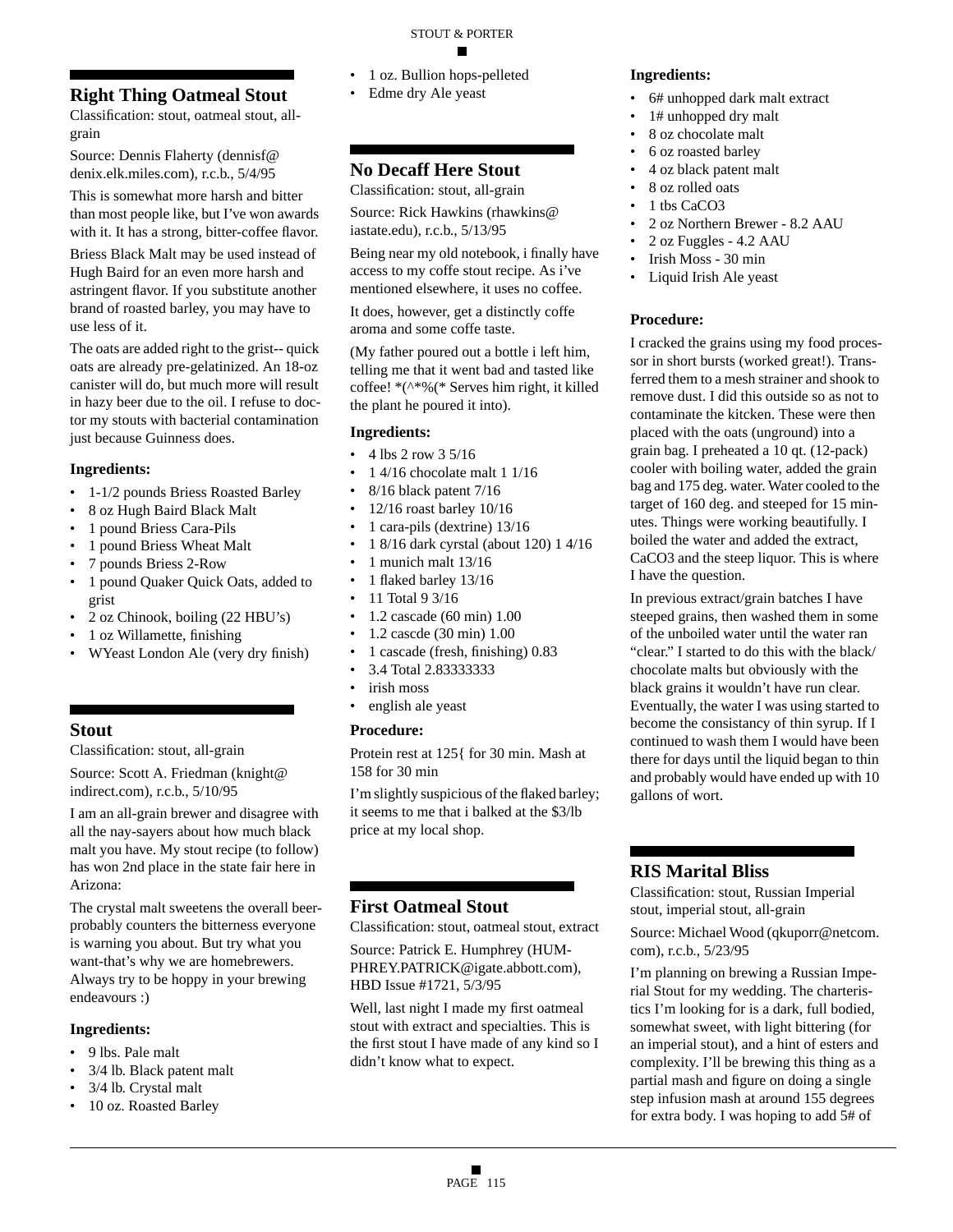amber extract to get a little more specific gravity. I'd like to get some advice from some brewers out there as to what you might change or suggest.

#### **Ingredients:**

- 20# 2-row britsh
- 2.5# Wheat
- 2.5# Belgian Carapils
- 2# Crystal (60L)
- 2# Munich 2-row
- 1# Belgian Special B
- $\bullet$  1# Oats
- 1/2# Chocolate Malt
- 1/4# Black Patent
- 5# Amber Extract
- 6oz Northern Brewer (60min)
- 3oz Fuggles (5min)
- 1tsp Gypsum
- 1/2oz Irish moss at end of Boil
- Yeast 1214 Belgian Liquid (And definitely make a starter!)

#### **Specifics: (calculated)**

- OG: 1.101
- FG:  $1.027$
- Color: 93 SRM
- IBU: 47.5

### **PMS Stout**

Classification: stout, extract

Source: Lisa Clayton (clayton@sfsu.edu), r.c.b., 5/17/95

I realize this has been done to death, BUT I'd like to make a really killer, dark chocolate, so thick you could almost pour it on top of the ice cream, PMS-bustin' depression relievin' Chocolate Stout.

I've been doing some research, but I am by no means an experienced extract homebrewer, but here's what I've come up with.

#### **Ingredients:**

- 7 lbs. dark malt extract (powder)
- 2 lbs. chocolate malt <------ too much? Diminishing returns?
- 1 lb. crystal malt (80 or 100)
- .5 lb. black patent malt <------ for color, mainly
- 1/2 to 1 oz Bullion or Chinook hops
- 10mg (or so) Oatmeal <------ for head retentio
- Somewhere between 4-8 oz. Ghiradelli or Droste cocoa, if advisable.
- ale yeast

#### **Procedure:**

Steep the chocolate malts for 30 min. in 2 gal. water at 170 degrees. Sparge with 2 quarts of water, remove. Add crystal & black patents and bring to boil, sparge. Add extract, boil for 1 hr., during last 30 minutes add the hops, during last 10 add oatmeal (longer?) and hop bag full of cocoa. Sparge cocoa with a few ounces of water, then do the usual-- strain, cool, add yeast, etc.

### **New Stout II**

Classification: stout, foreign-style stout, all-grain

Source: David Brockington (daveb@ alpha.rollanet.org), submitted 06/12/95 This is the beer which earned First Place in the Stout category at the 1993 National Homebrew Competition. This batch is the result of a several-year quest to replicate Sphinx Stout from Hart Brewing Co. of Kalama, WA. It was not influenced by the classic stouts which define the "foreignstyle" or Export substyle (e.g. Guinness Export, or Tropical Guinness) but rather the stouts of the Pacific Northwest in the United States. Several of these stouts seem to share a common theme -- a heavy reliance on bitter, roasty notes to define the character of the beer. Sphinx Stout used to have these qualities, although it seems to have been toned down in the last couple of years. Now, I would say that Pike Place's Stout is one of the better examples of this "style". Over the course of several batches, I incrementially added more and more roasted barley to the grain bill until it reached the three pound figure presently in the recipe. When this beer won at the NHC, I decided that three pounds was enough.

#### **Ingredients:**

- 9# Munton & Fison English Pale malted barley
- 3# roasted barley (unmalted)
- 1/2# English Crystal malt(40L)
- 1/2# Black Patent malt
- 2 oz East Kent Goldings hops (60 minutes)
- 2 tsp. Irish Moss (@30 minute mark)
- Wyeast 1084 (Irish Ale)

#### **Procedure:**

Mash in a single infusion at 155F for 60 minutes. The hops were, and always are, whole flower. This batch did not use a starter for the yeast, although I highly recommend using a one-pint starter for ales. My system is somewhat inefficient, so your extraction may be higher than my reported gravities. As I generally realize 26 points/ pound, you should adjust the grain bill accordingly.

Judges generally embraced this beer (although a couple were turned off by the large amount of roasted barley), but that has not prevented me from tweaking around the edges. While the above recipe served me throughout 1993, in 1994 I incorporated several suggestions from better judging sheets, resulting in New Stout III, which has remained unchanged since.

#### **Specifics:**

- O.G.: 1.060
- F.G.:  $1.016$

#### **New Stout III**

Classification: stout, foreign-style stout, all-grain

Source: David Brockington (daveb@ alpha.rollanet.org), submitted 06/12/95

This is the present incarnation of New Stout II, which earned First Place in the Stout category at the 1993 National Homebrew Competition. I tweaked around the edges of that beer by changing the crystal character a bit, adding some flaked barley to smooth out the head, and completely changing the hop schedule. I have also reduced the conversion temperature from 155 to 151. The new hopping plan adds more balancing bitterness to the beer while adding hop flavor and a hint of hop aroma. The overall result is a more sophisticated beer.

- 9# Hugh Baird English Pale malted barley
- 3# roasted barley (unmalted)
- 1/4# HB English Crystal malt(130L)
- 1/2# Black Patent malt
- 1/2# flaked barley
- 1.5 oz Chinook hops (13.1 AA% for 60 minutes)
- 1.5 oz EKG hops (15 minutes)
- 0.5 oz EKG hops (1 minute)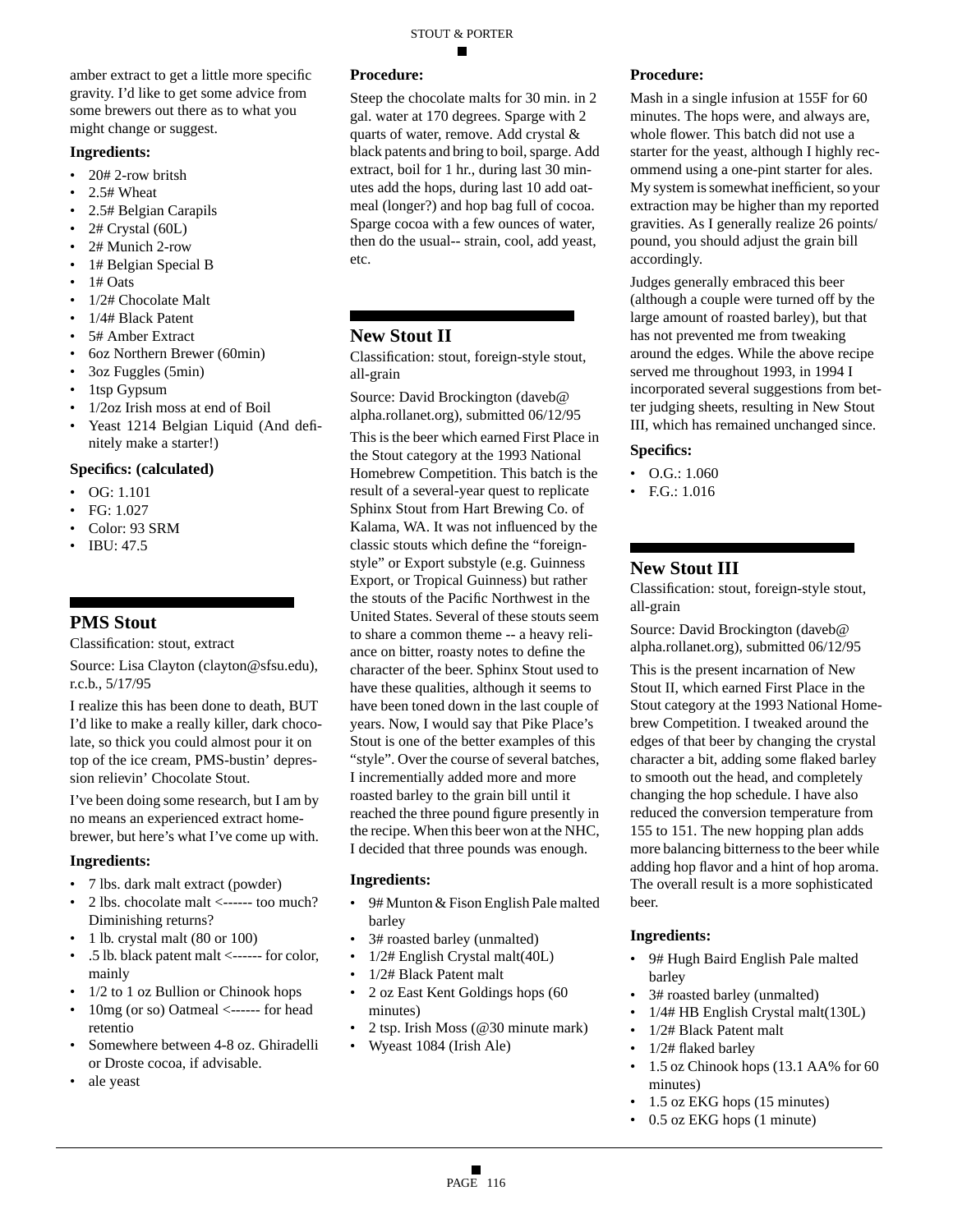- 1 tsp. Irish Moss (@30 minute mark)
- Wyeast #1084, Irish Ale, from a pint starter.

Mash in a single infusion at 151 or 152F for 60 minutes. Mash out between 168F and 176F. The hops are whole flower. My system is somewhat inefficient, so your extraction may be higher than my reported gravities. As I generally get 26 points/ pound, you should adjust the grain bill accordingly.

#### **Specifics:**

- O.G.: 1.058-60
- F.G.: 1.014-16

### **Grapefruit Taste**

Classification: stout, imperial stout, Russian imperial stout, extract

Source: Jeffrey Johnson (76416.3306@ compuserve.com), HBD Issue #1785, July 19, 1995

I recently (7/3/95) brewed an Imperial Stout that at bottling time had an overpowering grapefruit taste. I mean STRONG!! I couldn't taste anything else. I don't know if it was due to the receipe or my technique or what.

*[Note: This recipe basically looks sound, but the use of Cascade hops could be contributing grapefruit-like flavors and aromas to the beer. Replace with another type of hop of similar bitterness. ---Ed.]*

#### **Ingredients:**

- 9 lb "Dutch" amber dry malt extract
- 1 lb Medium Brown Sugar
- 1/2 lb roasted barley
- 1/2 lb chocolate barley
- 4 oz Northern Brewer hop pellets AA 8.8%
- 2 oz Cascade hop pellets AA 5.4%
- 1" piece of brewers licorish
- 1 tsp irish moss
- Wyeast #1084 Irish Ale yeast

#### **Procedure:**

I steeped roasted/chocolate barley in 1 gal 160 deg F water for 30 min, strained into kettle, and sparged with 1/2 gal 170 deg F water. Added an additional gal of water and brought to a boil. Removed from heat and dissolved extract and sugar, returned to

burner and brought to boil. Added licorish and Northern Brewer hops. Added irish moss at 45 min. Boiled for 55 min and then added Cascade hops. Boiled for additional 5 min and cooled in ice water bath. (total boil 60 minutes).

Strained cooled wort into 2.5 gal of previously boiled and cooled water in primary fermenter (6.7 gal plastic, closed fermentation). O.G. 1.078. Pitched yeast directly from smack pack at 78 deg F. Active fermentation noticable after 12 hours. Primary fermentation was at approx 72 deg for five days. Racked to secondary (5 gal glass) S.G 1.042, tasted fruity but not overpowering. After 13 days total, all fermentation activity ceased. Bottled with 3/4 cup honey. F.G. 1.030.

#### **Specifics:**

- OG: 1078
- FG: 1030

### **Anchor Porter Clone**

Classification: porter, Anchor Porter, partial mash

Source: Chris Hill (jchill@gueuze. dgsys.com), r.c.b., 7/27/95

I made a porter last year that was loosely based on Miller's partial mash recipe from *Brewing the Worlds Great Beers*. It was not intended to be a "clone," but it did come out tasting a lot like Anchor Porter.

This came out with just the perfect bittersweet quality that I like in a porter. It had a noticeable but not overpowering roasty flavor from the black malt.

#### **Ingredients:**

- 4 lb British pale ale 2-row malt
- 1 lb black patent malt
- 1/2 lb dark crystal malt
- 3.3 lbs M&F extra light syrup
- 12.8 AAU Northern Brewer (boil)
- Wyeast #1084, the Fighting Irish

#### **Procedure:**

Mash all grains together in a single infusion at 150F using 1-1/3 qt water per pound of grain. Sparge with 11 qt water, dissolve syrup, add water to make 6-1/2 or 7 gallons. Boil 1 hour, using all the hops. Chill, aerate, pitch, etc. Gravities were 1.055 and 1.016. I used a two-step starter on the Wyeast, and did a secondary on the beer. 18

days from boil to bottle (this was in November).

#### **Specifics:**

- OG: 1055
- FG: 1016

### **Melbourne Stout**

Classification: stout, extract

Source: Robert Balch (balch@nmt.edu), r.c.b., 9/3/95

I have made it twice with good success.

This is sipping beer, it gets its bitterness from the roasted barley and the fuggles. And its sweetness from the australian malts.

I swear this beer is both sweet and dry at the same time!

#### **Ingredients: (5 gallons)**

- 6 lbs Australian dark extract
- 2 lbs Australian dark dry malt
- 4 oz roasted barley (crushed)
- 8 oz light crytal malt (crushed) • 1 oz English fuggles pellets
- (alpha=4.5%)
- 1/2 oz English kent goldings pellets (alpha=4.3%)
- English brewery liquid yeast (wyeast)

#### **Procedure:**

In a hop sock steep the roasted barley and light crystal malt as you bring your brew kettle to a boil. Baby it, try to get every drop of flavor from the steeped grains.

Before the boil begins remove the steeped grain (the husks can release unpleasent tannins if left in when boiling).

Remove pan from stove and add the malt extracts. let dissolve and then bring the wort back to a boil for one hour. At 60 minutes add the fuggles. at 30 minutes add the goldings.

I start at about 1.050 and end around 1.015.

- OG:  $1050$
- FG: 1015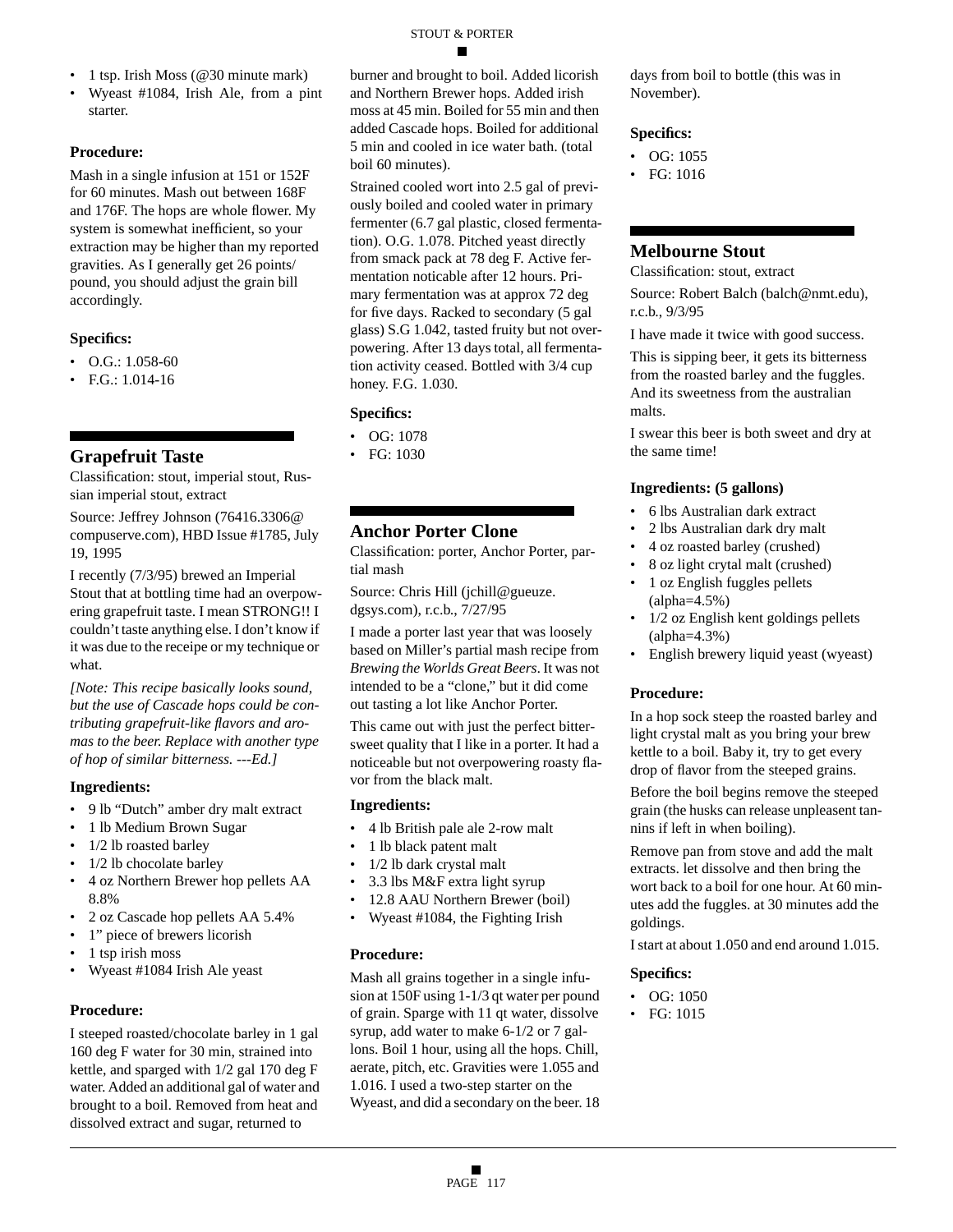### **Stout**

Classification: stout, extract

Source: Kenneth Donahue (kedonahu@ lynx.dac.neu.edu), r.c.b., 9/3/95

If you are looking for an extract recipe with grains, I have a couple that came out great. This recipe comes from Barley Malt & Vine in Newton MA (617)630-1015. Very nice place, very helpful. I don't work for them, just a very happy costomer.

#### **Ingredients: (for 5 gallons)**

- 6 lbs dark malt extract
- 0.5 lbs roasted barley
- 0.5 lbs crystal
- 0.5 lbs chocolate malt
- 0.33 lbs flaked barley
- 1.0 oz bittering hops (Nugget or Eroica)
- 1.0 tsp CaC03 (calcium carbonate) to reduce malt acidity
- 7-14 grams Ale yeast (Edme, muntons, london)
- 3/4 cup Corn suger for priming

#### **Procedure:**

Place grains in a muslin bag with 2 gals cold water. Slowly bring the water to boil. Remove grains before boil. Shut off heat and add your malt extract. Stir well and turn the heat back on. Add CaCO3 and hops at beginning of boil. Boil for 45 min. cool add water to make 5 gals.

Proof the yeast by adding 1 cup of 100 F water in a sterile glass. Sprinkle the yeast on top and cover with new tin foil for 15 min. It should foam up and smell like fresh dough. Pitch the yeast when the wort is around 75 deg F.

#### **Specifics:**

- OG: 1045
- FG: 1015-1018
- Alcohol: 4.0% ABV
- IBU: 30-40

### **Guinness Clone**

Classification: stout, Irish stout, dry stout, Guinness clone, all-grain

Source: Nick Hiams (oleum@spuddy. mew.co.uk), HBD #1790, July 25, 1995

Dave Line's book "*Brewing Beers Like Those You Buy*" has a recipe for Guinness. It is based on the bottled version which has a higher og than the "draught" version. It is suggested that a yeast starter is made from a bottle of Guinness. As you probably know Guinness is bottle conditioned still (in the stuff available in pubs at least). This is supposed to be a very good strain for all top fermenting English beers too. This recipe is supposed to give between og 1045 to og 1053 depending upon efficiency.

The Guinness available on draught in pubs in England is a "keg" beer which has an og of around 1036 (Dilute the above to 6 galls). It is unusual and different to the bottled version in that it is injected with Nitrogen instead of Carbon Dioxide. This has been tried with "a remarkable degree of success" by the author of the book. Personally I prefer the bottled stuff.

I tried the recipe about five years ago and remember it as being a very good imitation. I served it from a barrel as a cask conditioned ale (is this what the Irish version is like?). All of the beers in the book that I have tried or friends have are very true to the originals and I can thoroughly recommend it.

#### **Ingredients: (for 5 gallons)**

- 7 pounds, Crushed pale malt
- 2 pounds, Flaked barley
- 1 pound, crushed roast barley
- 1 ounce, bullion hops
- 3 ounces, northern brewer hops
- 1 tsp. CaCO3 (if you are in a soft water area)
- yeast starter made from a bottle of Guinness

#### **Specifics:**

 $\bullet$  OG: 1045-1053

### **Oatmeal Stout**

Classification: stout, oatmeal stout, extract Source: Rick Ellis (redshoo@aol.com),

r.c.b., 8/26/95

I hve been having very good luck and a tasty stout using the following recipe.

#### **Ingredients: (5 gallons)**

- 8 lbs british malt extract
- 1 LB roasted malt
- 1/4 Lb black patent
- 1 lb carapils
- 1 lb rolled oats
- 1 oz eroica (boiling)
- 3/4 oz willamette (50 min)
- 1 pkg wyeast irish ale yeast

#### **Procedure:**

Steep grains and oats at >180 deg. F and < boiling while water foe extract is coming to boil. Then add "tea" to boiling pot as water comes to a boil. Add extract and boil for at least 75 min. Use irish moss and do al the other stuff that you are used to doing.

I have found that fermenting in a carboy and keeping the carboy submerged up to the neck in about 72 degree F water and keeping a wet towel around the neck really helps to keep the fermentation temp. constant due to the thermal mass chacacteristics of water. Try this if you are bewing in hot weather this summer.

### **Too Dry Stout**

Classification: stout, dry stout, Irish stout, extract

Source: Chet Holt (chet@paranoia.com), r.c.b., 9/15/95

I realize a stout is supposed to be somewhat bitter but my end result is quite alot more than I expected. I'm not even sure if I can pawn this off on my poor friends =). Any suggestions or advice on anything I could do to save this batch, perhaps adding some sort of sugars or other sweet extracts? Or at least some advice on what not to do next time? I do realize adding the hops at the beginning of the boil contributes to the bitterness.

#### **Ingredients:**

- 1 lb British Crystal
- 1/2 lb Black Barley
- 1/4 lb Black Patent
- Australian Dark 7lbs
- 2 oz. Perle (at begining of boil)
- ale yeast

#### **Procedure:**

Steep specialty grains. Remove grains, add extract and hops. Boil.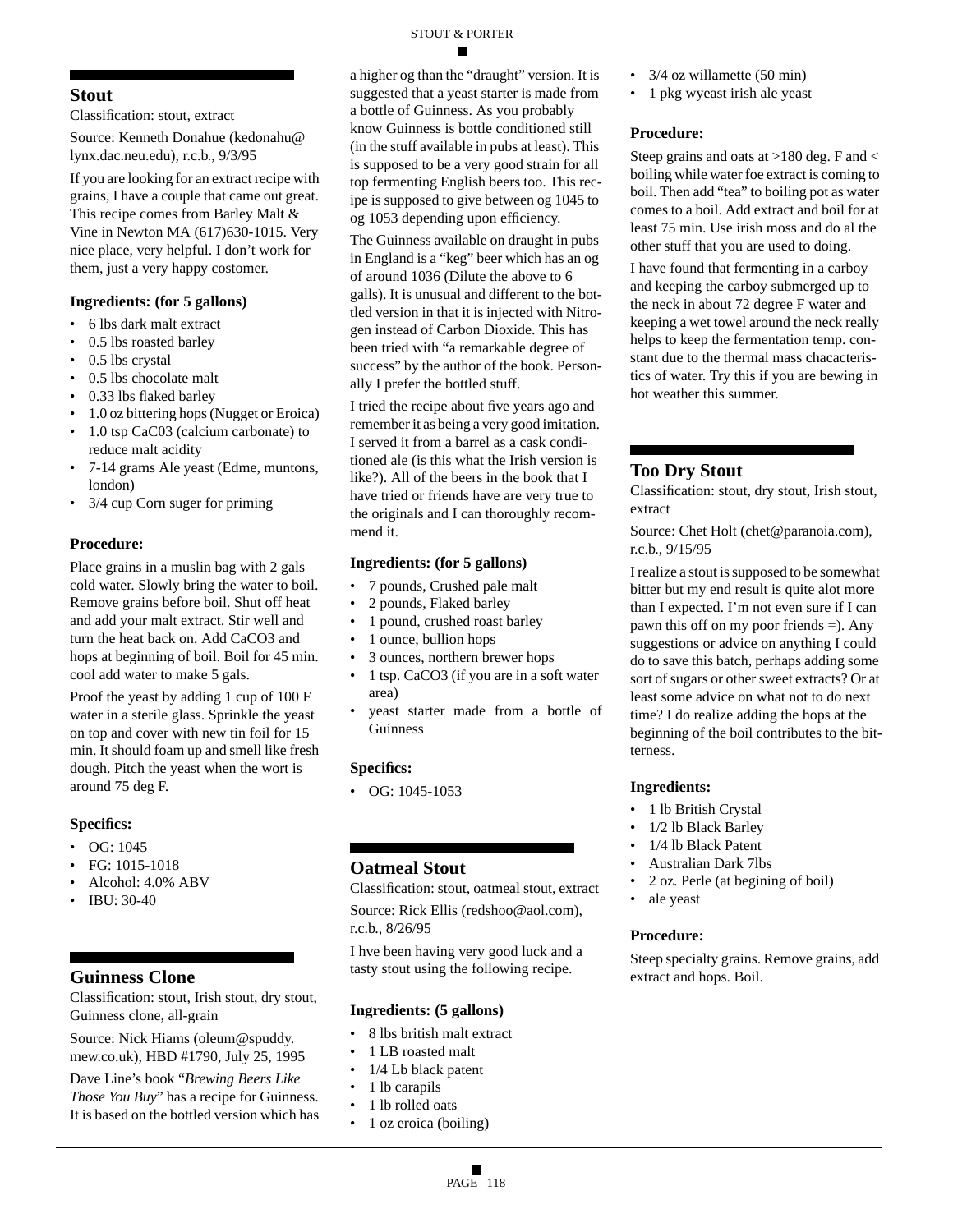### **Oatmeal Stout**

Classification: stout, oatmeal stout, partialmash

Source: Kirk Fleming (flemingk@ earth.usa.net), r.c.b., 9/24/95

Here's one I built up last year that we found very satisfying...the recipe is for 2.8 gal (don't ask) so scale everything if you want to try it.

#### **Ingredients: (for 2.8 gallons)**

- 1.75 lb Hugh Baird pale ale
- 4 oz roasted barley
- 4 oz black patent
- 1 lb oats
- 8 oz Briess 120L crystal
- 26 oz Alexander's Amber malt extract
- .75 oz 10.3% Bullion at 60 min
- 1 oz 3.2% Hallertauer at 60 min (that's what my notes say--honest)
- 1 oz 4.5% East Kent Goldings @ 15 min
- ale yeast

#### **Procedure:**

Hold all grain at 150F for 45 min prior to boil start, then add to pot at boil start time along with kettle hops.

#### **Specifics:**

- OG:  $1.053$
- FG: 1.013

### **Hell Gate Porter**

Classification: porter, extract

Source: Jon Olsen, olsen@augsburg.edu, r.c.b., 12/2/94

I'm happy to announce a new brew. It's Matt and Jon's Hell Gate Porter. I'm very excited 'cuz it's like my fourth batch and tastes the best so far. It's velvety smooth. Opaque. Excellent hop aroma and flavor. The bitterness is rounded out by a roasted buttery sweetness (from the specialty grains and molasses). Anyway, I had my first taste on Wednesday and it was sufficient to give me liquid courage to propose to Leann. She said yes. (Sorry to brag about myself and all...couldn't help it though, I'm so excited!!).

### **Ingredients:**

- 6# Dark LME
- 1# Amber or Dark DME
- 1# 80-90 L Crystal
- 1/2# Chocolate
- 1/2 cup Black Patent
- 1 oz Cascade (60 min)
- 1 oz Northern Brewer (30 Min) wanted 1 Kent Goldings (30 min) but forgot and bought NB
- $1/2$  oz Cascade (30 min)
- $1/2$  oz Cascade  $(15 \text{ min})$
- 1/2 oz Tettnanger (2 min)
- 1/2 oz Tettnanger (steep w/out boil)
- 1 c. Blackstrap Molasses
- $\bullet$  1/2 c. Honey
- Wyeast London Ale #1028

#### **Procedure:**

Steep grains. 60 min. boil. hops to above schedule misc. ingredients added at 45 min

Cool pitched about a 20 oz. starter

Primary @ room temp (68 F) 10 days Secondary @ same 8 days Bottled with 1 c. corn sugar. Drank after 1 week. YUM!

#### **Specifics:**

- OG 1.064
- FG 1.022

### **Honey Porter**

Classification: porter, honey porter, allgrain

Source: Bryan Schwab (SCHWAB\_ BRYAN@CCMAIL.ncsc.navy.mil), 10/26/95

3rd place Speciality Beer in the "1995 Santa Rosa Brewfest", Fort Walton Beach Fl.

#### **Ingredients:**

- 2 lbs Aroma Malt
- 5 lbs. British Pale
- 5 lbs. Vienna
- 2 cups Cara-Pils 40L
- 1 2/3 cups Chocolate Malt
- 1 tbsp. gypsum
- 8 oz. Malto-Dextrin
- 2 oz. Hallertaur Hops (Boil- 3.9% AAU)
- 2 oz. Brewers Gold (Finish- 8.9% AAU)
- 6 lbs. Honey
- AMERICAN WYEAST 1056

#### **Procedure:**

Single Infusion Mash, with treated water stablized at 150 degrees for 1 hour. Mash out at 168 degrees. Sparge, SLOWLY, collect 6 gallons of wort. Bring to boil. Boil wort, and Malto-Dextrin. Every 15 minutes, add Hallertaur hops, for 1 hour, last 15 minutes,add honey,and all of the Brewers Gold hops. Cool wort to 75-90 degrees. Airate wort add Wyeast.

#### **Specifics:**

- OG: 1064
- Primary: 7 days @ 70 degrees
- Secondary: 8 days @ 70 degrees

### **Wake Up and Go To Sleep Stout**

Classification: stout, coffee, extract

Source: Toby Guidry (tobyguidry@ aol.com), r.c.b., 10/27/95

Well, here's one that uses actual coffee grounds. I think it turned out rather well. I entered it in the Dixie Cup in Houston on October 14, 1995 and took first place in the Novelty Beer category, so I'm evidently not the only one who liked it.

I used Chocolate Cappucino because of my personal taste. That's what I drink so I knew I liked it. Any Coffee ground for espresso should work, but flavor will differ I'm sure with different flavors. I personally wouldn't use anything other than espresso (finer) ground, though. Also I used gourmet coffee from a local shop, so quality will vary depending on bean quality.

- 4# Dark Malt Extract
- 3# Light Malt Extract
- 1/8# Roasted Barley
- 1/8# Black Patent Mal
- 1/4# Chocolate Malt
- 1# Crystal Malt (90 lov)
- 1.5 oz Northern Brewer Hop Pellets (Boiling)
- 0.5 oz Willamette Hop Pellets (Finishing)
- 2.5-3 cups Chocolate Cappucino (Espresso Ground)
- 1 pkg Wyeast Irish Ale Yeast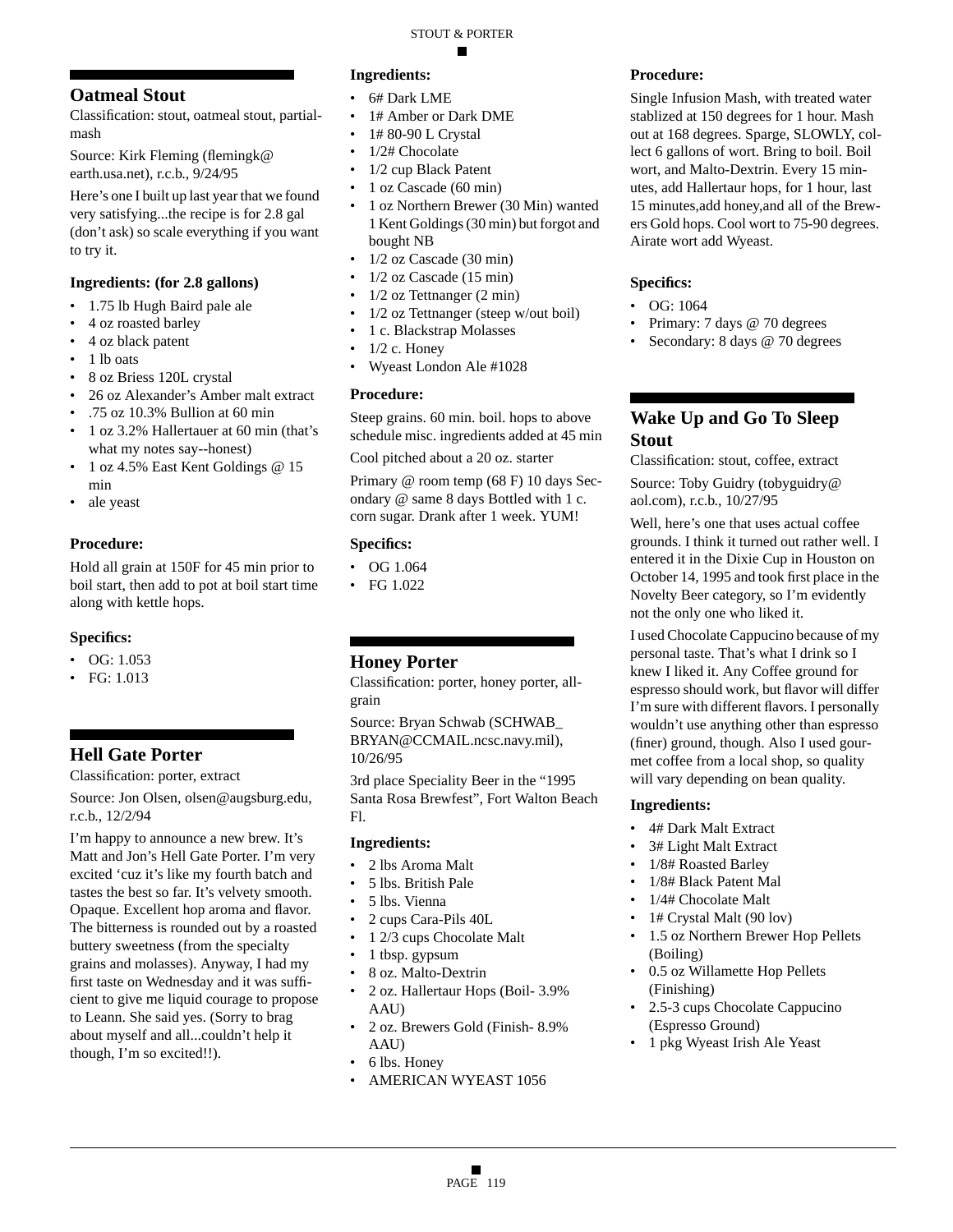Steep grains in 1.5 gal of water while bringing to a boil. Remove at boil. Add extracts and boiling hops. Add coffee grounds last 5-10 minutes of boil. Add finishing hops last 2-5 minutes of boil. Sparge into fermenter and pitch yeast when cool. Primary (Plastic in my case)-5 days. Secondary (Glass for me)-10 days. Bottle with 3/4 cup corn sugar and let age for about 4 weeks for best results.

#### **Stout**

Classification: stout, Irish stout, dry stout, partial-mash

Source: Scott Bukofsky (scott.bukofsky@ yale.edu), HBD #1906, 12/11/95

I have a stout that finished with a higher final gravity than I expected.

#### **Ingredients:**

- 3 lb Schreier two-row
- 1 lb Aromatic Malt
- 1/2 lb roasted barley
- 1/2 lb black patent
- 1/4 lb flaked barley
- 3.5 lb M&F dark DME
- 1 oz Bullion hops 60 min
- 1 oz Willamette 30 min
- Wyeast Irish

#### **Procedure:**

Mashed grains at 155 deg. O.G. 1.063 I pitched a very active starter, and had visible fermentation within 3 hours. The next morning, the fermentation was furious, and my fermometer read 75 deg. Concerned that the temp was too high, I draped some wet towels over the carboy. The next day the temp was 64 degreres, and the yeast looked pretty sluggish. After the 3rd day, all activity stopped, I racked to secondary with a gravity of 1.017.

#### **Specifics:**

- $\bullet$  O.G.: 1063
- F.G.: 1017

### **Three Vice Stout**

Classification: stout, coffee stout, extract Source: Randy Veazey (randyvz@io.com), r.c.b., 2/21/96

I've made two coffee stouts from extracts. Both were good but the Three Vice Stout was the best (I used a recipe from Guy McConnel from the Cat's Meow as a basis). (Coffee, Chocolate and beer are the vices).

#### **Ingredients:**

- 6.6 pounds of Stout extract (2 cans if using cans)
- 1/4 pound flaked barley
- 1/8 pound black patent malt
- 1/2 ounce Fuggles hops (bittering)
- 1/2 ounce Fuggles hops (flavoring)
- 4 ounces unsweetened chocolate
- 5 cups brewed coffee
- 1 package Wyeast #1084
- 3/4 cup brown sugar (priming)

#### **Procedure:**

Heat water to 160 degrees and steep barley and malt for 30 minutes. Remove grains and heat to boiling. Add extact and coffee and return to boil. Add bittering hops and boil 50 minutes. Add chocolate and flavoring hops and boil for 10 minutes. Cool and pitch yeast (I used a starter). Rack to secondary when active fermentation subsides. Leave in secondary 3-4 weeks. When ready to bottle boil brown sugar with pint of water to prime.

### **Coffee Stout**

Classification: stout, coffee stout, extract Source: Randy Veazey (randyvz@io.com), r.c.b., 2/21/96

#### **Ingredients:**

- 1 can Stout extract
- 6 pounds dark dutch bulk extract
- 1 pound chocolate malt
- 1 pound crystal malt
- 12 cups coffee
- 1 ounce Fuggles hops (bittering)
- 1 ounce Fuggles hops (flavoring)
- 1 package of Wyeast #1084
- 3/4 cup brown sugar (priming)

#### **Procedure:**

Heat water to 160 degees and steep grains. Remove grains and heat to boiling. Add extracts and coffee and heat to boil. Add bittering hops and boil for 40 minutes. Add flavoring hops and boil for 20 minutes. Cool and pitch yeast (I used a starter). Rack to secondary when active fermentation

subsides. Leave in secondary 3-4 weeks. When ready to bottle boil the brown sugar with a pint of water for priming. This came out with the coffee a bit strong. Next time I try this I'll probably cut back to 6 to 8 cups of coffee.

### **Drowsy Duck Imperial Stout**

Classification: stout, imperial stout, russian imperial stout, all-grain

Source: Bryan Maloney, bjm10@cornell. edu, r.c.b., 2/19/96

This recipe is based on an attempt at a brown ale that turned out to be half expected volume, very strong, and quite drinkable. I decided to see if I could replicate it intentionally, but with a liquid yeast culture. Some style reading showed me that I had come up with something close to an "imperial stout" (as opposed to a Guinness-like dry stout). I don't much like "burnt-grain" flavors, so I'm sticking with chocolate malt instead of switching to patent. Using 120L crystal malt should make up for "lost darkness", and imperial stout appears to be a flexible enough style to accomodate the difference (yes, I am doing this with half an eye towards local contests). I also wanted to see what effect a wort priming would have instead of glucose. Maybe it's changing too many things at once, but I don't quite have the patience to go through four batches of tiny changes.

I'm thinking of buying "maris otter" pale ale malt for this batch, just to see what will happen. Is it really worth the trouble to try out or is it all hype?

#### **Ingredients:**

- 11 lbs. (5kg) British pale ale malt
- 1 lb. (450g) crystal malt, 120L
- 8 oz. (225g) chocolate malt
- 2 lb. (900g) dark brown sugar
- 20 HBUs Fuggles, 60 minutes
- 5 HBUs Kent Golding, 10 minutes
- Wyeast Irish Ale (#1084)
- wort equivalent to 6 oz. (340g) sugar
- gypsum (optional)
- calcium carbonate (optional)

#### **Procedure:**

Bring 4 gallons (15l) water to 140F (60C) and add malts. Stir slowly until grist is completely mixed into water. Add gypsum or calcium carbonate to adjust mash pH to 5.0 (to 5.3) if needed. Bring mash to 150F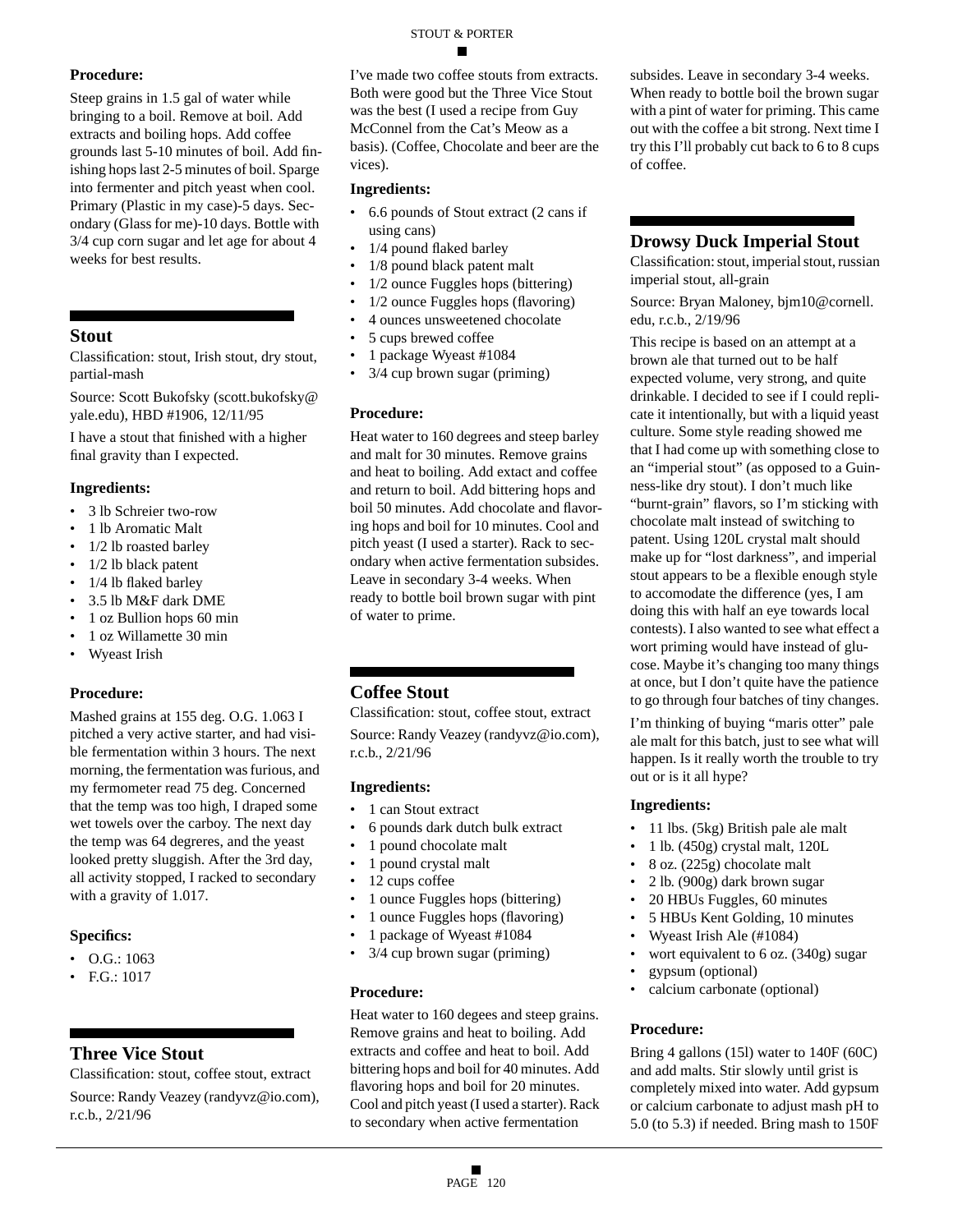(65C) and stir thoroughly. Stir every 15 minutes and reheat to 150F (65C) every 30 minutes (starch conversion). After two hours, bring mash to 170F (77C) for 10 minutes. Sparge with 3 gallons (11l) 170F (77C) water.

Boil 30 minutes and add hops. Boil for another hour, adding finishing hops 10 minutes before end of boil.

Chill to 50F, (10C) rack to secondary. Twelve to fourteen hours later, rack wort off trub and measure SG. Reserve and freeze wort equivalent to 6oz. (340g) sugar for priming, and pitch yeast starter in the rest.

Rack to carboy when primary fermentation is done and settle yeast out with isinglas. Prime with thawed gyle and bottle.

### **March Hare Honey Porter**

Classification: porter, honey porter, extract

Source: Robert A. Tisdale, (rtisdale@entomology.msstate.edu), HBD #1993, 3/25/96

I made this recipe up myself and I'm calling it a honey porter but I really don't if it is or not. Maybe it's a stout. I don't know?? Does any know what kind and how much hops are in Premiere Light Malt Extract (hopped)? It was on special at the local grocery store so I bought some. I tasted this when I bottled and it was pretty good at that time; I can hardly wait until it's aged a bit.

#### **Ingredients:**

- 6.6 lbs Premiere Light Malt Extract (hopped)
- 1 lb 40L crystal malt
- 1 lb chocolate malt
- 3 lbs honey
- 1 tbl gypsum
- 1 tbl yeast extract
- 1 oz cascade hops
- WYeast American Ale #1056
- 3/4 cup corn sugar

#### **Procedure:**

I brought 1 gal of water to 170 degrees F with both speciality grains in a muslin bag, removed from heat, and let it steep for 2 hrs. I then sparged the grain with 1.5 gals hot water. Added all ingredients (except the yeast and hops), brought to a boil, and let it cook for 2 hrs. Removed from heat and added hops in a boil bag. Cooled,

removed hop bag, poured to primary, brought to 6 gal volume, and added yeast @ 80 degrees F.

- Specifics:
- O.G. 1.068
- F.G. 1.016
- % OH  $v/v = 6.83$

### **Coffee Stout**

Classification: stout, coffee, extract

Source: John W. Braue, III (braue@ratsnest.win.net), a.b., 3/8/96

Yes, I have used coffee in stout, in amounts ranging from 1 to 8 ounces per 5 gallon batch. This was my latest effort (from my brewing log).

Comments: this produced an intensely bitter (which I like, but many don't) brew with a very subtle coffee flavor and aroma to it. I had considerable difficulty in siphoning the brew to the keg, which is still full of little bits of coffee grounds. The point at which coffee is added makes a \*considerable\* difference in the flavor; next time I go this route I may use the coffee as a "dry hopping" agent before a secondary ferment.

#### **Ingredients:**

- 6# Stone Mountain Brewery amber malt syrup
- 3# Geordie light DME
- 1# 10L crystal malt
- 8 oz. chocolate malt
- 2 oz. roasted barley
- 8 oz. Italian espresso beans
- 6 oz. Cascade hops (5.2% AA), bittering
- 1 oz. Cascade hops, flvaoring and aroma
- 15 g. Windsor dried ale yeast

#### **Procedure:**

Ground speciality malts and steeped in 1 1/ 2 gal. cold water. Brought water up to temp and held at 150 - 160 deg F for 1/2 hour. Added extracts, brought to boil and added bittering hops. Boiled for 1 hour. Added 1/ 2 oz. hops and ground coffee 10 minutes before end of boil, added 1/2 oz hops at end of boil. OG 1.070. Kegged 18 January 1996; FG 1.034 (estimated alcohol, 5.9% abv). Tapped keg 25 February 1996.

#### **Specifics:**

- OG: 1070
- FG: 1034
- Alcohol: 5.9% abv

### **Short and Stout**

Classification: stout, dry stout, Irish stout, all-grain

Source: Jeff Imes (Jeff.Imes@DaytonOH. ATTGIS.COM), r.c.b., 4/5/96

Basically, you'd get none of the roasted flavor from using flaked barley as you would by using roasted barley. I use both in my stouts, however, one is not a substitute for the other. I also use black patent malt and chocolate malt in my stouts. Just a little of all these (1/2 pound) will add boatloads to the final product. Also, don't forget the initial pale malt grains; I wouldn't want you to have a black beer with a gravity of 1.020. Add at least 6 pounds of pale malt to the grain bill and you'll be fine. Here's my Dry Stout recipe.

Quite dark, excellent head and lacework, nice and creamy mouthfeel, good roasted flavor, but not overly so.

#### **Ingredients:**

- 7# pale malt
- 0.5# roasted barley
- 0.5# chocolate malt
- 0.5# black patent malt
- 0.5# flaked barley
- 3/4oz. Northern Brewer (~8%AAU) for 60 min.
- 3/4oz. Fuggles (~4.5%AAU) for 30 min.
- 3/4oz. East Kent-Goldings (~3%AAU) for 10 min.
- Wyeast Irish Ale Yeast

#### **Specifics:**

- OG 1.046
- FG 1.010

#### **Oatmeal Stout**

Classification: stout, oatmeal stout, allgrain

Source: Bruce Taber, HBD #1980, March 9, 1996

This is one of my favorites. It is very dark and rich with a beautiful brown head. If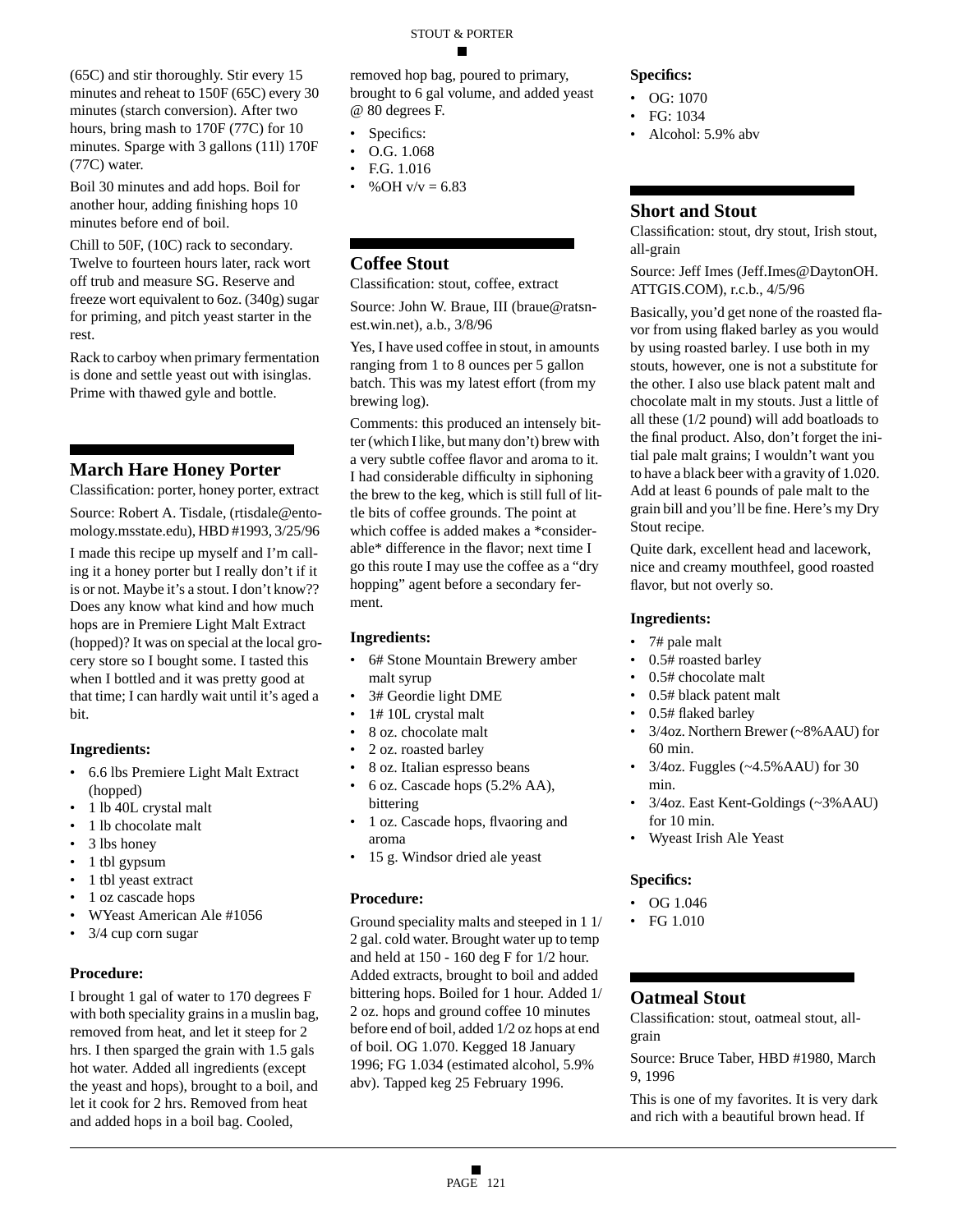you like dark beers but aren't too fussy on the harsh flavors of some stouts, then this is for you. The oatmeal adds a smooth richness to the stout making it taste like one more.

#### **Ingredients:**

- 5.5 lbs 2 row malted barely  $(2.5 \text{ kg})$
- 1.0 lbs 1 minute oatmeal (500g)
- 1.0 lbs roasted barely (500g)
- 1.0 lbs chocolate malt (500g)
- 1.0 oz Fuggle hops 60 min. (30g)
- 1.0 oz Golding hops 30 min (30g)
- Wyeast # 1098 British Ale

#### **Procedure:**

I used a 50-65-70 (122-150-158) mash schedule and added the chocolate and roast barely at the 70 degree step and held until conversion (about 20 min.). I won't go into my full procedure because everyone has their own methods that they prefer.

#### **Specifics:**

- OG 1.048
- FG 1.018

### **24 Black Silk**

Classification: stout, coffee stout, extract Source: (Simonzip@aol.com), HBD Issue #1970, 2/27/96

Used bottled water. Used nylon grain bags for grains, hops and coffee. Racked to secondary 1-16, uumm tastes very fine.

#### **Ingredients: (for 6 gallons)**

- 8 lb. Mountmellick stout kit
- 1/2 cup flaked barley
- 2 cups Quaker oats
- 1/2 cup black patent
- 1/4 cup chocolate malt
- $1/2$  oz. Fuggles (60 min.)
- $1/2$  oz. Fuggles (10 min.)
- 4 oz. unsweetened chocolate
- 1/4 lb. ground coffee of choice (Ghiradelli Chocolate Caramel this batch)
- Yeast Lab A05 Irish Ale (starter)

#### **Procedure:**

Steeped grains and oats 30 min. @ 140- 145, then up to 155 for 10 min. Add extract & 0.5 oz Fuggles, boil 50 min. Add chocolate. With 5 min. to go add rest of Fuggles. At 60 min., kill heat, add coffee and let it steep 20 min. Pull coffee, cool, transfer to

fermenter, top up with water. Pitched starter @ 74x. Shook like hell. Bubbles in airlock within 12 hours.

#### **Specifics:**

- OG: 1.052
- FG: 1.018
- Alcohol: 4.6%

#### **Extract Porter**

Classification: porter, extract

Source: Glenn Raudins (raudins@lightscape.com), HBD Issue #1973, 3/1/96

#### **Ingredients:**

- 3.3lbs M&F Dark Extract
- 4.0lbs Alexander's Pale Extract
- 0.5lb M&F Dark DME
- 1.0lb Crystal Malt (90L)
- 0.5lb Black Patent
- 0.5lb Dark Roast
- 1 oz. Willamette (Alpha=4.2) 60 min Boil
- 1 oz. Willamette (Alpha=4.2) 2 min Boil/Steep
- Wyeast 1028

#### **Procedure:**

Steep specialty grains separately.

#### **Specifics:**

- O.G: 1.056
- F.G: 1.018

### **Klingon Stout**

Classification: stout, extract, prune juice Source: Paul Busman (brewerpaul@ aol.com), r.c.b., 2/28/96

OK I'll admit that I'm a Star Trek fan, especially the Next Generation. One of my favorite moments on that show came when someone offered Worf, the fierce Klingon, a taste of prune juice. He tasted it and then with surprise and enthusiasm, declared it to be "a warriors drink". In that moment, a recipe was concieved.

Before all the prune juice jokes start, let me point out two things. Number one, the laxative effect of prune juice is due to it's fiber content, most of which settles out following fermentation. Number two(sorry, I couldn't help myself) , this recipe contains

only 2 qt prune juice out of a 5 gal (20 qt ) batch, or 10%. Thus a 12 oz bottle contains 1.2 oz of prune juice; not enough to trouble most GI systems.

I originally intended this as a sort of novelty brew, but it came out excellent. The prune juice adds a velvety smoothness sort of like oatmeal stout. Next time I might dry hop. Let me know what you think. You will be a merry man! (That's not sexist--another Trek reference).

#### **Ingredients:**

- 6.6 lb dark malt extract syrup
- 1 lb crushed crystal malt
- 1/2 lb black patent malt
- 1/3 lb roasted barley
- 1.5 oz Northern Brewers hops--boil 60 min.
- 1 oz Tettnanger hops --finishing last 2 min.
- 2 quarts prune juice WITH NO PRESERVATIVES!!!!
- ale yeast
- 3/4 c. corn sugar to prime

#### **Procedure:**

Steep grains 30 min at 150F. Strain into brew pot and rinse with one gal hot water. Add extract, boiling hops and additional gal. water and boil 1 hr. Add finishing hops last 2 min. Turn off heat and add prune juice to pasteurize for 10 min(probably not necessary since the juice is already pasteurized ). Pour into primary fermenter and top with cold water up to 5 gal. Pitch yeast when cool. Rack to secondary a week later. Bottle when ready. Age at least 4 wk.

### **Lord Stanley Dark Ale**

Classification: porter, dark ale, extract Source: Paul Brian (pbrian@Tudor.Com), HBD Issue #2021, 4/26/96

Trying to create an ale somewhat on the lighter side of a porter, here's the recipe if anyone wants to comment.

- 6 # light malt extract syrup
- $1+$  # NW Gold dry malt extract
- 8 oz crystal  $(60 L.)$
- 8 oz carapils
- 4 oz chocolate malt
- 2 oz roasted malt
- 1 oz perle pellets (boil)
- .5 oz cascade pellets (boil)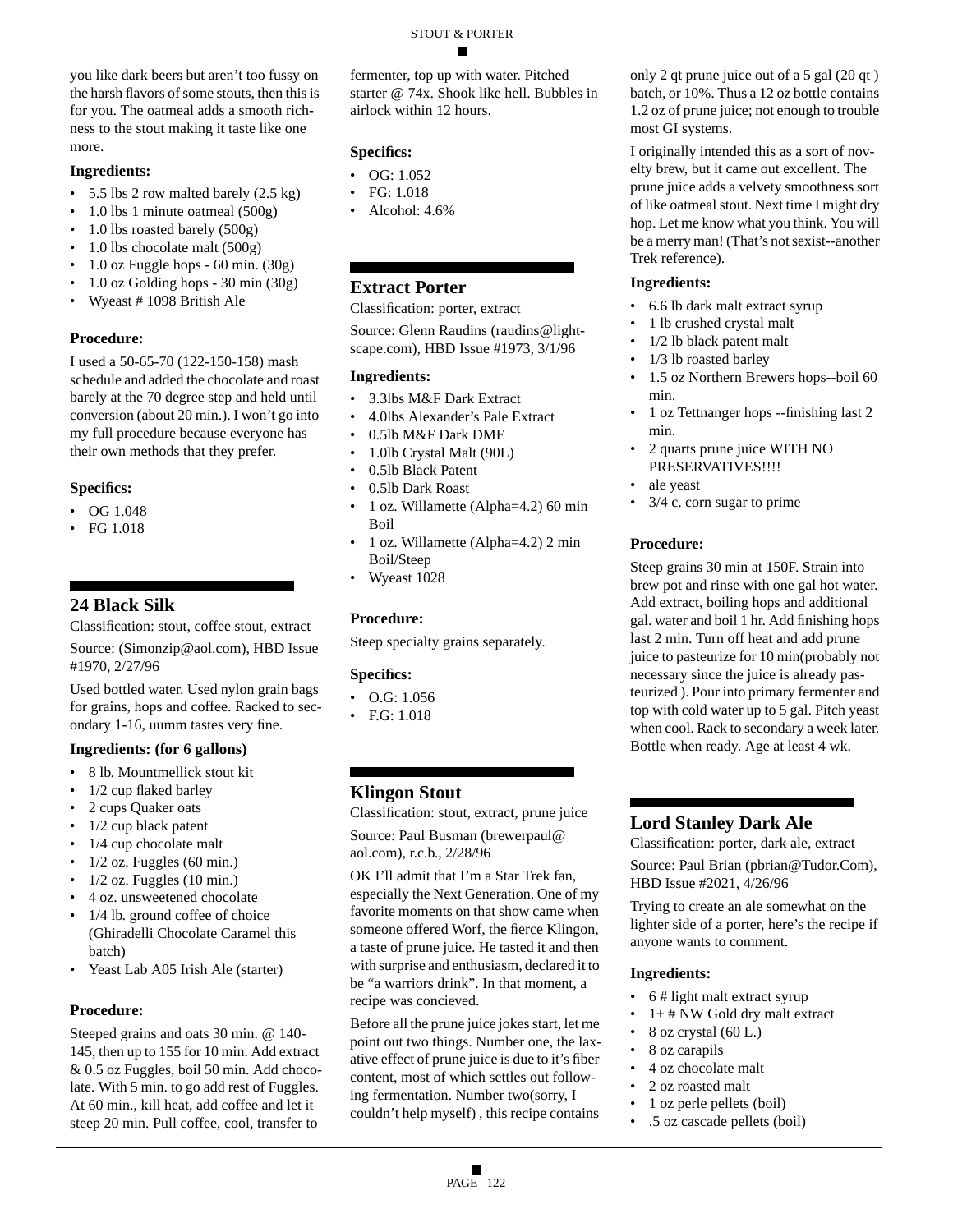- .5 oz cascade (flavor)
- 1 oz williamette (Aroma)
- 2 tsp gypsum
- Wyeast American Ale II

### **Specifics:**

• OG:  $1.045$ 

### **Schizophrenia Espresso Porter**

Classification: porter, extract

Source: Jim Nasiatka-Wylde (Jwylde@ interaccess.com), HBD Issue #2024, 4/30/96

The whole thing turned out pretty good the beer itself seems to be about the best we've done so far. It has a dark, bitter, funky flavor from the coffee and the black patent malt. Color is very black almost chunky, and has good thick head - kinda like Guiness in color and consistancy.

#### **Ingredients:**

- 3.3# M&F Amber Malt extract
- 3.3# John Bull Dark Malt Extract
- 1# Black Patent Malt
- 1/4# Crystal Malt
- 1.5 oz Northern Brewers Hop Pellets main boil
- 1 oz Tettnanger Hop Pellets finish
- 1/2# Espresso coarsely ground
- ale yeast

#### **Procedure:**

Steep grains while bringing water to a boil (50 minutes); add extract return to boil add hops and boil for 45 min. Reduce heat and add Espresso - steep for 10 minutes; return to boil and add finishing hops for 5 minutes; sparge, chill, and pitch.

#### **Specifics:**

- $\bullet$  OG: 1.060
- FG: 1.025

### **Black Butte Porter Clone**

Classification: porter, Deschutes clone, allgrain

Source: Guy Purdy (GUYPURDY@ worldnet.att.net), HBD Issue #2025, 5/1/96

After months of research and development, here is the oft requested and seldom (if

ever) seen clone recipe for Deschutes Brewing's Black Butte Porter! The first attempt was VERY close, but lacked the roasty flavor overtone and sweetness of the Real Thing. I've adjusted the recipe accordingly, and here it is!

#### **Ingredients:**

- 6 oz. chocolate malt
- 6 oz. black patent malt
- 8 oz. honey malt
- 8 oz. 10L crystal malt
- 4 oz. toasted barley (buy it pre-toasted, or DIY @ 350 deg./10minutes)
- 8 oz. malto-dextrin
- 6 lbs. Light malt extract syrup
- 1 lb. Light dry malt extract
- 1 1/2 oz. Galena hops (60 min. bittering)
- 1 oz. Cascade hops (1/2 hour bittering/ finishing)
- 1 oz. Tettnanger hops (5 min. aroma)
- Wyeast #1338 European Ale yeast
- 2 tsp. each Gypsum and Burton Water Salts (We have very soft H2O)

#### **Procedure:**

Add salts, gypsum to 1 1/2 gal. H2O. Steep grains for 1/2 hour @ 158 deg. Sparge with 1/2 gal. 170 deg. H2O, and strain out any loose grain. Mix in extract and malto-dextrin, and top off with H2O to desired optimum level for your brew pot. Bring to a boil, and boil for 10 minutes before adding Galena hops. After 30 more min., add Cascade hops. Last 5 min. add Tettnanger hops. Cool wort with hops in it. Remove hops at pitching temp., and pitch yeast. Ferment to completion according to your desired method.

### **Guinness Clone (ver 3.0)**

Classification: stout, dry stout, Irish stout, Guinness clone, all-grain

Source: Bruce Ross (saxthorpe@aol.com), r.c.b., 5/13/96

The following Guinness Clone recipe is excellent, although next time I will use all British malts. By the way, N2 is essential for two things: that extra creamy head and a particularly sweet head, neither of which has been accomplished when I used just CO2.

#### **Ingredients: (6 gallons)**

- 7.50 lb. Pilsner 2-row
- 0.50 lb. Cara-Pils Dextrine
- 2.00 lb. Flaked Barley
- 1.50 lb. Roast Barley
- 0.50 oz. Chinook 12.8% 60 min
- 0.50 oz. Kent Golding 5.2% 60 min
- yeast

## **Procedure:**

Boil temperature of water: 212F

Grain Starting Temperature: 65F

Desired Grain/Water Ratio: 1.5 quarts/ pound

Strike Water: 4.31 gallons of water at 163F

First Mash Temperature: 149F

Second Mash Temperature: 153F

Boiling Water to add: 0.34 gallons

Water Absorbed by Grain: 1.15 gal

Water Evaporated during boil: 3.00 gal

Wort Left in Brewpot: 0.33 gal

Add 5.83 gal of water to yield 6.0 gal of wort

#### Notes:

1. Add 1 gallon soured beer to boil. (When cooled, return 1 gallon to the souring bottle and letset with airlock until next batch is brewed!

2. Use 2 Tbs gypsum and 1 tsp CaCo3 to mash water, acidify sparge to 5.2 pH with lactic acid.

#### **Specifics:**

- OG: 1045
- FG: 1011
- Alcohol: 4.4%

### **Happy Happy Joy Joy Stout**

Classification: stout, dry stout, Irish stout, all-grain

Source: Larry Bristol (lbristol@flash.net), r.c.b., 5/11/96

There is probably no such thing as a perfect clone, but I'll share with you (and anyone else watching) some of the things I have been able to learn in my similar attempts. None of this is authenticated by any factual source that I know of.

I do not think you HAVE to use N2 to achieve the creamy head, but it would surely help. Otherwise, the longer the beer can be allowed to rest under CO2 at cool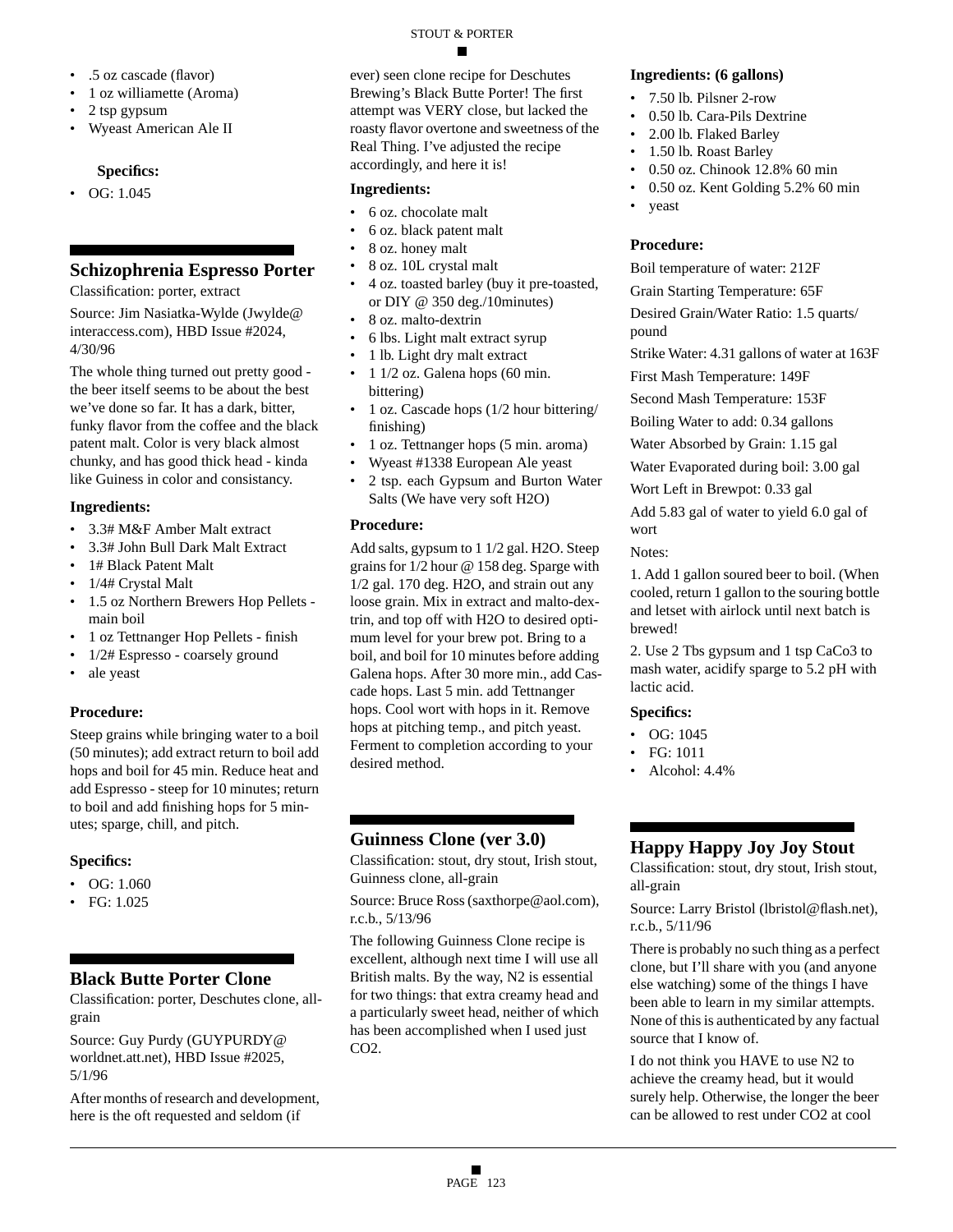(serving) temperatures, the better the head. I keg and use forced carbonation. I will let the stout sit at serving temperature and under serving pressure for a minimum of 14 days before serving; it's better after 30 days. It seems to work!

The first (and perhaps most interesting) aspect of Guinness is that there appears to be more than one recipe! The stout served in Ireland is different from that sold in England and also from that exported to the US. I refer to these as the "Irish Stout", an "English Stout", and an "Export Stout". The priniple difference seems to have to do with the amount of sour mash flavor included in the brew. There could easily be other differences as well.

So when I brew my "Guinness-a-like", I also need to decide which one of these targets I am hoping to hit. I start with a basic stout recipe (see below) that makes what I call the "English" version; it has NO sour mash taste. Or start with whatever recipe you think comes closest and adjust from there. If I decide to make the "Export" or "Irish" version, I will sour the brew (after fermentation), with the "Iish" being the most sour.

As I understand, Guinness actually allows part of the mash to get "infected" with a lacto-baccilli (why can I not think how to spell this morning?). I did not want to fool around with that sort of thing (tough to control, lots of extra work, etc.), so I sour the beer by adding carefully controlled amounts of lactic acid after fermentation is complete. I add it to the keg as I rack from the secondary fermenter; if I were bottling, I would add it along with the priming sugar.

How much lactic acid? You'll have to be the judge of that for yourself as you decide how "Irish" versus how "English" you want your stout. The 5 gal-US batch I currently have on tap contains 40cc of an 88% solution of lactic acid; it is VERY sour. You might want to try half that and adjust according to your tastes.

#### **Ingredients:**

- 11.0# pale malt
- 1.0# British crystal (60L)
- 0.5# black patent malt
- 0.5# roast barley
- 1.0oz Clusters hops (7.8%AA) (90 mins)
- 0.5oz Willamette (4.8%AA) (30 mins)
- 0.5oz EKG (5.2%AA) (30 mins)
- London British ale yeast
- 0-40cc lactic acid (88% solution) to finished beer (to taste)

#### **Procedure:**

Mash 90 mins; target 154F and pH=5.2; soft water!

### **Swamp Dog Stout**

Classification: stout, extract

Source: Thom Middlestadt

(bohay@peak.org), r.c.b., 4/20/96

Here's a recipe that was given to me by a friend, and was my very first attempt at home brewing. It turned out FANTASTIC!

#### **Ingredients:**

- 7# dark plain extract
- 1 1/2# plain dark dried extract
- 1/2# black patent malt
- 1/2# roasted barley
- 2 oz Nugget hops (14 AA) boil
- 1 oz Chinook hops (13.2 AA) finish
- 1 tsp Irish moss (w/finish hops)
- 1 cup corn sugar for bottling
- Munson dry yeast

#### **Procedure:**

This was my first batch. I just last week made another batch `cause I was down to only a 6-pack of SDS. In the second, I also used 1# oatmeal and 1 cup of brown sugar. Left in the primary for 7-10 days. Secondary for at least 4 weeks. Try it, you won't be sorry!!!!

### **Stout**

Classification: stout, extract

Source: Nimbus Couzin (nimbus@bohr. physics.purdue.edu), r.c.b., 5/16/96

I've used roastaroma to make a nice xmas stout a couple years back. I must admit that I dont' remember how closely I followed the recipe.

It turned out quite well, thought the spices were a bit subdued. I would use more if I were to try it again. So , assuming I followed directions (maybe not the best assumption, but I probably would've for the spice quantity) increase the papazian recommendation.

Quite a nice stout. A little on the sweet side, some spice aroma, but only a wee bit in the flavor.

Hoppy, full-bodied, a sipping stout After two months, "pretty fine; nice aroma and spicing. Smooth, not overly strong - spices reminiscent of Anchor xmas. I'd make this one again. Perhaps a touch bitter, but mellow enough to enjoy. I wish I had more."

OK.. those comments make is sound pretty yummy. Long gone tho.. I remember the spices faded with time, so maybe in the first few months they were close to correct in the above quantity.. five gallon batch, by the way..

#### **Ingredients:**

- 3.3 # amber NW extract
- 6.6 # dark extract
- $\bullet$  1 # crystal
- 1 # roasted barley
- 0.4 # chocolate malt
- 0.5 # black patent
- 2 oz brewers gold 15.2 (60 minute boil)
- 1 oz cluster 7.3 (60 minute boil)
- 0.5 willamette (10 minute boil)
- 1 oz cascades (10 minute boil)
- 1 oz. roastaroma tea (10 minute boil)
- 0.5 hersbrucker (5 minute boil)
- 1 oz cascade (5 minute boil)
- 0.5 hersbrucker (5 minute boil)
- 0.5 willamette (5 minute boil)
- 1 oz. roastaroma (after turning off heat)
- Edme ale yeast Dry! Wow, this feels like ancient history, using dry yeast and everything.

#### **Simply Stout**

Classification: stout, dry stout, Irish stout, all-grain

Source: Keith MacNeal (kmacneal@ aol.com), r.c.b., 4/15/96

I entered the following recipe in a local homebrew competition. Both judges called it a clean, well made beer but a miss on the style with the beer being to malty and lacking the neccessary roasted character (on a 50 point scale I received a 28 and a 25). The recipe is based on Papazian's Propentious Stout, a recipe he claims is a dead ringer for Guinness.

- 7 lb. British 2 row pale malt
- 1 lb. flaked barley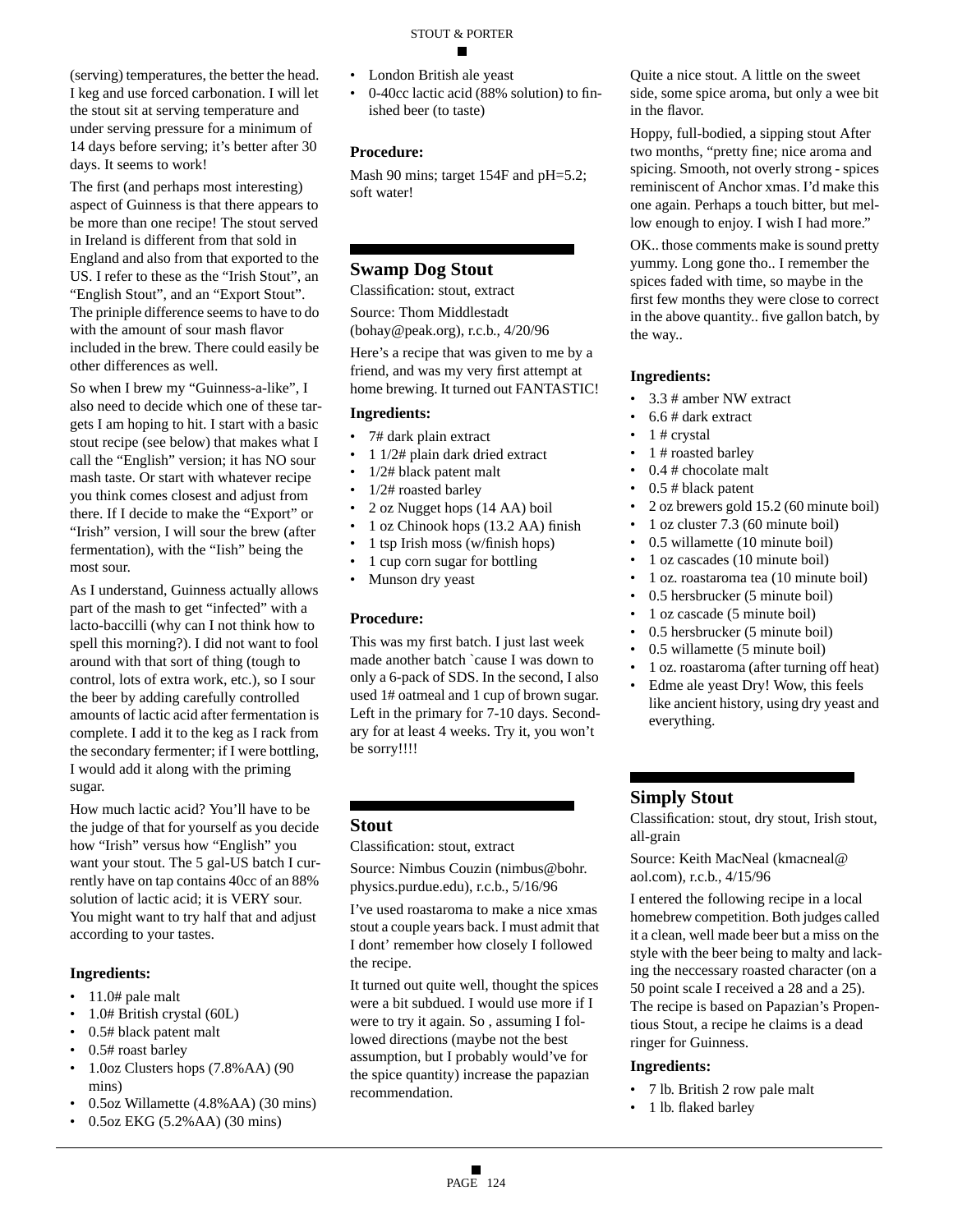- 1 lb. roasted barley
- $1/2$  oz. gypsum (in mash water)
- 1 oz. Bullion whole hops (10.3% AA, 60 minutes)
- Wyeast 1084 Irish Ale Yeast

Mash schedule: Protein rest at 124 deg. F for 50 minutes. Saccharification at 150 deg. F for 3 hours. A sour mash was added to the main mash prior to the protein rest.

#### **Specifics:**

- $\bullet$  OG=1.050
- FG=1.008

### **Brown Stout**

Classification: stout, foreigh stout, extract

Source: Evan L. Cooper (elcooper@ chem.duke.edu), r.c.b., 5/3/96

I just brewed a stout. It is quite pleasing in taste, head and body, only the color is a bit off. It's only a very dark brown instead of black.

I'd love to hear from anyone who trys this.

Someone posted a stout recipe with Black Patent and no Roasted Barley. Forget it! You can't make a stout without Roasted Barley. I also think a real stout shouldn't have any flavoring or aroma hop additions. It just isn't true to the style, IMHO.

#### **Ingredients:**

- 3.3# Light Extract
- 3.3# Dark Extract
- 3/4# Crystal Malt (60L)
- 3/4# Roasted Barley (325L)
- 1 oz. Chinook Hops (pellet, 10.4 alpha)
- 1 pkt. Edme Ale Yeast
- 1 cup Corn Sugar

#### **Procedure:**

The crystal and roasted barley were cracked and steeped in 1 ga1. 170-180F water for 20 minutes, then sparged with another 1 gal. 170-180F water. The grain water was then brought to a boil. The extract was added and then the wort was brought to a boil. After the hot break, the hops were added and boiling was continued for 45 minutes. Transfer to carboy with dilution water. The yeast was pitched after rehydrating in 1/2 cup 90-100F water for 15 minutes. It fermented beautifully, good

old Edme, and was bottled in 1 week with the corn sugar for priming. It is great when served cold but not icy. The head is thick creamy and brown.

### **TBones Game Warden Stout**

Classification: stout, partial mash

Source: Tim Walker (twalker@infosphere. com), r.c.b., 5/3/96

Anyway, this was pretty damn tasty going in the bottles

#### **Ingredients:**

- 5# Briess 2 row
- 1 #Flaked Barley
- 1.5# Crystal 40L
- .5# Roasted
- .5# chocolate
- 2 inch Brewers Licorice
- 3.3 john bull dark
- 3.0 dark M&F DME
- 2 oz Eroica pellets
- Danstar Nottingham yeast

#### **Procedure:**

Crush Grains and mash at 150 for 60 minutes, really I got the Briess only to convert the flaked as an experiment in head and body. Sparge and get 3 gallons. Add to this (allready surly lookin' brew) the extract and hops. Boil 60-90 until 2.0 2.5 gals remain in pot. Pour in primary with 2.5 cold water. Chill in ICE water to 76.

Pitched Danstar Nottingham...went off like a bomb... had to replace 1 1/4 inch blow off on day 2..was spooged out... and it worried me...well..not too worried... racked to secondary after one week in secondary for 2 weeks...primed with 1.25 cup Dark DME...

#### **Specifics:**

- OG: 1.067
- FG: 1.014

### **Ye Olde Sloshingfroth**

Classification: stout, sweet stout, oatmeal stout, partial mash

Source: Michael Hoopes (decadent@ fishnet.net), r.c.b., 5/6/96

#### **Ingredients:**

- 4.25 lbs. English Pale malt
- 12 oz. Chocolate malt
- 8 oz. Flaked oats
- 6 oz. English crystal 37L
- 2.5 oz. Roasted barley
- 2 oz. Black patent
- 1 lbs. DME American Wheat
- 0.5 oz. Northern Brewer 6.5% (60 min)
- 0.5 Kent Goldings 5.5% (15 min)
- BrewTek British Draft CL-160 yeast

#### **Procedure:**

Mash water: 7.7 quarts (130 degF strike). 122 degF (30 min) 157 degF (55 min) 168 degF (5 min).

Sparge water: 9.2 quarts (170 degF) Sparge liquor: 3.3 gallons Desired final volume: 5 gallons.

Add malt extract and water to top and bring to boil; add bittering hops after 30 minutes. Pitch when cool (65-75 degF). Ferment at 65-68 degF for 48 hours; rack to secondary when gravity has dropped below 1.0 25. Continue secondary fermentation at 65-68 degF for 14 days. Prime with 3/4 cup corn sugar or equivalent and bottle. Store and serve at 55 degF.

#### **Specifics:**

- $\bullet$  OG: 1.055
- FG: 1.026
- IBU: 22
- Alcohol: 5.2% abv
- Color: 51 SRM

### **Berghem Beamish**

Classification: stout, sweet stout, all-grain Source: Fredrik Stahl (fredriks@abel. math.umu.se), HBD Issue #2001, 4/3/96 I recently brewed a Beamish clone based on a recipe by Graham Wheeler.

The result is somewhat like Beamish but there is still some difference. It has some nice roastiness with some chocolate, which seems to be right on, but is a bit too sweet. It also has some fruity tones that I would like to eliminate. Some ideas for improvement: \* change to cleaner and more attenuative yeast. Maybe YeastLab's Irish yeast is better? \* ferment at lower temperature (17-18C).

The hop aroma is far too strong, and the beer could need more of a "clean bite". I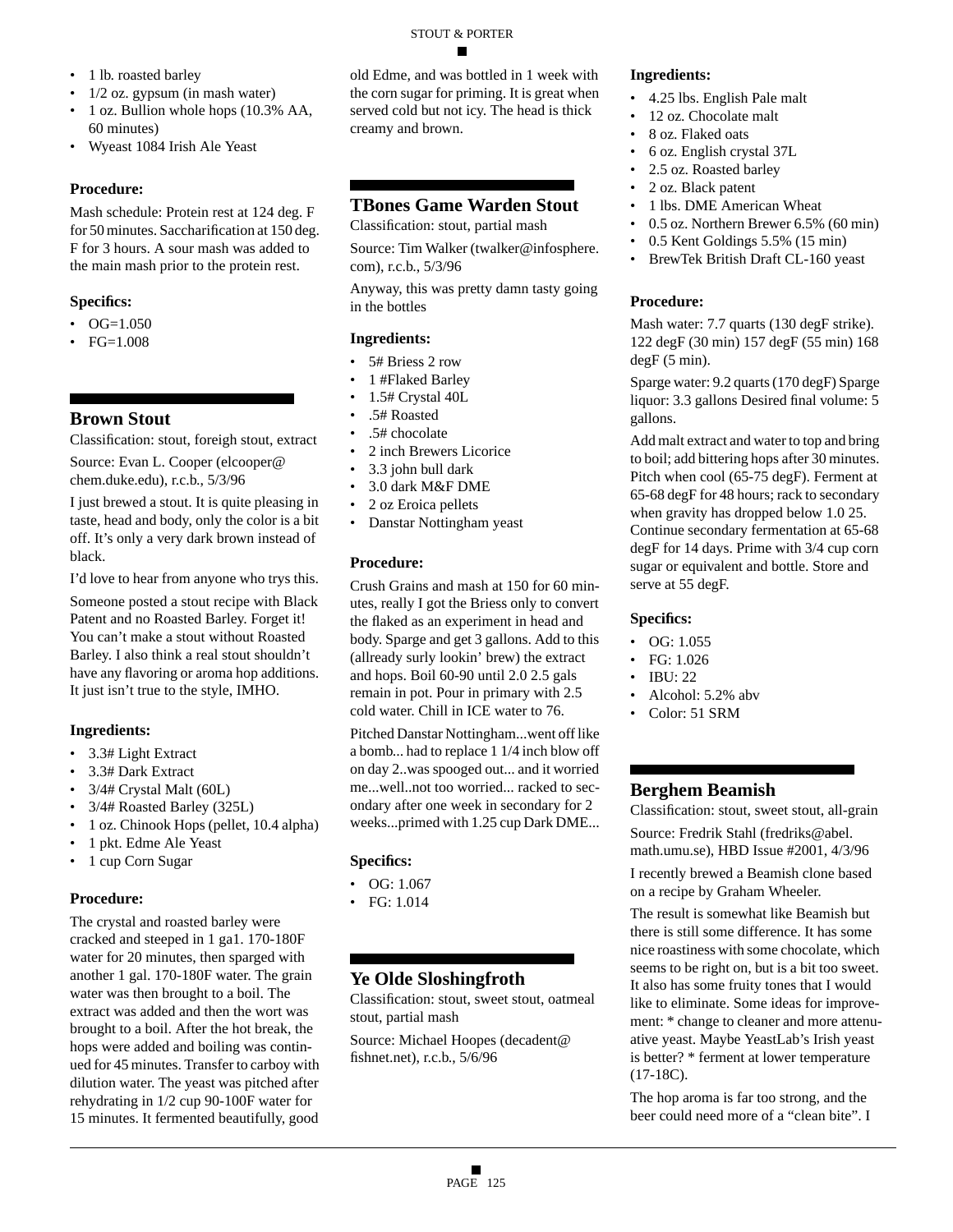guess I will boil the last hop addition a bit longer, maybe for 30 min. or so.

I chose to do a step mash at 40-60-70 to control the fermentability of the wort. The rest at 40C could well be shortened to 15 min., and if you cannot do a step mash, use single infusion at about 63C to get high fermentability. (If I remember correctly Graham Wheeler states that Beamish has OG 39, FG 9.5 and IBU 40.)

#### **Ingredients: (for 22 litres)**

- 2.85 kg pale malt
- 160 g chocolate malt
- 400 g roasted barley
- 400 g wheat malt (!)
- 200 g white sugar (in kettle)
- 23 g Northern Brewer, pellets, 6.3% AA @ 120 min
- 25 g Fuggles, leaf, 5% AA  $@$  120 min.
- 11 g Fuggles, leaf, 5% AA @ 15 min.
- Salts: 3.6 g CaCO3, 0.5 g CaCl2, 1.3 g CaSO4 and 0.3 g NaCl.
- WYeast #1084 Irish

#### **Procedure:**

Step mash 30 min @ 43C, 45 min @ 60C, 15 min @ 70C and 15 min @ 77C.

Total boil time: 120 min.

Fermented with WYeast #1084 Irish at 19.5C. Open fermentation in primary for 5 days and closed in secondary for 8 days.

#### **Specifics:**

- OG: 1.041
- FG: 1.011

#### **Black Hole Stout**

Classification: stout, dry stout, Irish stout, all-grain

Source: Fredrik Stahl (fredriks@abel. math.umu.se), 4/2/96

I had the same problem with this as with Berghem Beamish---to sweet and too much hop aroma (even a bit "grassy"). The same comments as above apply, and maybe some other hop than Goldings should be used. The roasted character was right on, though.

I chose #1028 instead of #1084 because of the higher attenuation. It's still to sweet, so I probably need to lower the mash temp to 63C (or use a step mash similar to the one above).

#### **Ingredients: (22 litres)**

- 3.06 kg pale malt
- 560 g flaked barley
- 380 g roasted barley
- 56 g Goldings, plugs, 4.5% AA  $@$  60 min
- 25 g Goldings, plugs, 4.5% AA @ 10 min
- Salts: 3 g CaCO3, 1 g CaSO4 and 0.6 g NaCl
- WYeast #1028

#### **Procedure:**

Single infusion 1 h 45 min @ 65C. Total boil time: 60 min.

Fermented with WYeast #1028 at 20C. Closed fermentation in primary for 9 days and secondary for 11 days.

#### **Specifics:**

- OG: 1.044
- FG: 1.013
- IBU: 29

### **Nestle's Tollhouse Porter**

Classification: porter, cocoa, chocolate, all-grain

Source: Pat Babcock (pbabcock@oeonline.com), HBD Issue #2150, 8/19/96

About a month ago, Rich Byrnes alluded to this creation and had some requests for the recipe. I had some commercial plans for the recipe (which I decided not to pursue. Think I'd rather be a homebrewer...), so I had asked him NOT to share it.

After reading Don Trotter's treatise on recipe sharing (yes, Don. I understand the vein in which you claim to have written it, but your insistence that you'll not share recipes is... well, let's just say that it's not in character with your claim.), and being a devoted formulator of recipes, I decided to share this.

#### **Ingredients: (for 20 gallons)**

- 26 pounds pale malt
- 1 pound black patent malt
- 2 pounds chocolate malt
- 4 pounds crystal 80 malt
- 1 pound belgian malted wheat
- 2 pounds flaked oats
- 2 ounces perle leaf hops (8% alpha, first wort hopped)
- 2 ounces perle (60 minute boil)
- 4 ounces Styrian Goldings (2.5% alpha, 60 minute boil)
- 8 ounces Willamette hops (2.5% alpha, 15 minute boil)
- 24 ounces Nestle's Tollhouse baking cocoa powder (add 15 minutes before knockout)
- 1 ounce Irish moss
- Wyeast British ale yeast

#### **Procedure:**

52-1/2 quarts of mash water, strike temperature 109 F. During and following mashout, and prior to transferring to the boil kettle, remove a gallon at a time of the first runnings to a pot. Boil until caramellized and return to the mash tun. Continue until 1/4 to 3/8 of the final volume has been caramellized. (Five gallons in the 20 gallon case). Throw the first wort Perle into the boil kettle prior to beginning the sparge.

Mashing Schedule: 15 minutes 104 F

15 minutes 140 F

45 minutes at 158 F

15 minute mashout at 170 F

Fermented with starter in carboys. 3 days at 60 F, 3 days at 63 F, 28 days at 66 F (You don't \_need\_ to leave it this long. I didn't get an opportunity to rack before then...)

Batch will require rousing. Transfer to secondary will normally be sufficient, but an occasional swirl after transfer will do no harm. Transfer to secondary is HIGHLY recommended due to the incredible amount of sediment from the chocolate powder dropping out of suspension after the most vigorous fermentation has subsided. (Wait until the kraeusen falls before racking.)

Sub 8.5 # LME, 7.5 DME for pale malt for extract/specialty grain based (5 gallons). Scale everything else down accordingly. IBUs should scale fairly linearly.

#### **Specifics:**

- OG: 1.060
- FG: 1.027

### **Hopeless Condition Oatmeal Stout**

Classification: stout, oatmeal stout, Guinness clone, partial-mash

Source: Orville Deutchman (orion@ mdc.net), HBD Issue #2136, 8/7/96

My buddy, Andy Q, and I have also been looking for the perfect Guiness lookalike.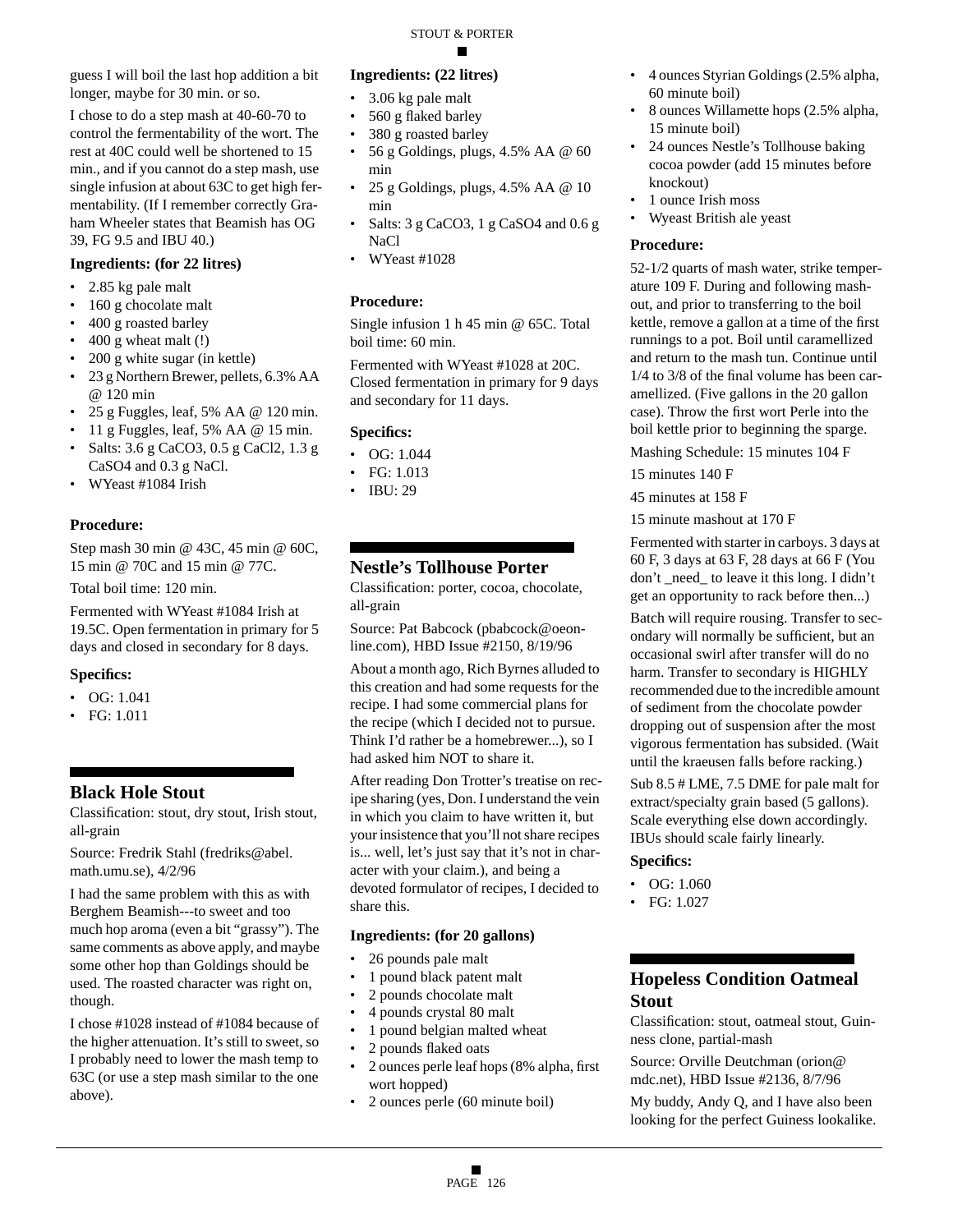We spent weeks pouring over recipes from all sorts of sources. As we gathered data, there seemed to be some similarities in some of the better looking recipes. Fortunately, for us, many of the references were for partial grain type brews. Here's our recipe for the stout that we like a LOT!

This recipe is the original creation of Orville Deutchman and Andrew Quinzani, and was first brewed at Q-Brew Brewery on June 20, 1996 ( a special day, indeed!). It was the very first attempt at an oatmeal stout, and combined the best suggestions for ingredients and technique from a multitude of sources. It is a partial grain recipe. It was developed as a 6 gallon recipe.

#### **Ingredients: (6 gallons)**

- 1 1/4 pounds of quick (cut and rolled) oats
- 2 pounds, 6-row pale malted barley
- 1/2 pound crystal malt
- 1/4 pound dextrine malt
- 1/2 pound chocolate malt
- 1/4 pound roasted barley
- 4 pounds light diastatic liquid malt extract
- 4 teaspoons gypsum
- 1 oz bullion hops
- 1 oz willamette hops
- 1/2 oz fuggle hops
- 1 1/2 packages of ale yeast (Irish)

#### **Procedure:**

Place 5 1/2 quarts of water in a pot. Add 2 teaspoons of gypsum, and stir (gypsum won't completely dissolve). Place malted grains (6-row pale, crystal, dextrine, chocolate, and roasted barley) in a grain bag along with 1 1/4 pounds of oats, and place in the pot.

Add heat slowly and carefully to raise the temp to 130 degrees. Hold at 130 degrees for 1/2 hour. Add an additional 3 quarts of warm water (approx 130 degrees) to the pot. (8 1/2 quarts total now) Add 2 pounds of diastatic liquid malt extract, stirring thoroughly, and raise temp to 150 degrees. Hold at 150 degrees for an additional 15 minutes. Stir in the additional 2 teaspoons of gypsum into an additional 2 quarts of water (150 degrees) in a separate pot, and then add to the pot.  $(10 \frac{1}{2}$  quarts  $\leq 2 \frac{1}{4}$ gallons>total water now) Raise the temp to 158 degrees, and hold for 15 minutes. At this point, the extraction process should be complete, so sparge the bags of grain with 1 1/2 gallons of 170 degree water. This brings the total in the pot to 3 3/4 gallons,

or 16 1/2 quarts. Remove the pot from the heat and add remaining 2 pounds of diastatic liquid malt extract, and stir well to dissolve. Raise the heat on the pot until a rolling boil is achieved. Add 1 oz bullion hops At 30 minutes into the boil (30 minutes left), add 1 oz willamette hops At 45 minutes into the boil (15 minutes left), add 1/2 oz fuggle hops, and 1/4 teaspoon Irish Moss. Remove any hot break as it develops! At the end of the boil, remove the pot from the stove, and chill with a wort chiller to 110 degrees. Place 1 1/4 gallons (5 quarts) of cold tap water in the 6 gallon primary. Strain wort through previously rinsed grain bag, into the primary, to remove cold break. Check temp to assure that it is near to 72 degrees (not much over 80 degrees). Record temp: Check specific gravity and record: Stir vigorously to incorporate lots of oxygen. Add yeast, and seal with cover and air lock.

After a week or so (maybe less?), transfer to secondary carboy. Record specific gravity: When final gravity is about 1.011- 1.015 (a bit higher than some ales...), or when no fermenting is at all present, it is time to keg and enjoy! Record final gravity:

It may be OK to do the initial partial mash by just bringing mash temp up to 150 degrees for 1/2 hour, and then adding 2 pounds of diastatic for 1/2 hour, and then just going to full boil. However, it was felt that closely following the suggestion of Charlie Papazian was prudent for the first try. While he may not even get any of this brew, this recipe was developed at the urging of Mike (Mr. Toast) Landry. The goal was somewhere between Mill City's Oatmeal Stout, and Guiness Stout.

#### **Specifics:**

• FG: 1.011-1.015

#### **Coopers Clone**

Classification: stout, foreign stout, Coopers Stout clone, all-grain

Source: Andy Walsh (awalsh@world.net), HBD Issue #2095, 7/8/96

It is basically a foreign style stout: quite bitter (maybe 45 IBU), alcoholic (6.8%), coffeeish and oily. I believe Coopers use dextrose in all their beers, including this one. My Roger Protz (a Pom) book says they use lager malt, crystal and roast barley. I would have guessed a little chocolate as well. Pride of Ringwood hops are certainly used.

#### **Ingredients:**

- 9.5 pounds 2-row lager malt
- 1/4 pound chocolate malt
- $3/4$  pound crystal malt (60L)
- 1.25 pound roast barley
- 1 pound dextrose
- 1 ounce Pride of Ringwood hops (9.5% alpha, 60 minute boil)
- Yeastlabs Australian ale yeast (or Wyeast London)

#### **Procedure:**

Single step infusion mash or step mash. Culture yeast from bottle of Coopers if available, otherwise use yeasts mentioned in ingredients list.

#### **Uncle Bill's Porter**

Classification: porter, extract

Source: Joe Labeck (joe-sysop@cyberbury.net), HBD Issue #2087, 6/28/96

Here's one of my favorite recipes. It's a simple one, but I'm a simple guy.

#### **Ingredients:**

- 3 1/3 lb light liquid extract
- 1 lb light dry extract
- 8 oz chocolate malt
- 4 oz black patent malt
- 1/2 cp molasses
- 1 oz bittering hops (about 5-6%)
- 1 oz Willamette
- 1 pk ale yeast

#### **Procedure:**

Specialty malts were heated just short of boiling in 1 gal water, then removed. Malt extracts and bittering hops were added, and boiled for 55 minutes. Willamette hops were added right at the end of the boil, and this was poured into three gallons of cold water in the primary. I've made this beer both with and without a yeast starter, depending on how ambitious I felt.

- OG: 1.045
- FG: 1.017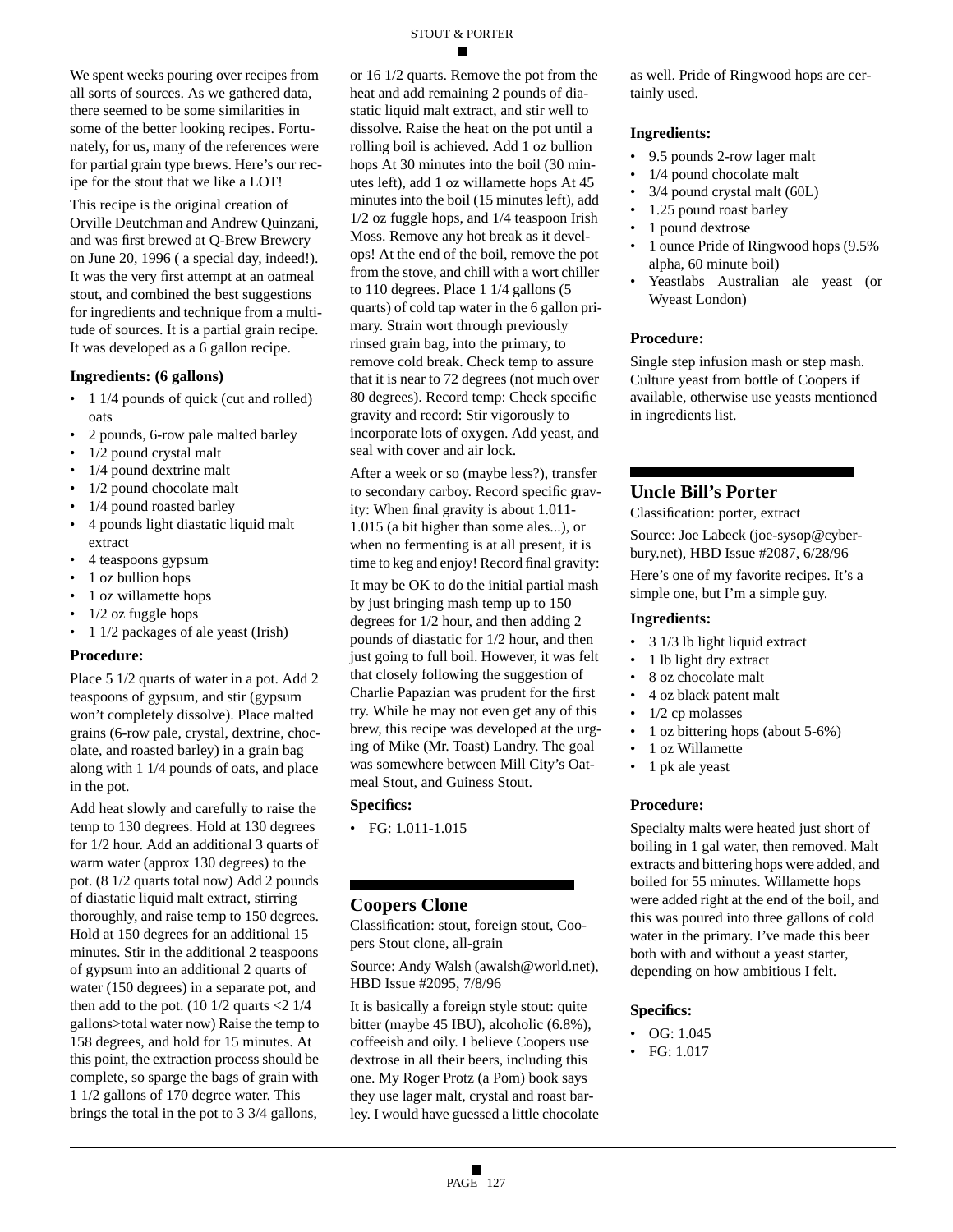### **Espresso Stout**

Classification: stout, sweet stout, coffee stout, all-grain

Source: Charley Burns (cburns@spider. lloyd.com), r.c.b., 5/3/96

This is a killer "Espresso Stout" I just bottled 3 weeks ago. I used Suds to formulate it based on an extract recipe that I found in "Brew Your Own" magazine.

#### **Ingredients: (5 gallons)**

- 8.00 lb. Pale Ale malt
- 0.25 lb. Black Patent
- 0.50 lb. Chocolate malt
- 1.50 lb. Crystal 80L
- 0.75 lb. Roast Barley
- 0.50 oz. N. Brewer 7.2% 60 min
- 0.50 oz. N. Brewer 7.2% 15 min
- 1/2 pound espresso coffee beans (crushed, not ground, add at end of boil)
- Wyeast Scottish #1728

#### **Procedure:**

Grain Starting Temperature: 65F Desired Grain/Water Ratio: 1. quarts/pound Strike Water: 2.75 gallons of water at 177F First Mash Temperature: 155F.

Bottle conditioned with 1.25 cups of Light DME.

Only took 2 weeks for carbonation. Holds head very well. Espresso coffee taste is overwhelming. Next time, limit espresso to 1/4 pounds.

#### **Specifics:**

- OG:  $1.052$
- FG: 1.011

### **Willy Wonka Porter**

Classification: porter, chocolate, extract Source: NathanMead@aol.com, in HBD Issue #1834, 9/18/95

Here is our recipe for our 1st attempt at brewing with chocolate. Sorta bastardized Papazian. In my opinion, it was a little too malty, maybe cut the Dark DME down to 1/ 2 - 1 lb. Also, the chocolate left a white film (cocoa butter?) around the edges of the carboys (1st and 2nd) and even in the bottle. I'm pretty sure that it wasn't bacterial, but it was a PIA to remove. Anyway, it was very chocolatey (not sweet, but bitter) and rich, more like a stout, also I think (the

chocolate?) was the cause of mild headaches for me (noone else seemed to get them though) Definitely a beer worth altering / repeating and I'm not even a big fan of chocolate anything.

#### **Ingredients:**

- 6.6 lbs Amber Extract (Ireks Bavarian, I think)
- 1 1/2 lbs Dark Dry Extract
- 1/2 lb Chocolate malt
- 1/2 lb Crystal
- 1/4 lb Black Patent Malt
- 3/4 lb Unsweetened Bakers Chocolate
- (Hersheys) • 8 oz Malto Dextrin
- 2 oz Northern Brewer (pellets) 6.9% AAU
- 1/2 oz Cascade 4.9% AAU
- WYeast # 1056

#### **Procedure:**

Steep grains in 2 gallons of 150 F water. Strain out grains and add malt extracts. Bring to a boil. Boil for 10 minutes and add 2 oz N. Brewer hops. Boil for 35 minutes and add 1/2 oz of Cascade hops. Boil for 10 minutes and turn off heat. Cool, Transfer to Primary fermenter. Topup to 5.5 gallons. Pitch yeast when cool. Ferment at 60 - 70 for 1 week. Rack to secondary and ferment to completion. Prime with 3/4 cup corn sugar and bottle. Takes 4 weeks to carbonate well.

#### **Specifics:**

- OG: 1.065
- FG: 1.022

### **Kitchen Sink Porter**

Classification: porter, all-grain Source: Mike Uchima (uchima@fncrdh. fnal.gov), r.c.b, 8/13/96

For me, experimenting with recipes is one of the most enjoyable aspects of home brewing -- right up there with actually drinking the results. :-) Just make sure you write down what you did -- who knows, you may want to duplicate it someday!

In keeping with the general spirit of this thread, here's the recipe for one of my recent "experimental" batches. I count this one as one of the successes; it came out quite nice. Note that the recipe is for \*3\* gallons; just multiply everything by 5/3 for a 5 gallon batch

#### **Ingredients: (3 gallon batch)**

- 3 lbs Klages malt
- 3 lbs Munich malt
- 6 oz crystal malt (75L)
- 5 oz "Special B" (250L)
- 5 oz chocolate malt
- 1 oz black patent malt
- 1 oz Northern Brewer (7%AA, boil)
- 1/2 oz Cascades (5% AA, boil)
- 1/4 oz Cascades (10 minutes)
- $1/4$  oz Cascades (steep)
- Wyeast #1728 (Scottish)
- 5/8 cup corn sugar (priming)

#### **Procedure:**

Mash schedule: 30 minutes at 122F, 45 minutes at 154F, 10 minutes at 158F. Total boil time 70 minutes. Ferment at 70F.

#### **Specifics:**

- OG:  $1.062$
- FG: 1.016

### **Minions of Evil**

Classification: porter, extract

Source: Kevin Martin (kevinm@vnet.net), r.c.b., 7/23/96

Here is my favorite recipe of all times! (Just brewed it..and a mead this past weekend!)

#### **Ingredients:**

- 2 cups flaked barley
- 2cups chocolate malt
- 2 cups american 6 row
- 6 pounds Amber DME
- 4 pounds Dark DME
- 1 pound Light DME
- 1oz Bullions (bittering)
- 1oz Cascade(aroma)
- 2 7 gram packages Yeast Labs Lager yeast(dry)

#### **Procedure:**

\*\*\*Optional (Yeast Energizer 4 teaspoons)(Yeast Nutrient 4 teaspoons) Irish Moss(1tablespoon 15 minutes before end of boil) Mini-mash the flaked barley, chocolate malt. american 6 row for about one hour at 155f add the eleven pounds of DME and raise to a boil. When the boil starts add the bullions. If you want to use the Irish moss add it 12 minutes before the cascades. After 40 minutes add the cascade for 3 minutes. If you have the nutrients and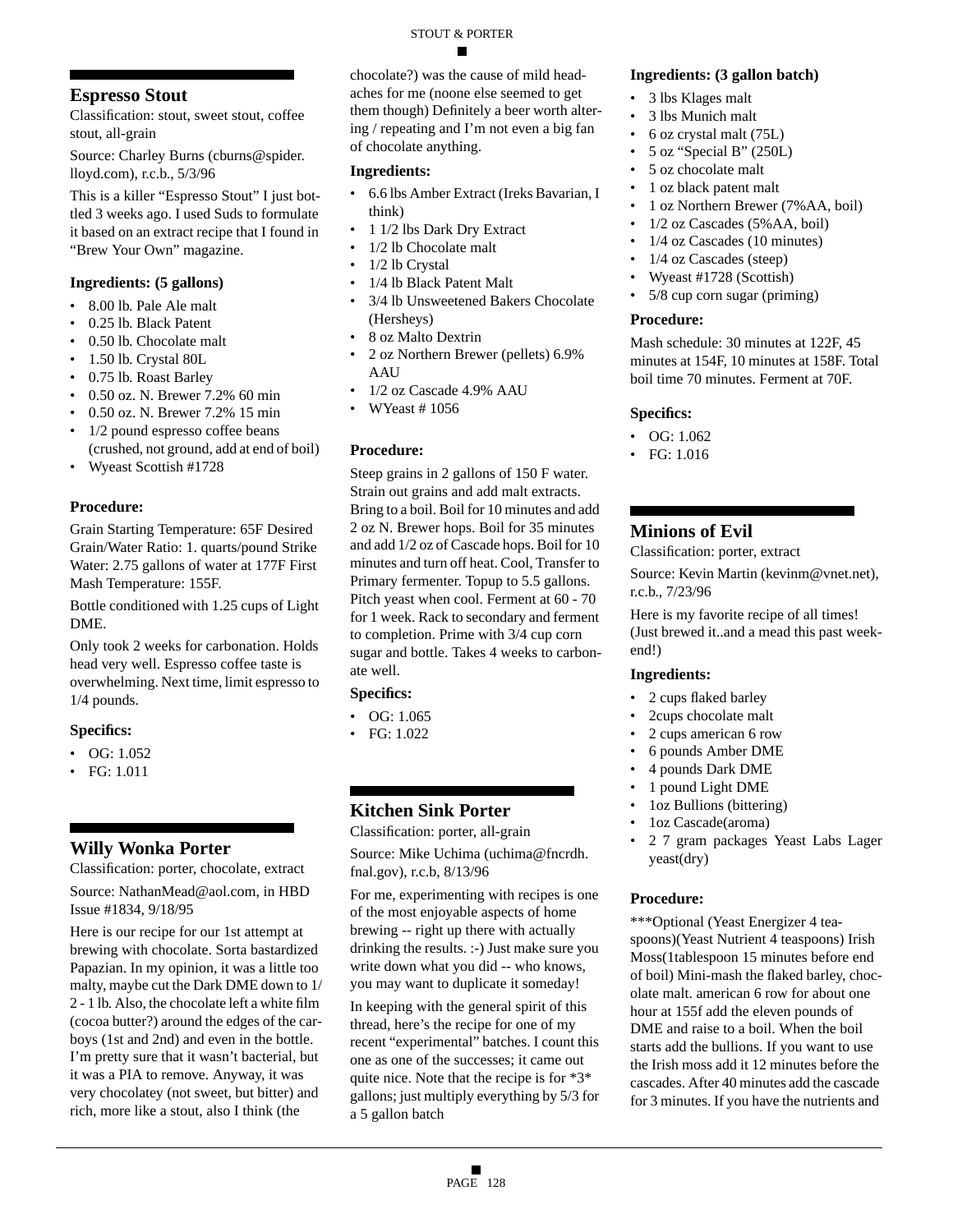energizer add that when you add the cascades .

I have made this brew ith and without the optional stuff...it was good both ways. It comes out around 10-12 percent for me when I do it. Be prepared to let this one sit for a few months to get good...it tastes pretty raw the first month or so. This brew REALLY smooths and clears out and makes a great New Years Celebration Brew. If you are like me and like strong ales, barley wines, or Dopplebocks you will probably dig this. (Course TECHNI-CALLY its a "steam" or California Common beer since it uses lager yeast at ale temperatures.)

### **Bumble Bee Porter**

Classification: porter, Deschutes, all-grain Source: Nicholas Dahl (ndd3@psu.edu), HBD Issue #2269, 11/10/96

After working on this recipe for over a year, I think I can finally share it with the brewing public. It is virtually identical to the original, but I'll let you be the judge. Special thanks to George De Piro and Hiawatha for their input during the recipe's formulation. I really hope you enjoy it!

#### **Ingredients:**

- 5 pounds American Two-Row (I used Briess)
- 1 pound Belgian Biscuit
- 1 pound DWC Munich
- 12 oz. Belgian Special-B
- 8 oz. DWC Chocolate Malt
- 8 oz. British CaraPils
- 8 oz. Flaked Barley
- 4 oz. DWC CaraMunich
- 4 oz. DWC Aromatic
- 2 oz. Black Patent
- $\cdot$  0.5 oz. Galena (12.0%) 60 minutes
- 0.5 oz. Galena (12.0%) 45 minutes
- 0.5 oz. Cascade (5.9%) 30 minutes
- 0.5 oz. Cascade (5.9%) 15 minutes
- 1.0 oz. Tettnanger (3.8%) 5 minutes
- yeast cultured from Black Butte Porter

#### **Procedure:**

Mash with 1 quart/pound. Strike water: 2.5 gallons of 170F water. Add 0.5 gallons boiling water to raise mash to 158F. Recirculated 4 quarts of mash, then drained 4 quarts of mash and heated to boil. Returned to mash for mashout. Sparge with 5 gallons water.

Once boil is established, begin hop schedule. I added two quarts distilled water 30 minutes into the boil (it was a warm day and the boil was rolling nicely). I added my immersion chiller with 30 minutes remaining. After cooling, I added 1/2 teaspoon HopTech Foam control to a sanitized 6 gallon carboy, then carefully poured the cool wort through a stainless steel strainer nested in a large funnel. After chilling the wort further in a water bath to 58F, I aerated the wort using an aquarium pump, 0.22 micron filter, and aquarium airstone for 30 minutes.

The yeast, which came from a bottle of Black Butte Porter, was stepped up to a 2000ml starter. I think the fermentation temperature might have been too cold (60F) because it took almost 36 hours to reach active fermentation. Temperture was maintained at 60F for seven days, then racked to secondary, where temperature was allowed to stabilize at 65F for two weeks. Bottled using 5/8 cups corn sugar. Allow at least four weeks in the bottle to condition before taste testing.

#### **Specifics:**

- OG: 1.049
- FG: 1.017

### **Oatmeal Stout**

Classification: stout, oatmeal stout, extract Source: Gary Eckhardt (gary\_eckhardt@ realworld.com), r.c.b., 11/7/96

Here's a recipie that was created by the guys down at the brewshop here in town. I walked in one day and said: "I want to brew an Oatmeal Stout.....make me a recipie..." After about half an hour this came out and I've made 3 batches of it, and have loved them all!

#### **Ingredients:**

- 6.5 lbs light malt Extract
- 1.5 lbs American 2-row malt
- 1 lb. flaked oats
- 1/2 lb. wheat malt
- 3/4 lb. roasted barley
- 1/4 lb. chocolate malt
- 3/4 lb. crystal malt
- 1 ounce Northern Brewer hops
- Wyeast #1084 Irish ale yeast

#### **Procedure:**

"Steep-Mash" process: Steep grains in grain bag in 4-5 gallons water, for 45 minutes at 158-159F. Remove grain bag and rinse grains with water at same temperature, until about 5.5-6.0 gallons in brewpot. Add malt extract. Bring to boil, add hops and boil for 60 minutes. Cool, pitch yeast. 1 week in primary, re-rack to secondary for 1 more week. Bottle/Keg and enjoy!

#### **Barney Flats Oatmeal Stout**

Classification: stout, oatmeal stout, Anderson Valley Barney Flats, partial-mash Source: Thomas Wynsen (tcwynsen@ ccgate.hac.com), r.c.b., 11/7/96

This is an attempt to emulate Anderson Valley's Barney Flats Oatmeal Stout.

This beer is super thick and creamy. I think the body is almost a dead ringer for Anderson Valley's stout, as I did a side by side two nights ago. I would not go with dark DME if I was to do this again as a partial mash, as darker than the AV. The hops are quite different than AV's, but I think nugget / n. brewer / willamette or something closer will give a very close match to AV. I would also probably go with a chico yeast, since the irish adds prominent flavors at the 70 temperature of my fermentation.

Hope you try out this gem, it's the best I done yet, except for the pale ale I racked to the secondary last night, of course. It does use the chico yeast, nugget, nor. brewer, willamet combination. I find it more interesting than straight cascade.

- 5 pounds, 2--row pale malt
- 1--1/2 pounds, steel cut oats
- 1/2 pound, malted wheat
- 1--1/2 pounds, 80 L. crystal malt
- 1 pound, black patent malt
- 1 pound, chocolate malt
- 1 pound, roasted barley
- 1/2 pound, Cara-pils malt
- 3 pounds, dark Australian DME
- 1/2 pound, lactose
- 1 teaspoon, Irish moss
- 1 ounce, Chinnok pellets (13.6% alpha) (boil 60 minutes)
- 1/2 ounce, Perle pellets (8% alpha) (boil 35 minutes)
- 1/4 ounce, Hallertauer pellets (3% alpha) (boil 35 minutes)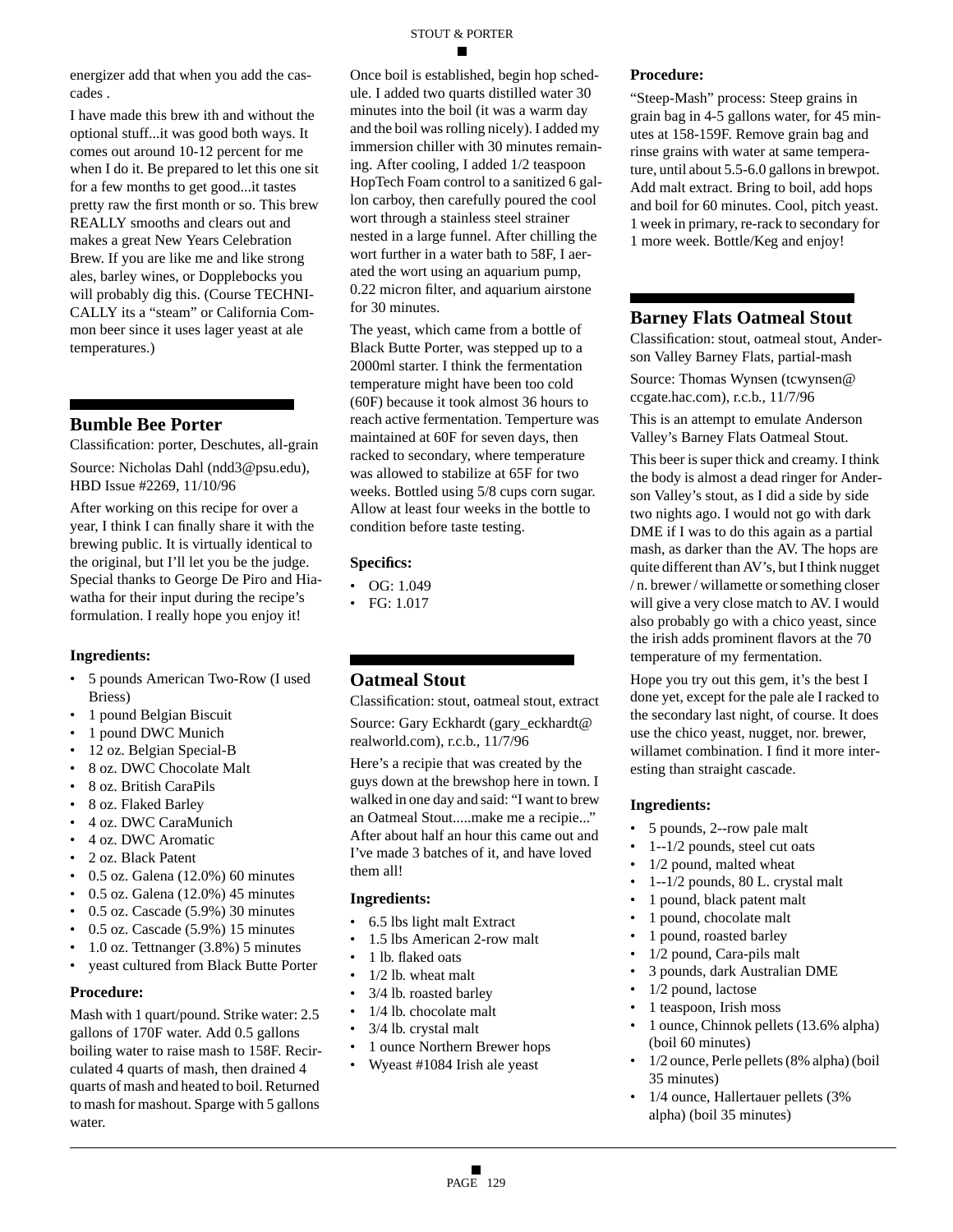- 1/4 ounce, Tettnanger pellets (3.4%) alpha) (boil 35 minutes)
- 3/4 ounce, Hallertauer (steep for aroma)
- 3/4 ounce, Tettnanger (steep for aroma)
- 1 ounce Cascade (dry hop)
- Wyeast Irish ale yeast

Single-step infusion mash, partial mash recipe. Strike Temperature 170 into 12 liters of treated water, alla burton on trent. Note This was a little too thick, so use a little more water. Mashed for 45 minutes, 170 F. proteolytic step for 10 minutes. Sparged for almost two hours, while adding runoff to brew kettle to get boiling. Sparge SG ran from 1.09 down to about 1.025 when I had enough wort. Added 3 lbs DME (Dark Australian) to bring wort to 1.06 SG. I added 8 oz. of lactose and a tsp. of dry moss before killing the fire. I pitched a large starter of the Irish Wyeast strain and got lots of blow off. I had extra wort in a 4 liter auxillary. I used this to fill up the secondary afer racking off the lees. Dry hopping was done in the secondary with the cascade. After 2 weeks, the SG was only down to 1.03, and fermentation was very slow.

#### **Specifics:**

• OG: 1060

### **Ohio Valley Mud Stout**

Classification: stout, coffee, chocolate, extract

Source: Kevin Ranta (kevin.ranta@daytonoh.com), r.c.b., 11/7/96

Just thought I would share my recipe with those who like stouts. It recently won first place (Score=46) in the stout category in The First Annual Dayton Homebrew Competition. It didn't win best of show, but I'll try again next year. I also just brewed it for the second time and it turned out just as good as the first batch, which only lasted two weeks. For those beginners out there, try this one. I have only been brewing for about 7 months and had no idea it would win. I just wanted to get a professional opinion on my beer. Enjoy!

#### **Ingredients:**

- 6.6 lbs. Munton and Fison Old Ale Kit
- 3.3 lbs. Plain Light Malt Extract Syrup
- 1/2 lb. Black Patent Malt
- 1/2 lb. Roasted Barley
- 3 tsp. Gypsum
- 1/2 oz. Cascade Leaf Hops
- 1/2 oz. Cascade Leaf Hops
- 4 oz. Ghirardelli Unsweetened Chocolate
- 2 cups brewed Moca Java blend coffee
- 2 packs Muntons yeast
- 3/4 cup corn sugar

#### **Procedure:**

Bring 1 1/2 gallons of water, crushed black patent malt and roasted barley to a boil. Remove grains when boiling begins. Remove from heat and add malt extract, bittering hops, and gypsum. Boil for 60 minutes. During the last 10 minutes add chocolate by putting the chocolate in a strainer and holding over or just in the boil until melted. During the last 2-3 minutes add the finishing hops. Remove from heat and stir in the coffee. Pour into 3 gallon of cold water and pitch yeast when cool.

### **Bees and Bears Russian Imperial Stout**

Classification: stout, imperial stout, russian imperial stout, all-grain

Source: Charles Capwell (chas@A119010. sat1.as.crl.com), HBD Issue #2232, 10/16/96

I'm trying for a complex RIS and feel that with this recipe that I'm likely to achieve that. I'd just like some input on this recipe.

#### **Ingredients: (2-1/2 gallons)**

- 4# English Pale Ale malt
- .5# carapils malt
- 6 oz English Roasted Barley
- 6 oz English Black Roast
- 4 oz Flaked Barley
- 4 oz Flaked Wheat (considering using spelt)
- 4 oz English Chocolate malt
- 2 oz English Smoked (HB) (I'm considering leaving this out, may be making the flavor too complex)
- 1# Honey (Hence the "Bees" part)
- .5 oz Fuggles 180 mins
- .5 oz Fuggles 120 mins
- .5 oz Fuggles 90 mins
- .25 oz EKG 30 mins
- .25 oz EKG 15 mins
- .5 oz EKG Dry hop
- Wyeast #1318 London Ale III

### **Specifics:**

• OG: 1.087

### **Chocolate Mint Coffee Stout**

Classification: stout, mint stout, chocolate, coffee, extract

Source: Robert Barnes (LVBob56@ gnn.com), r.c.b., 10/18/96

This beer tastes great but needs to be served warmer to taste all the flavors. I think the chocolate and coffee flavors blend nicely with the dark roasted stout flavors. I couldn't taste as much coffee as I wanted to so on my next batch I greatly increasted the amount of coffee. It came out (I think) even better.

#### **Ingredients:**

- 1 cup black patent
- 1 cup roasted barley
- 1 cup chocolate
- 1 can Telford Shamrock Stout (4 lb.)
- 3 lb. dark DME (Telford)
- 2 oz. Hershey's unsweetened baking chocolate
- 1/4 cup Hershey's Mint Chocolate Syrup
- 1/2 cup Hershey's cocoa
- 1/4 cup Chocolate Mint coffee (ground)
- 1 oz. Perle (8%) half at boil, half at 30 minutes
- 1 oz. Hersbrucker (1.5%) finishing
- 2 packs Nottingham ale yeast

#### **Procedure:**

Leave grains in for 10 minutes of the boil.

### **Maple Porter**

Classification: porter, maple porter, extract Source: Brett Taylor (btaylor@gemini.oscs.montana.edu), r.c.b., 10/19/96

[I enjoyed Jack Daniels Maple Porter at the GABF.] I decided to adapt my porter recipe and add some maple syrup to it and see how it turned out. I just pitched the yeast last night so I'm not sure what it tastes like yet, but here's my recipe.

- 7 lbs. of liquid amber extract
- 0.5 lbs. of chocolate malt
- 0.5 lbs. of black patent malt
- 24 oz of grade A maple syrup (amber)
- 1 oz of Northern Brewer hops (boiling)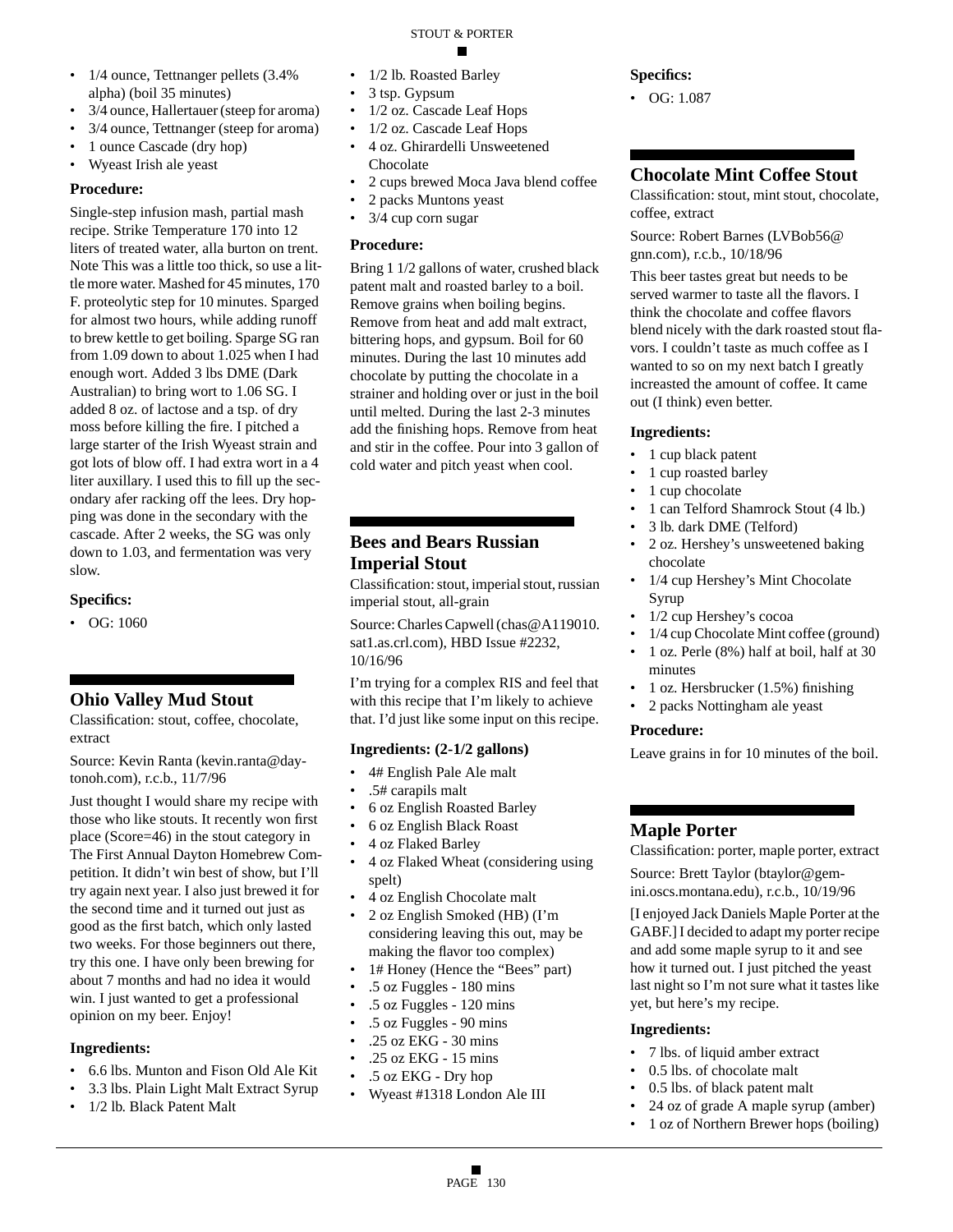- 0.5 oz of Fuggles hops (boiling)
- 1 oz of Tettnanger hops (finishing)
- Wyeast British ale yeast
- 1-1/4 cups dry malt extract (priming)

Start warming 2 gal of water and add grains - "stew" them for 20 min or so. Remove grains and bring water to a boil, adding extract and boiling hops. Add finishing hops for last 5 minutes of boil.

Add water to 5 gals. total (after cooling) and pitch yeast. I used Wyeast British ale. Transfer to secondary and add maple syrup. Ferment to completion, prime with 1 1/4 cups of dry malt extract, and bottle.

I am not sure if there wil be enough maple taste with only 24 oz of syrup so I may add addition syrup after testing it before bottling.

### **Maple Porter**

Classification: porter, maple porter, extract Source: Richard J. Daines (rdaines@ q.continuum.net), r.c.b., 10/20/96

#### **Ingredients:**

- 6.6 lbs. unhopped light malt extract syrup
- 2 lbs. light dry malt extract
- 0.25 lbs. black malt
- 0.5 lbs. roasted malt
- 10 oz. chocolate malt
- 0.75 lb. caramel (crystal) malt, (50- 60L)
- 1.5 oz. Northern Brewer hops
- 16 oz. maple syrup
- Wyeast 1098

#### **Procedure:**

Add the crushed grain in a grain bag to 1.5 gallons of water in the kettle. Bring to a boil. Remove the grain just before boil begins. Add the extract and bring to a rolling boil. Add hops, and boil for one hour. Pour in maple syrup two minutes before the end of boil. Strain the wort into a fermenter containing 3.5 gallons of cold water. Top up the fermenter to 5 gallons. Pitch the yeast and wait for the goodnes

- OG:  $1.070$
- FG: 1.016